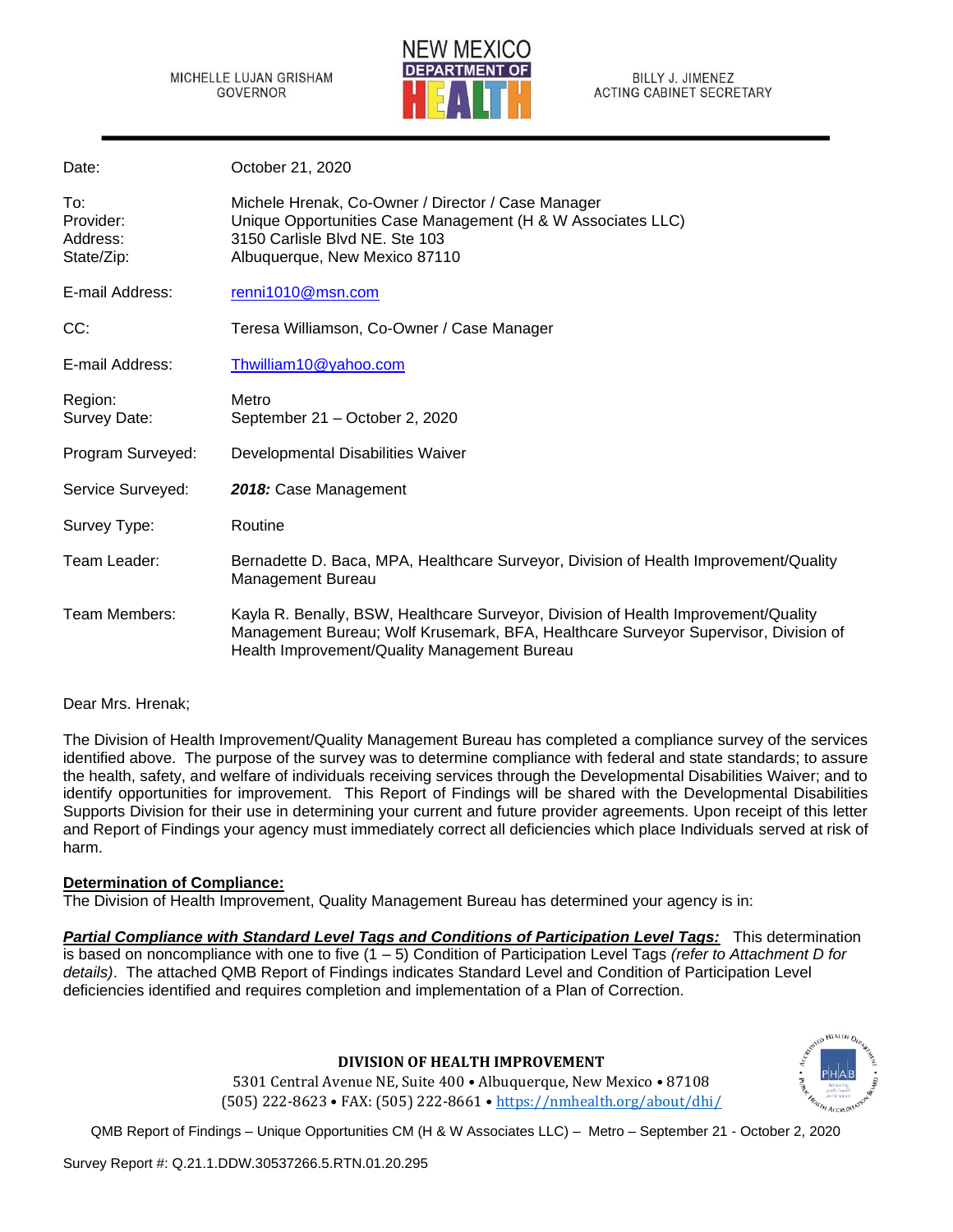The following tags are identified as Condition of Participation Level:

- Tag # 1A08.3 Administrative Case File Individual Service Plan / ISP Components
- Tag # 4C12 Monitoring & Evaluation of Services
- Tag # 4C16 Req. for Reports & Distribution of ISP (Provider Agencies, Individual and / or Guardian)

The following tags are identified as Standard Level:

- Tag # 1A08 Administrative Case File
- Tag # 4C07 Individual Service Planning *(Visions, measurable outcome, action steps)*
- Tag #4C08 ISP Development Process
- Tag #4C09 Secondary FOC
- Tag # 4C16.1 Req. for Reports & Distribution of ISP (Regional DDSD Office)
- Tag #4C04 Assessment Activities
- Tag # 1A08.2 Administrative Case File: Healthcare Requirements & Follow-up
- Tag # 1A15.2 Administrative Case File: Healthcare Documentation (Therap and Required Plans)

## **Plan of Correction:**

The attached Report of Findings identifies the deficiencies found during your agency's on-site compliance review. You are required to complete and implement a Plan of Correction. Your agency has a total of 45 business days (10 business days to submit your POC for approval and 35 days to implement your *approved* Plan of Correction) from the receipt of this letter.

You were provided information during the exit meeting portion of your on-site survey. Please refer to this information (Attachment A) for specific instruction on completing your Plan of Correction. At a minimum your Plan of Correction should address the following for each Tag cited:

## **Corrective Action for Current Citation**:

• How is the deficiency going to be corrected? (i.e. obtained documents, retrain staff, individuals and/or staff no longer in service, void/adjusts completed, etc.) This can be specific to each deficiency cited or if possible an overall correction, i.e. all documents will be requested and filed as appropriate.

# **On-going Quality Assurance/Quality Improvement Processes:**

- What is going to be done on an ongoing basis? (i.e. file reviews, etc.)
- How many individuals is this going to effect? (i.e. percentage of individuals reviewed, number of files reviewed, etc.)
- How often will this be completed? (i.e. weekly, monthly, quarterly, etc.)
- Who is responsible? (responsible position within your agency)
- What steps will be taken if issues are found? (i.e. retraining, requesting documents, filing RORA, etc.)
- How is this integrated in your agency's QIS, QI Committee reviews and annual report?

## **Submission of your Plan of Correction:**

Please submit your agency's Plan of Correction in the available space on the two right-hand columns of the Report of Findings. *(See attachment "A" for additional guidance in completing the Plan of Correction)*.

Within 10 business days of receipt of this letter your agency Plan of Correction must be submitted to the parties below:

- **1. Quality Management Bureau, Attention: Monica Valdez, Plan of Correction Coordinator in any of the following ways:**
	- a. Electronically at [MonicaE.Valdez@state.nm.us](mailto:MonicaE.Valdez@state.nm.us) *(preferred method)*
	- b. Fax to 505-222-8661, or
	- c. Mail to POC Coordinator, 5301 Central Ave NE Suite 400, Albuquerque, New Mexico 87108

## **2. Developmental Disabilities Supports Division Regional Office for region of service surveyed**

Upon notification from QMB that your *Plan of Correction has been approved*, you must implement all remedies and corrective actions to come into compliance. If your Plan of Correction is denied, you must resubmit a revised plan as soon as possible for approval, as your POC approval and all remedies must be completed within 45 business days of the receipt of this letter.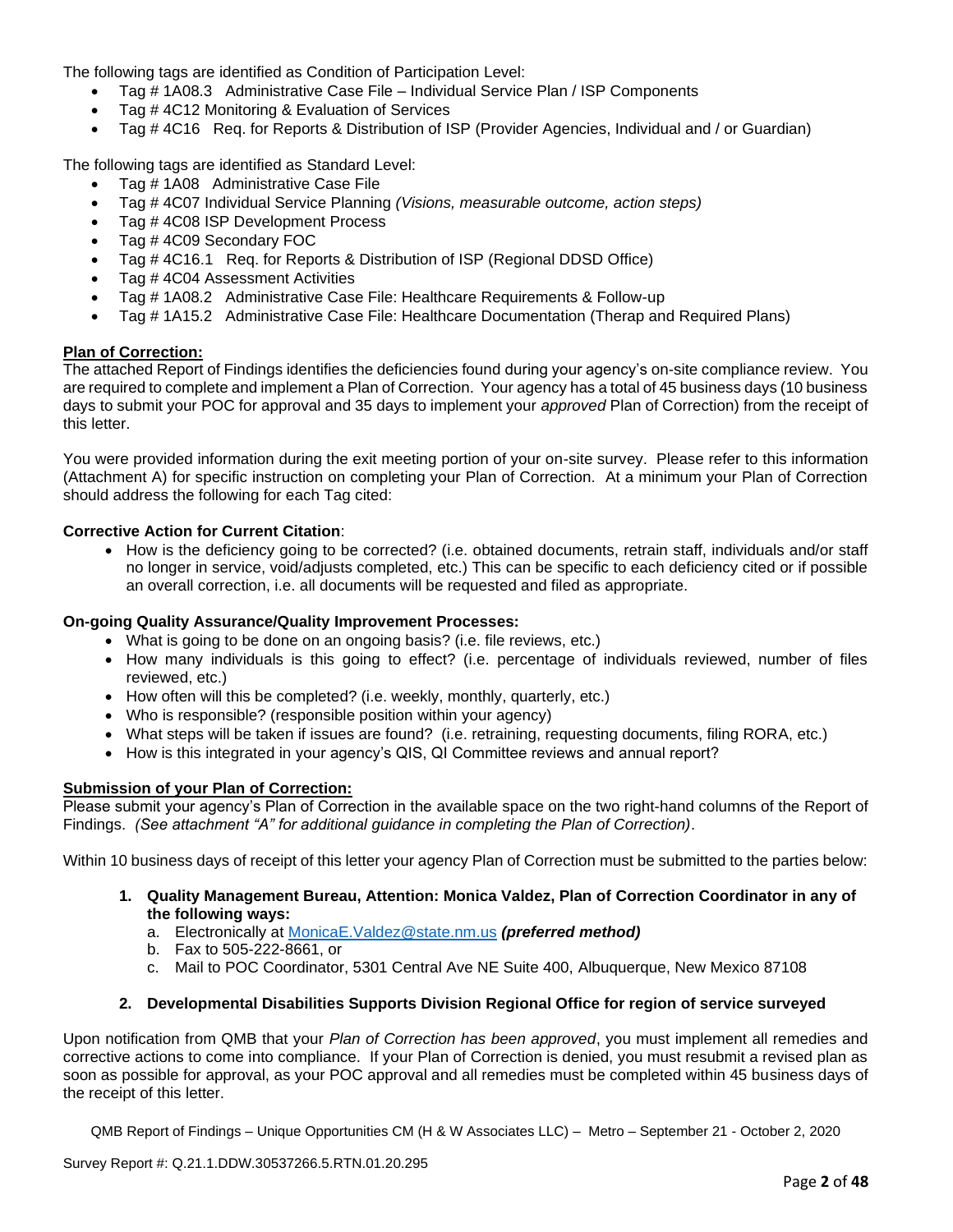Failure to submit your POC within the allotted 10 business days or complete and implement your Plan of Correction within the total 45 business days allowed may result in the imposition of a \$200 per day Civil Monetary Penalty until it is received, completed and/or implemented.

## **Billing Deficiencies:**

If you have deficiencies noted in this report of findings under the *Service Domain: Medicaid Billing/Reimbursement*, you must complete a "Void/Adjust" claim or remit the identified overpayment via a check within 30 calendar days of the date of this letter to HSD/OIG/PIU, *though this is not the preferred method of payment*. If you choose to pay via check, please include a copy of this letter with the payment. Make the check payable to the New Mexico Human Services Department and mail to:

Attention: *Lisa Medina-Lujan* HSD/OIG/Program Integrity Unit 1474 Rodeo Road Santa Fe, New Mexico 87505

If you have questions and would like to speak with someone at HSD/OIG/PIU, please contact:

# *Lisa Medina-Lujan [\(Lisa.medina-lujan@state.nm.us\)](mailto:Lisa.medina-lujan@state.nm.us)*

Please be advised that there is a one-week lag period for applying payments received by check to Void/Adjust claims. During this lag period, your other claim payments may be applied to the amount you owe even though you have sent a refund, reducing your payment amount. For this reason, we recommend that you allow the system to recover the overpayment instead of sending in a check.

## **Request for Informal Reconsideration of Findings (IRF):**

If you disagree with a finding of deficient practice, you have 10 business days upon receipt of this notice to request an IRF. Submit your request for an IRF in writing to:

> ATTN: QMB Bureau Chief Request for Informal Reconsideration of Findings 5301 Central Ave NE Suite #400 Albuquerque, NM 87108 Attention: IRF request/QMB

See Attachment "C" for additional guidance in completing the request for Informal Reconsideration of Findings. The request for an IRF will not delay the implementation of your Plan of Correction which must be completed within 45 total business days (10 business days to submit your POC for approval and 35 days to implement your *approved* Plan of Correction). Providers may not appeal the nature or interpretation of the standard or regulation, the team composition or sampling methodology. If the IRF approves the modification or removal of a finding, you will be advised of any changes.

Please contact the Plan of Correction Coordinator, Monica Valdez at 505-273-1930 or email at: [MonicaE.Valdez@state.nm.us](mailto:MonicaE.Valdez@state.nm.us) if you have questions about the Report of Findings or Plan of Correction. Thank you for your cooperation and for the work you perform.

Sincerely,

Bernadette D. Baca, MPA

Bernadette D. Baca, MPA Team Lead/Healthcare Surveyor Division of Health Improvement Quality Management Bureau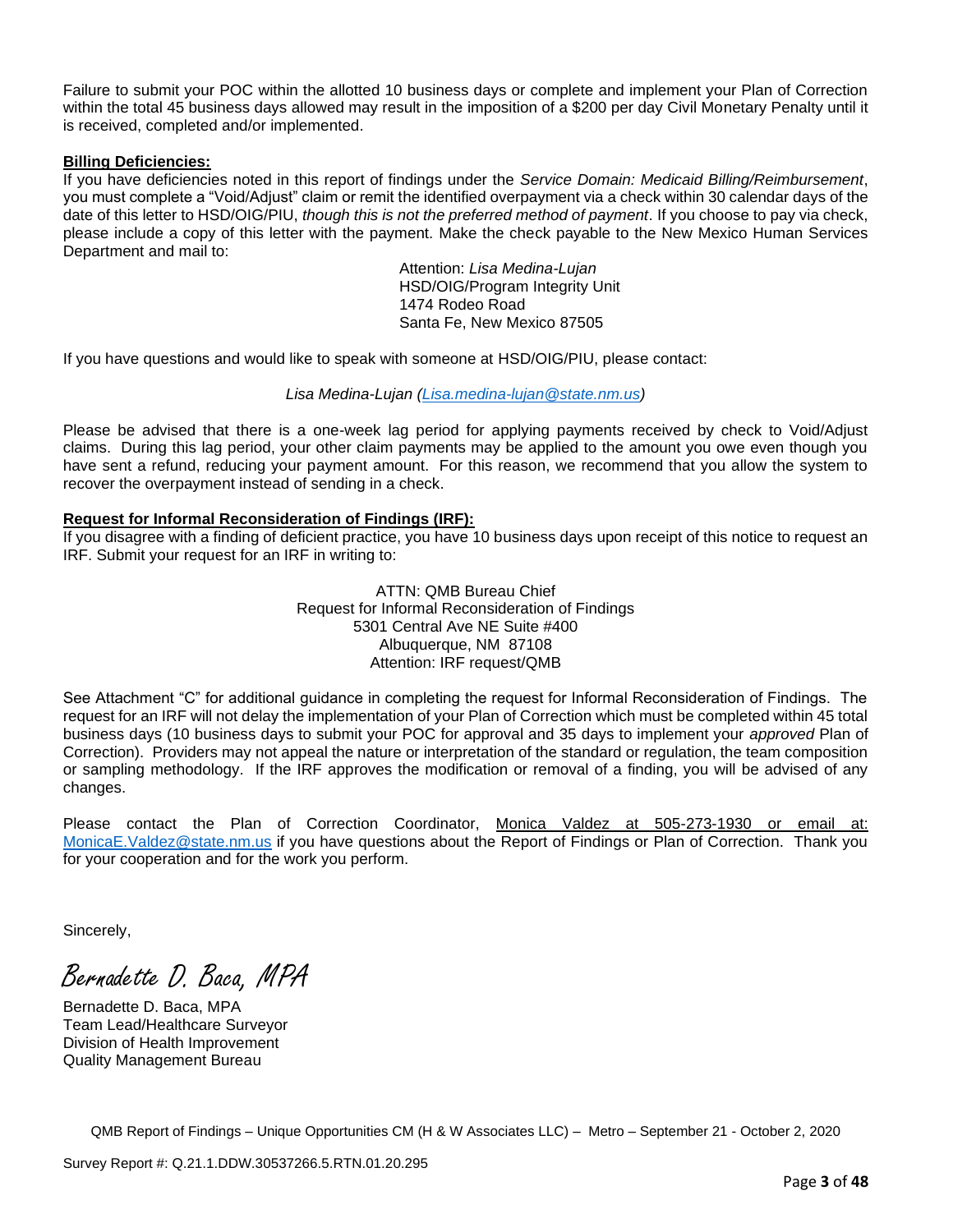| <b>Survey Process Employed:</b>                        |                                                                                                                                                                                   |
|--------------------------------------------------------|-----------------------------------------------------------------------------------------------------------------------------------------------------------------------------------|
| <b>Administrative Review Start Date:</b>               | September 21, 2020                                                                                                                                                                |
| Contact:                                               | Unique Opportunities Case Management (H & W Associates LLC)<br>Michele Hrenak, Co-Owner / Director / Case Manager                                                                 |
|                                                        | <b>DOH/DHI/QMB</b><br>Bernadette D. Baca, MPA, Team Lead/Healthcare Surveyor                                                                                                      |
| On-site Entrance Conference Date:                      | <b>Provider Chose to Waive Entrance Conference</b>                                                                                                                                |
| <b>Exit Conference Date:</b>                           | October 2, 2020                                                                                                                                                                   |
| Present:                                               | Unique Opportunities Case Management (H & W Associates LLC)<br>Michele Hrenak, Co-Owner / Director / Case Manager<br>Teresa Williamson, Co-Owner / Case Manager                   |
|                                                        | <b>DOH/DHI/QMB</b><br>Bernadette D. Baca, MPA, Team Lead/Healthcare Surveyor<br>Kayla R. Benally, BSW, Healthcare Surveyor<br>Wolf Krusemark, BFA, Healthcare Surveyor Supervisor |
|                                                        | <b>DDSD - Metro Regional Office</b><br>Jenni McNabb, Metro Assistant Director                                                                                                     |
| <b>Administrative Locations Visited:</b>               | 0 (Note: No administrative locations visited due to COVID-19<br>Public Health Emergency)                                                                                          |
| <b>Total Sample Size:</b>                              | 13                                                                                                                                                                                |
|                                                        | 1 - Jackson Class Members<br>12 - Non-Jackson Class Members                                                                                                                       |
| Persons Served Records Reviewed                        | 13                                                                                                                                                                                |
| Total Number of Secondary Freedom of Choices Reviewed: | Number:<br>64                                                                                                                                                                     |
| Case Management Personnel Records Reviewed             | 4                                                                                                                                                                                 |
| Case Manager Personnel Interviewed                     | 4 (Note: Interviews conducted by video / phone due to<br>COVID-19 Public Health Emergency)                                                                                        |
| Administrative Interviews                              | 1 (Note: Interviews conducted by video / phone due to<br>COVID-19 Public Health Emergency)                                                                                        |

Administrative Processes and Records Reviewed:

- Medicaid Billing/Reimbursement Records for all Services Provided
- Accreditation Records
- Individual Medical and Program Case Files, including, but not limited to:
	- Individual Service Plans
	- Progress on Identified Outcomes
	- Healthcare Plans
	- Medical Emergency Response Plans
	- Therapy Evaluations and Plans
	- Healthcare Documentation Regarding Appointments and Required Follow-Up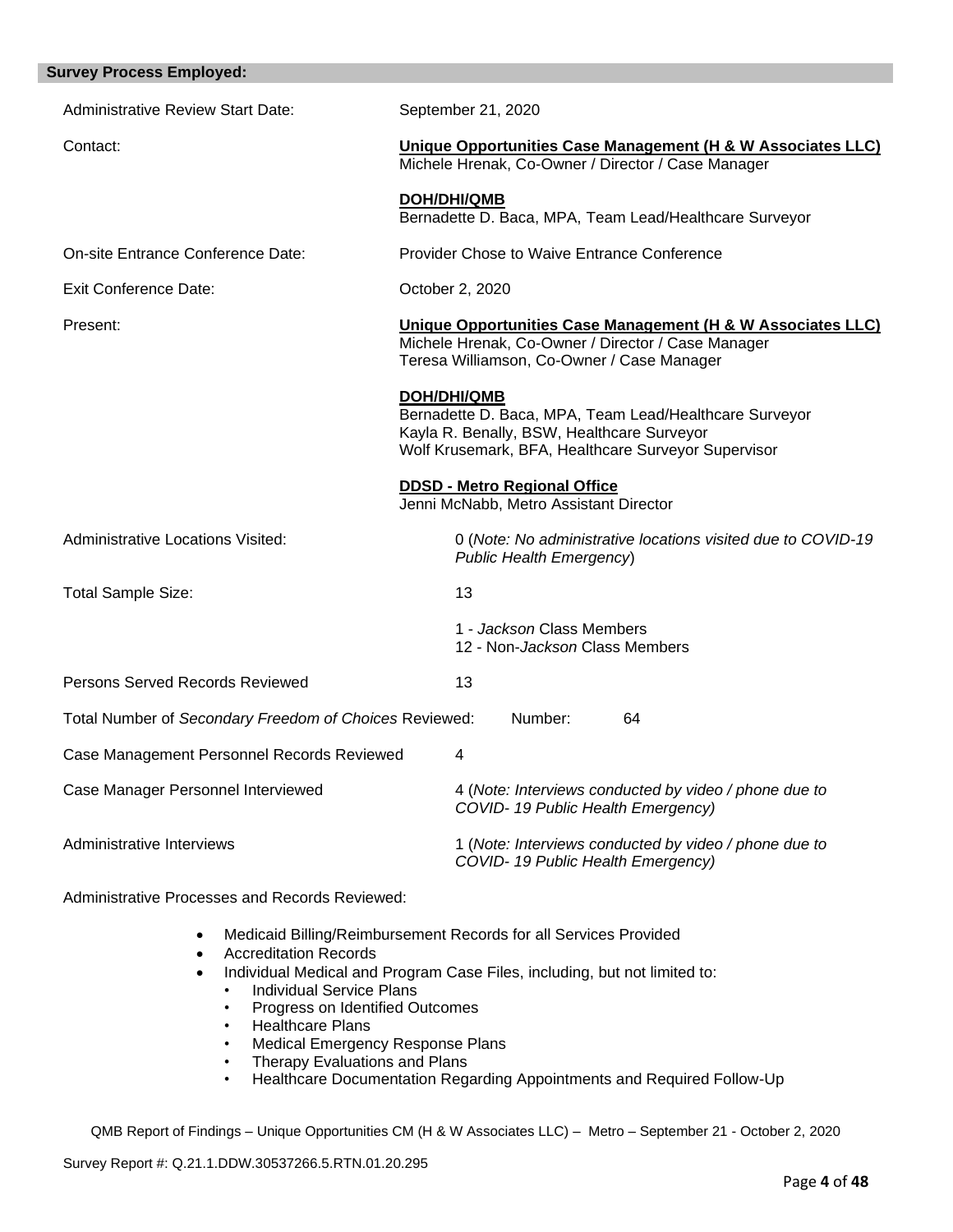- Other Required Health Information
- Internal Incident Management Reports and System Process / General Events Reports
- Personnel Files, including subcontracted staff
- Staff Training Records, Including Competency Interviews with Staff
- Agency Policy and Procedure Manual
- Caregiver Criminal History Screening Records
- Consolidated Online Registry/Employee Abuse Registry
- Quality Assurance / Improvement Plan

CC: Distribution List: DOH - Division of Health Improvement

- DOH Developmental Disabilities Supports Division
	- DOH Office of Internal Audit
	- HSD Medical Assistance Division

NM Attorney General's Office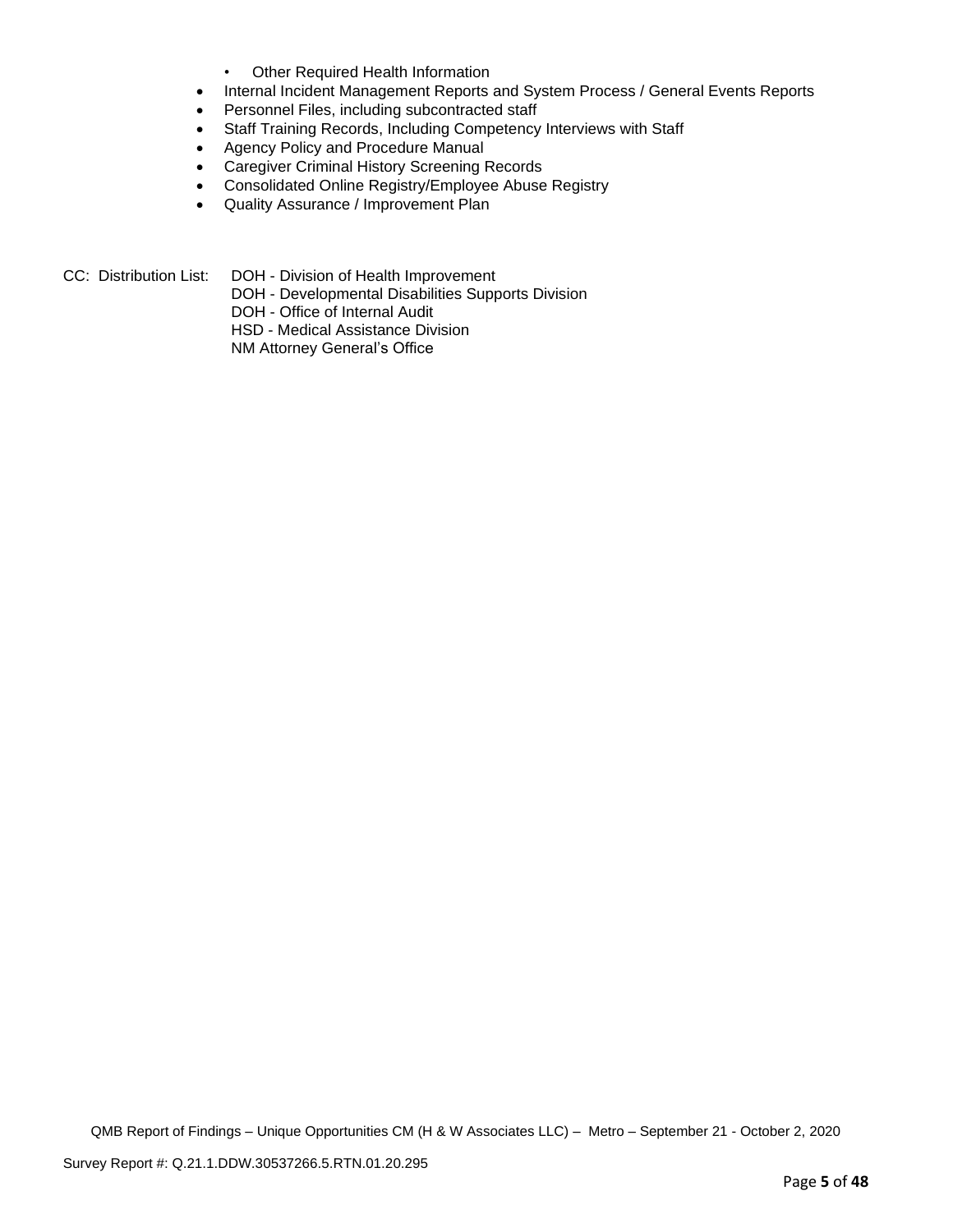# **Attachment A**

# **Provider Instructions for Completing the QMB Plan of Correction (POC) Process**

## *Introduction:*

After a QMB Compliance Survey, your QMB Report of Findings will be sent to you via e-mail.

Each provider must develop and implement a Plan of Correction (POC) that identifies specific quality assurance and quality improvement activities the agency will implement to correct deficiencies and prevent continued deficiencies and non-compliance.

Agencies must submit their Plan of Correction within ten (10) business days from the date you receive the QMB Report of Findings. (Providers who do not submit a POC within 10 business days may be referred to the DDSD Regional Office for purposes of contract management or the Internal Review Committee [IRC] for possible actions or sanctions).

Agencies must fully implement their approved Plan of Correction within 45 business days (10 business days to submit your POC for approval and 35 days to implement your approved Plan of Correction) from the date they receive the QMB Report of Findings. Providers who fail to complete a POC within the 45-business days allowed will be referred to the IRC for possible actions or sanctions.

If you have questions about the Plan of Correction process, call the Plan of Correction Coordinator at 505-273-1930 or email at [MonicaE.Valdez@state.nm.us.](mailto:MonicaE.Valdez@state.nm.us) Requests for technical assistance must be requested through your Regional DDSD Office.

The POC process cannot resolve disputes regarding findings. If you wish to dispute a finding on the official Report of Findings, you must file an Informal Reconsideration of Findings (IRF) request within ten (10) business days of receiving your report. Please note that you must still submit a POC for findings that are in question (see Attachment C).

## *Instructions for Completing Agency POC:*

## *Required Content*

Your Plan of Correction should provide a step-by-step description of the methods to correct each deficient practice cited to prevent recurrence and information that ensures the regulation cited comes into and remains in compliance. The remedies noted in your POC are expected to be added to your Agency's required, annual Quality Assurance (QA) Plan.

If a deficiency has already been corrected since the on-site survey, the plan should state how it was corrected, the completion date (date the correction was accomplished), and how possible recurrence of the deficiency will be prevented.

*The following details should be considered when developing your Plan of Correction:*

#### *The Plan of Correction must address each deficiency cited in the Report of Findings unless otherwise noted with a "No Plan of Correction Required statement." The Plan of Correction must address the five (5) areas listed below:*

- 1. How the specific and realistic corrective action will be accomplished for individuals found to have been affected by the deficient practice.
- 2. How the agency will identify other individuals who have the potential to be affected by the same deficient practice, and how the agency will act to protect those individuals in similar situations.
- 3. What Quality Assurance measures will be put into place and what systemic changes made to ensure the deficient practice will not recur.
- 4. Indicate how the agency plans to monitor its performance to make certain solutions are sustained. The agency must develop a QA plan for ensuring correction is achieved and sustained. This QA plan must be implemented, and the corrective action is evaluated for its effectiveness. The plan of correction is integrated into the agency quality assurance system; and
- 5. Include dates when corrective actions will be completed. The corrective action completion dates must be acceptable to the State.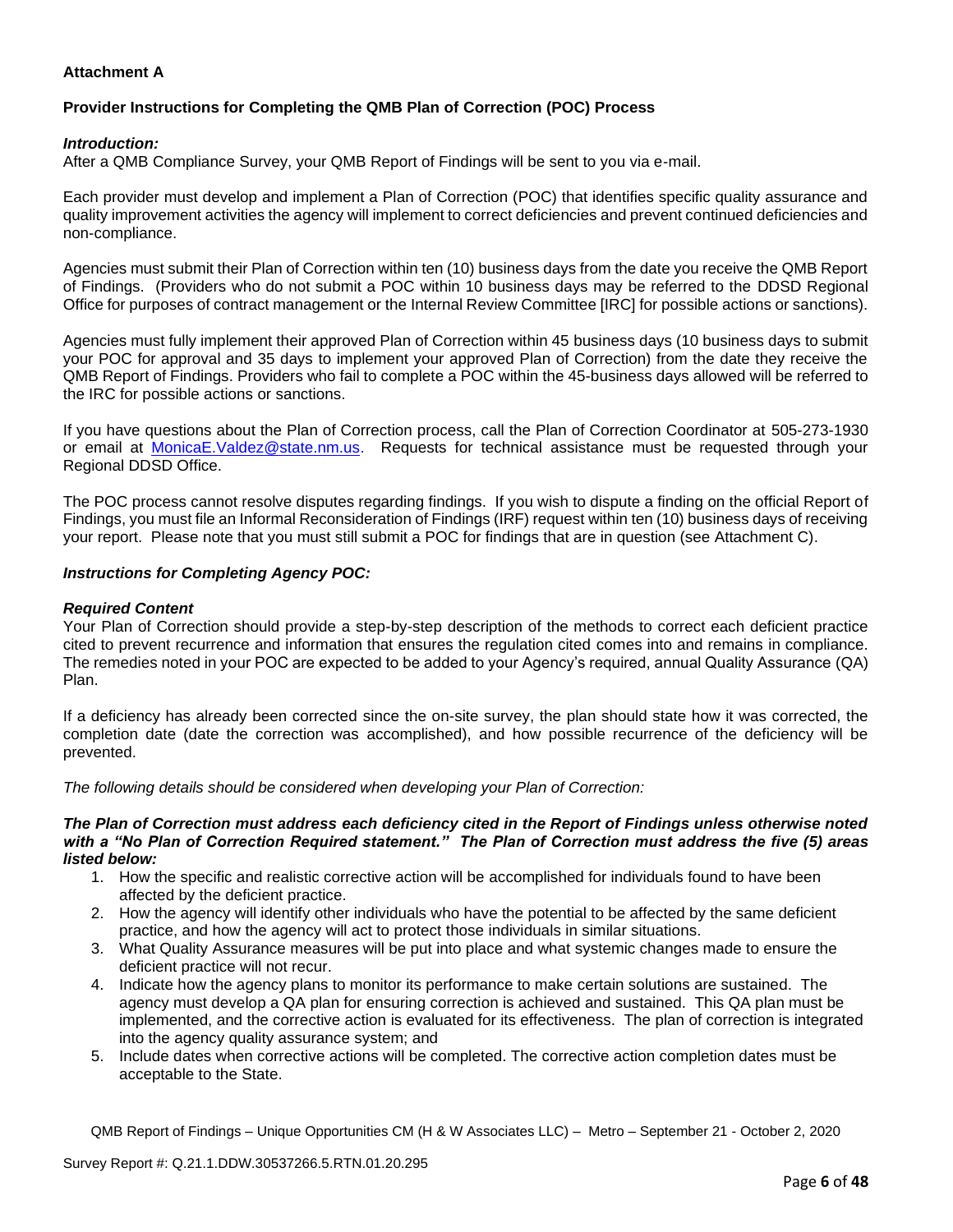*The following details should be considered when developing your Plan of Correction:*

- Details about how and when Individual Served, agency personnel and administrative and service delivery site files are audited by agency personnel to ensure they contain required documents;
- Information about how medication administration records are reviewed to verify they contain all required information before they are distributed to service sites, as they are being used, and after they are completed;
- Your processes for ensuring that all required agency personnel are trained on required DDSD required trainings;
- How accuracy in billing/reimbursement documentation is assured;
- How health, safety is assured;
- For Case Management providers, how Individual Service Plans are reviewed to verify they meet requirements, how the timeliness of level of care (LOC) packet submissions and consumer visits are tracked;
- Your process for gathering, analyzing and responding to quality data indicators; and,
- Details about Quality Targets in various areas, current status, analyses about why targets were not met, and remedies implemented.

*Note:* **Instruction or in-service of staff alone may not be a sufficient plan of correction.** This is a good first step toward correction, but additional steps must be taken to ensure the deficiency is corrected and will not recur.

## *Completion Dates*

- The plan of correction must include a **completion date** (entered in the far right-hand column) for each finding. Be sure the date is **realistic** in the amount of time your Agency will need to correct the deficiency; not to exceed 45 total business days.
- Direct care issues should be corrected immediately and monitored appropriately.
- Some deficiencies may require a staged plan to accomplish total correction.
- Deficiencies requiring replacement of equipment, etc., may require more time to accomplish correction but should show reasonable time frames.

## *Initial Submission of the Plan of Correction Requirements*

- 1. The Plan of Correction must be completed on the official QMB Survey Report of Findings/Plan of Correction Form and received by QMB within ten (10) business days from the date you received the report of findings.
- 2. For questions about the POC process, call the POC Coordinator, Monica Valdez at 505-273-1930 or email at [MonicaE.Valdez@state.nm.us](mailto:MonicaE.Valdez@state.nm.us) for assistance.
- 3. For Technical Assistance (TA) in developing or implementing your POC, contact your Regional DDSD Office.
- 4. Submit your POC to Monica Valdez, POC Coordinator in any of the following ways:
	- a. Electronically at [MonicaE.Valdez@state.nm.us](mailto:MonicaE.Valdez@state.nm.us) *(preferred method)*
	- b. Fax to 505-222-8661, or
	- c. Mail to POC Coordinator, 5301 Central Ave NE Suite 400, Albuquerque, New Mexico 87108
- 5. *Do not submit supporting documentation* (evidence of compliance) to QMB *until after* your POC has been approved by the QMB.
- 6. QMB will notify you when your POC has been "approved" or "denied."
	- a. During this time, whether your POC is "approved," or "denied," you will have a maximum of 45-business days from the date of receipt of your Report of Findings to correct all survey deficiencies.
	- b. If your POC is denied, it must be revised and resubmitted as soon as possible, as the 45-business day limit is in effect.
	- c. If your POC is denied a second time your agency may be referred to the Internal Review Committee.
	- d. You will receive written confirmation when your POC has been approved by QMB and a final deadline for completion of your POC.
	- e. Please note that all POC correspondence will be sent electronically unless otherwise requested.
- 7. Failure to submit your POC within 10 business days without prior approval of an extension by QMB will result in a referral to the Internal Review Committee and the possible implementation of monetary penalties and/or sanctions.

## *POC Document Submission Requirements*

Once your POC has been approved by the QMB Plan of Correction Coordinator you must submit copies of documents as evidence that all deficiencies have been corrected, as follows.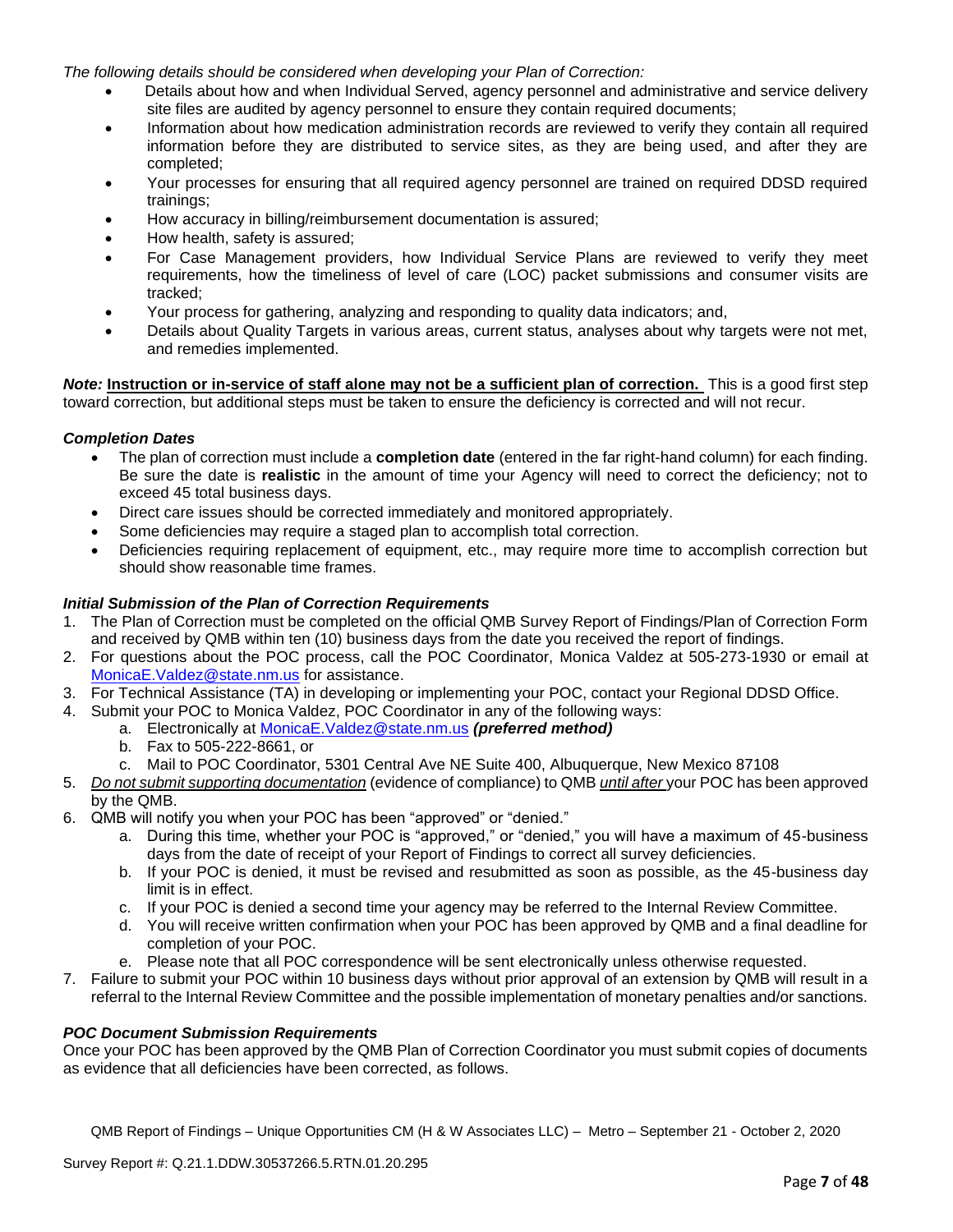- 1. Your internal documents are due within a *maximum* of 45-business days of receipt of your Report of Findings.
- 2. It is preferred that you submit your documents via USPS or other carrier (scanned and saved to CD/DVD disc, flash drive, etc.). If documents containing HIPAA Protected Health Information (PHI) documents must be submitted through S-Comm (Therap), Fax or Postal System, do not send PHI directly to NMDOH email accounts. If the documents do not contain protected Health information (PHI) then you may submit your documents electronically scanned and attached to e-mails.
- 3. All submitted documents *must be annotated*; please be sure the tag numbers and Identification numbers are indicated on each document submitted. Documents which are not annotated with the Tag number and Identification number may not be accepted.
- 4. Do not submit original documents; Please provide copies or scanned electronic files for evidence. Originals must be maintained in the agency file(s) per DDSD Standards.
- 5. In lieu of some documents, you may submit copies of file or home audit forms that clearly indicate cited deficiencies have been corrected, other attestations of correction must be approved by the Plan of Correction Coordinator prior to their submission.
- 6. When billing deficiencies are cited, you must provide documentation to justify billing and/or void and adjust forms submitted to Xerox State Healthcare, LLC for the deficiencies cited in the Report of Findings.

**Revisions, Modifications or Extensions to your Plan of Correction (post QMB approval) must be made in writing and submitted to the Plan of Correction Coordinator, prior to the completion date and are approved on a case-by-case basis. No changes may be made to your POC or the timeframes for implementation without written approval of the POC Coordinator.**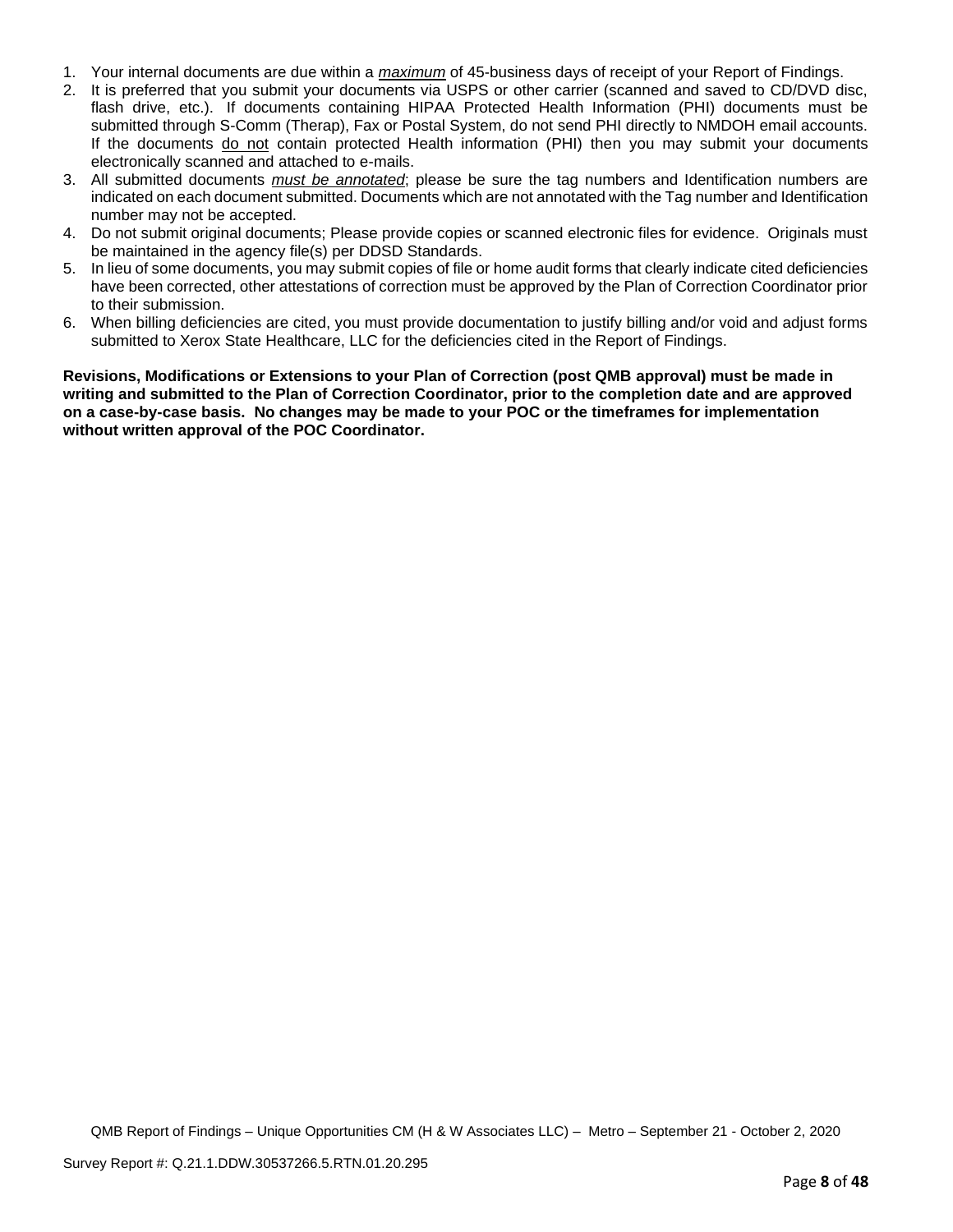## **Department of Health, Division of Health Improvement QMB Determination of Compliance Process**

The Division of Health Improvement, Quality Management Bureau (QMB) surveys compliance of the Developmental Disabilities Waiver (DDW) standards and other state and federal regulations. For the purpose of the case management survey the CMS waiver assurances have been grouped into five (5) Service Domains: Plan of Care (Development and Monitoring); Level of Care; Qualified Providers; Health, Welfare and Safety; and Administrative Oversight (note that Administrative Oversight listed in this document is not the same as the CMS assurance of Administrative Authority. Used in this context it is related to the agency's operational policies and procedures, Quality Assurance system and Medicaid billing and reimbursement processes.)

The QMB Determination of Compliance process is based on provider compliance or non-compliance with standards and regulations identified during the on-site survey process and as reported in the QMB Report of Findings. All areas reviewed by QMB have been agreed to by DDSD and DHI/QMB and are reflective of CMS requirements. All deficiencies (non-compliance with standards and regulations) are identified and cited as either a Standard level deficiency or a Condition of Participation level deficiency in the QMB Reports of Findings. All deficiencies require corrective action when non-compliance is identified.

Each deficiency in your Report of Findings has been predetermined to be a Standard Level Deficiency, a Condition of Participation Level Deficiency, if below 85% compliance or a non-negotiable Condition of Participation Level Deficiency. Your Agency's overall Compliance Determination is based on a Scope and Severity Scale which takes into account the number of Standard and Condition Level Tags cited as well as the percentage of Individuals affected in the sample.

# **Conditions of Participation (CoPs)**

CoPs are based on the Centers for Medicare and Medicaid Services, Home and Community-Based Waiver required assurances, in addition to the New Mexico Developmental Disability Waiver (DDW) Service Standards. The Division of Health Improvement (DHI), in conjunction with the Developmental Disability Support Division (DDSD), has identified certain deficiencies that have the potential to be a Condition of Participation Level, if the tag falls below 85% compliance based on the number of people affected. Additionally, there are what are called nonnegotiable Conditions of Participation, regardless if one person or multiple people are affected. In this context, a CoP is defined as an essential / fundamental regulation or standard, which when out of compliance directly affects the health and welfare of the Individuals served. If no deficiencies within a Tag are at the level of a CoP, it is cited as a Standard Level Deficiency.

# **Service Domains and CoPs for Case Management are as follows:**

**Service Domain: Plan of Care ISP Development & Monitoring -** *Service plans address all participates' assessed needs (including health and safety risk factors) and goals, either by waiver services or through other means. Services plans are updated or revised at least annually or when warranted by changes in the waiver participants' needs.*

# **Potential Condition of Participation Level Tags, if compliance is below 85%:**

- **1A08.3 –** Administrative Case File Individual Service Plan (ISP) / ISP Components
- **4C07 –** Individual Service Planning (Visions, measurable outcome, action steps)
- **4C07.1 –** Individual Service Planning Paid Services
- **4C10 –** Apprv. Budget Worksheet Waiver Review Form / MAD 046
- **4C12 –** Monitoring & Evaluation of Services
- **4C16 –** Requirements for Reports & Distribution of ISP (Provider Agencies, Individual and/or Guardian)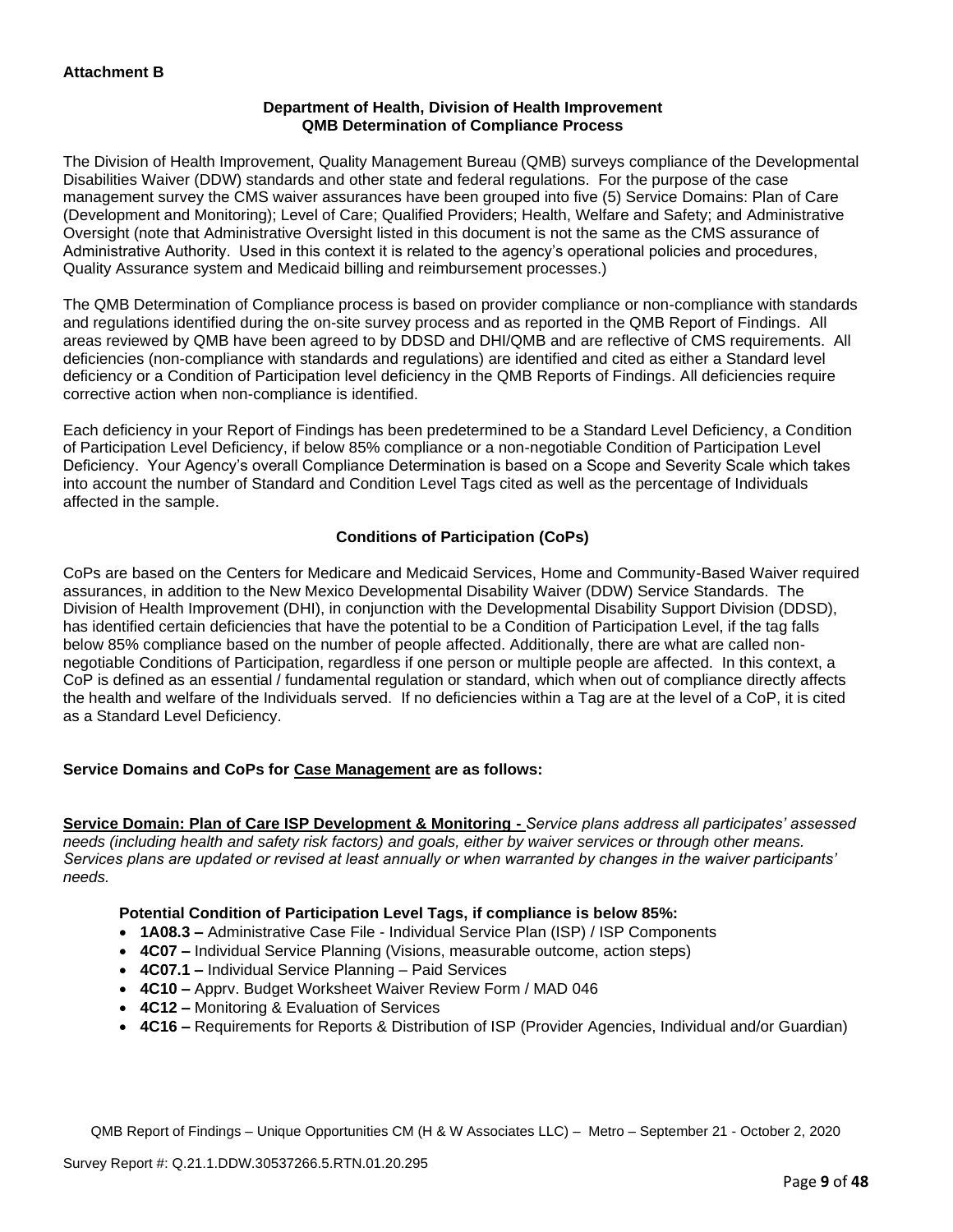**Service Domain: Level of Care -** *Initial and annual Level of Care (LOC) evaluations are completed within timeframes specified by the State.*

## **Potential Condition of Participation Level Tags, if compliance is below 85%:**

• **4C04 –** Assessment Activities

**Service Domain: Qualified Providers -** *The State monitors non-licensed/non-certified providers to assure adherence to waiver requirements. The State implements its policies and procedures for verifying that provider training is conducted in accordance with State requirements and the approved waiver.*

## **Potential Condition of Participation Level Tags, if compliance is below 85%:**

- **1A22/4C02 –** Case Manager: Individual Specific Competencies
- **1A22.1 / 4C02.1 –** Case Manager Competencies: Knowledge of Service

#### **Non-Negotiable Condition of Participation Level Tags (one or more Individuals are cited):**

- **1A25.1 –** Caregiver Criminal History Screening
- **1A26.1 –** Consolidated On-line Registry Employee Abuse Registry

**Service Domain: Health, Welfare and Safety -** *The State, on an ongoing basis, identifies, addresses and seeks to prevent occurrences of abuse, neglect and exploitation. Individuals shall be afforded their basic human rights. The provider supports individuals to access needed healthcare services in a timely manner.*

#### **Potential Condition of Participation Level Tags, if compliance is below 85%:**

- **1A08.2 –** Administrative Case File: Healthcare Requirements & Follow-up
- **1A15.2 –** Administrative Case File: Healthcare Documentation (Therap and Required Plans)

#### **Non-Negotiable Condition of Participation Level Tags (one or more Individuals are cited):**

• **1A05 –** General Requirements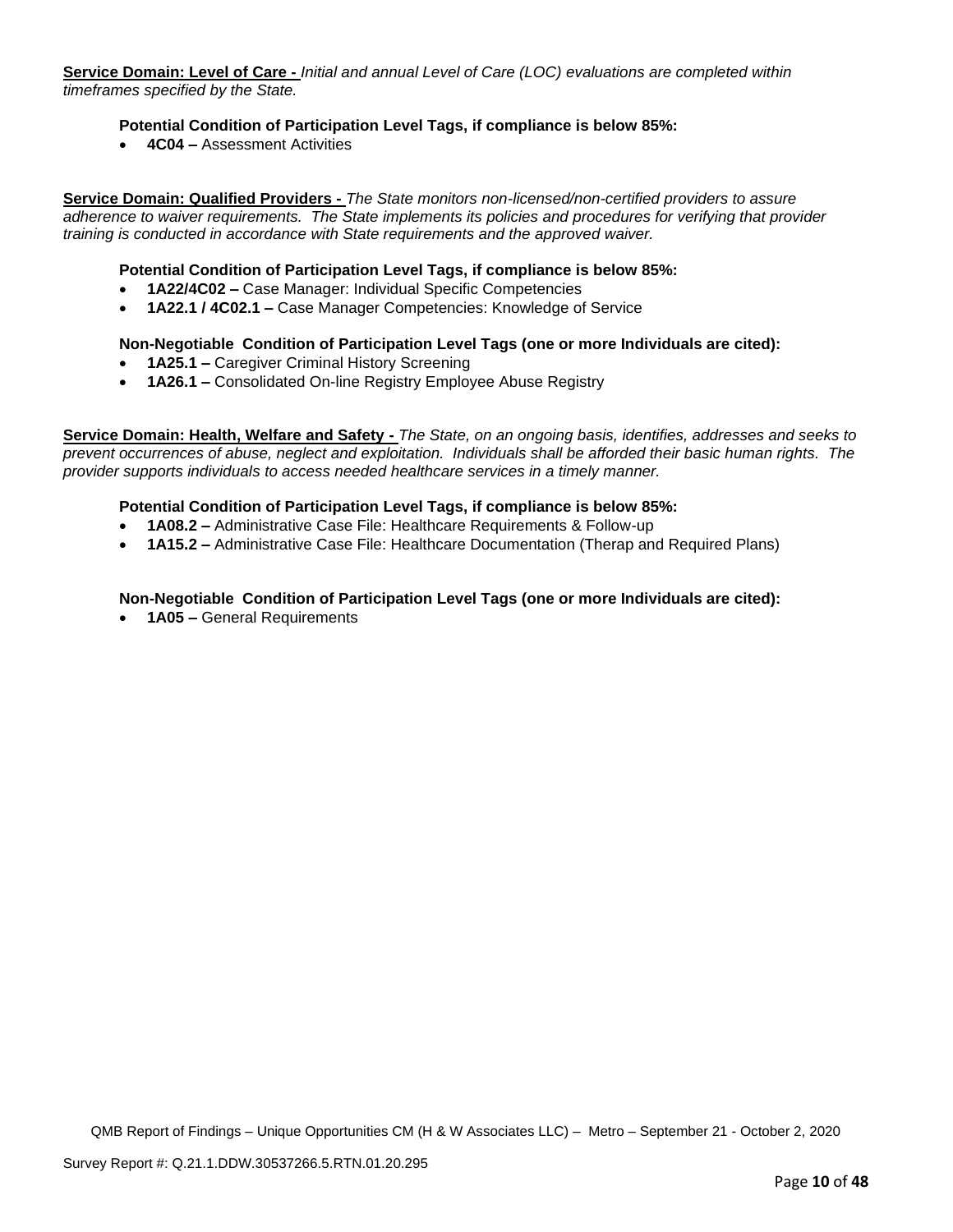## **Attachment C**

#### **Guidelines for the Provider Informal Reconsideration of Finding (IRF) Process**

#### **Introduction:**

Throughout the QMB Survey process, surveyors are openly communicating with providers. Open communication means surveyors have clarified issues and/or requested missing information before completing the review through the use of the signed/dated "Document Request," or "Administrative Needs," etc. forms. Regardless, there may still be instances where the provider disagrees with a specific finding. Providers may use the following process to informally dispute a finding.

#### **Instructions:**

- 1. The Informal Reconsideration of the Finding (IRF) request must be received in writing to the QMB Deputy Bureau Chief **within 10 business days** of receipt of the final Report of Findings **(***Note: No extensions are granted for the IRF)***.**
- 2. The written request for an IRF *must* be completed on the QMB Request for Informal Reconsideration of Finding form available on the QMB website: <https://nmhealth.org/about/dhi/cbp/irf/>
- 3. The written request for an IRF must specify in detail the request for reconsideration and why the finding is inaccurate.
- 4. The IRF request must include all supporting documentation or evidence.
- 5. If you have questions about the IRF process, email the IRF Chairperson, Valerie V. Valdez at [valerie.valdez@state.nm.us](mailto:valerie.valdez@state.nm.us) for assistance.

#### **The following limitations apply to the IRF process:**

- The written request for an IRF and all supporting evidence must be received within 10 business days.
- Findings based on evidence requested during the survey and not provided may not be subject to reconsideration.
- The supporting documentation must be new evidence not previously reviewed or requested by the survey team.
- Providers must continue to complete their Plan of Correction during the IRF process
- Providers may not request an IRF to challenge the sampling methodology.
- Providers may not request an IRF based on disagreement with the nature of the standard or regulation.
- Providers may not request an IRF to challenge the team composition.
- Providers may not request an IRF to challenge the DHI/QMB determination of compliance or the length of their DDSD provider contract.

A Provider forfeits the right to an IRF if the request is not received within 10 business days of receiving the report and/or does not include all supporting documentation or evidence to show compliance with the standards and regulations.

The IRF Committee will review the request; the Provider will be notified in writing of the ruling; no face-to-face meeting will be conducted.

When a Provider requests that a finding be reconsidered, it does not stop or delay the Plan of Correction process. **Providers must continue to complete the Plan of Correction, including the finding in dispute regardless of the IRF status.** If a finding is removed or modified, it will be noted and removed or modified from the Report of Findings. It should be noted that in some cases a Plan of Correction may be completed prior to the IRF process being completed. The provider will be notified in writing on the decisions of the IRF committee.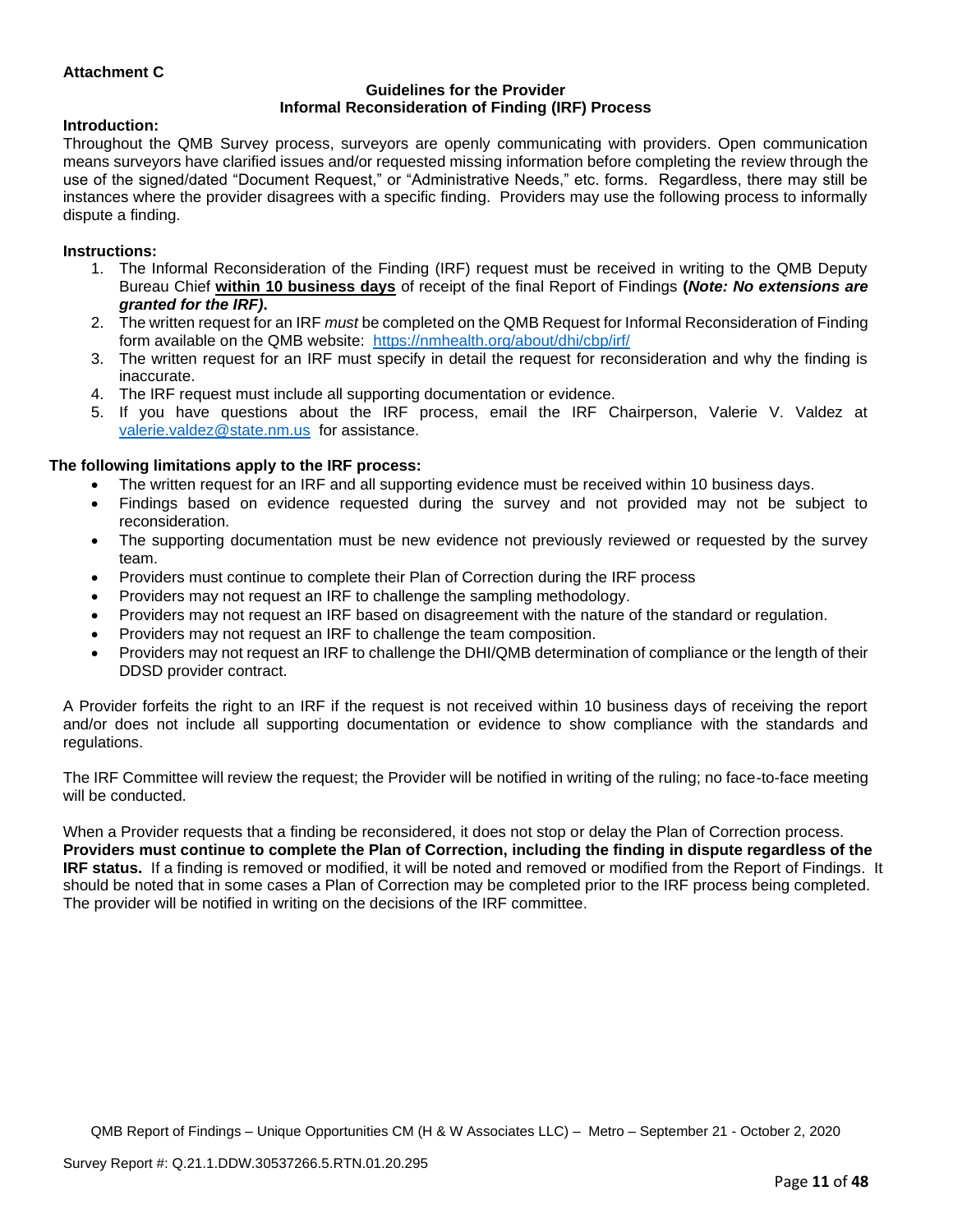# **QMB Determinations of Compliance**

## **Compliance:**

The QMB determination of *Compliance* indicates that a provider has either no deficiencies found during a survey or that no deficiencies at the Condition of Participation Level were found. The agency has obtained a level of compliance such that there is a minimal potential for harm to individuals' health and safety. To qualify for a determination of *Compliance*, the provider must have received no Conditions of Participation Level Deficiencies and have a minimal number of Individuals on the sample affected by the findings indicated in the Standards Level Tags.

## **Partial-Compliance with Standard Level Tags:**

The QMB determination of *Partial-Compliance with Standard Level Tags* indicates that a provider is in compliance with all Condition of Participation Level deficiencies but is out of compliance with a certain percentage of Standard Level deficiencies. This partial-compliance, if not corrected, may result in a negative outcome or the potential for more than minimal harm to individuals' health and safety. There are two ways to receive a determination of Partial Compliance with Standard Level Tags:

- 1. Your Report of Findings includes 16 or fewer Standards Level Tags with between 75% and 100% of the survey sample affected in any tag.
- 2. Your Report of Findings includes 17 or more Standard Level Tags with between 50% to 74% of the survey sample affected in any tag.

# **Partial-Compliance with Standard Level Tags and Condition of Participation Level Tags:**

The QMB determination of *Partial-Compliance with Standard Level Tags and Condition of Participation Level Tags*  indicates that a provider is out of compliance with one to five  $(1 - 5)$  Condition of Participation Level Tags. This partial-compliance, if not corrected, may result in a serious negative outcome or the potential for more than minimal harm to individuals' health and safety.

## **Non-Compliance:**

The QMB determination of *Non-Compliance* indicates a provider is significantly out of compliance with both Standard Level deficiencies and Conditions of Participation level deficiencies. This non-compliance, if not corrected, may result in a serious negative outcome or the potential for more than minimal harm to individuals' health and safety. There are three ways an agency can receive a determination of Non-Compliance:

- 1. Your Report of Findings includes 17 or more total Tags with 0 to 5 Condition of Participation Level Tags with 75% to 100% of the survey sample affected in any Condition of Participation Level tag.
- 2. Your Report of Findings includes any amount of Standard Level Tags with 6 or more Condition of Participation Level Tags.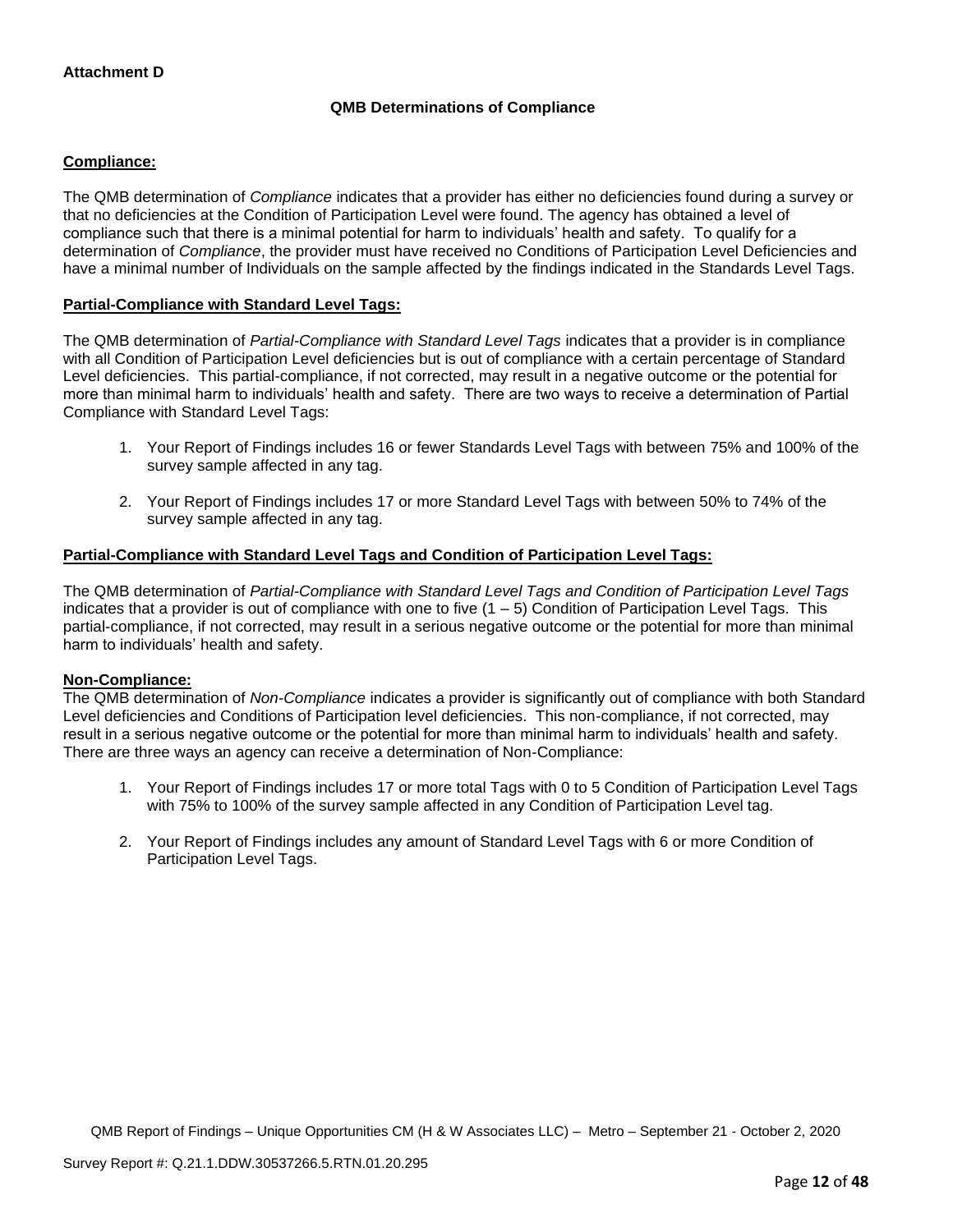| Compliance                                                                                          | Weighting                                                                                                                 |                                                                                                                                    |                                                                                                                             |                                                                                                                        |                                                                                                                         |                                                                                                                             |                                                                                                               |
|-----------------------------------------------------------------------------------------------------|---------------------------------------------------------------------------------------------------------------------------|------------------------------------------------------------------------------------------------------------------------------------|-----------------------------------------------------------------------------------------------------------------------------|------------------------------------------------------------------------------------------------------------------------|-------------------------------------------------------------------------------------------------------------------------|-----------------------------------------------------------------------------------------------------------------------------|---------------------------------------------------------------------------------------------------------------|
| <b>Determination</b>                                                                                |                                                                                                                           | LOW                                                                                                                                |                                                                                                                             | <b>MEDIUM</b>                                                                                                          |                                                                                                                         |                                                                                                                             | <b>HIGH</b>                                                                                                   |
|                                                                                                     |                                                                                                                           |                                                                                                                                    |                                                                                                                             |                                                                                                                        |                                                                                                                         |                                                                                                                             |                                                                                                               |
| <b>Total Tags:</b>                                                                                  | up to 16                                                                                                                  | 17 or more                                                                                                                         | up to 16                                                                                                                    | 17 or more                                                                                                             | <b>Any Amount</b>                                                                                                       | 17 or more                                                                                                                  | <b>Any Amount</b>                                                                                             |
|                                                                                                     | and                                                                                                                       | and                                                                                                                                | and                                                                                                                         | and                                                                                                                    | And/or                                                                                                                  | and                                                                                                                         | And/or                                                                                                        |
| COP Level Tags:                                                                                     | 0 COP                                                                                                                     | 0 COP                                                                                                                              | 0 COP                                                                                                                       | 0 COP                                                                                                                  | 1 to 5 COP                                                                                                              | 0 to 5 CoPs                                                                                                                 | 6 or more COP                                                                                                 |
|                                                                                                     | and                                                                                                                       | and                                                                                                                                | and                                                                                                                         | and                                                                                                                    |                                                                                                                         | and                                                                                                                         |                                                                                                               |
| Sample Affected:                                                                                    | 0 to 74%                                                                                                                  | 0 to 49%                                                                                                                           | 75 to 100%                                                                                                                  | 50 to 74%                                                                                                              |                                                                                                                         | 75 to 100%                                                                                                                  |                                                                                                               |
| "Non-<br>Compliance"                                                                                |                                                                                                                           |                                                                                                                                    |                                                                                                                             |                                                                                                                        |                                                                                                                         | 17 or more<br><b>Total Tags with</b><br>75 to 100% of<br>the Individuals<br>in the sample<br>cited in any<br>CoP Level tag. | Any Amount of<br><b>Standard Level</b><br>Tags and 6 or<br>more Conditions<br>of Participation<br>Level Tags. |
| "Partial Compliance<br>with Standard Level<br>tags and Condition<br>of Participation<br>Level Tags" |                                                                                                                           |                                                                                                                                    |                                                                                                                             |                                                                                                                        | <b>Any Amount</b><br><b>Standard Level</b><br>Tags, plus 1 to 5<br><b>Conditions of</b><br>Participation<br>Level tags. |                                                                                                                             |                                                                                                               |
| "Partial<br><b>Compliance with</b><br><b>Standard Level</b><br>tags"                                |                                                                                                                           |                                                                                                                                    | up to 16<br><b>Standard Level</b><br>Tags with 75<br>to 100% of the<br>individuals in<br>the sample<br>cited in any<br>tag. | 17 or more<br><b>Standard Level</b><br>Tags with 50<br>to 74% of the<br>individuals in<br>the sample<br>cited any tag. |                                                                                                                         |                                                                                                                             |                                                                                                               |
| "Compliance"                                                                                        | Up to 16<br><b>Standard Level</b><br>Tags with 0 to<br>74% of the<br>individuals in<br>the sample<br>cited in any<br>tag. | 17 or more<br><b>Standard Level</b><br>Tags with 0 to<br><b>49% of the</b><br>individuals in<br>the sample<br>cited in any<br>tag. |                                                                                                                             |                                                                                                                        |                                                                                                                         |                                                                                                                             |                                                                                                               |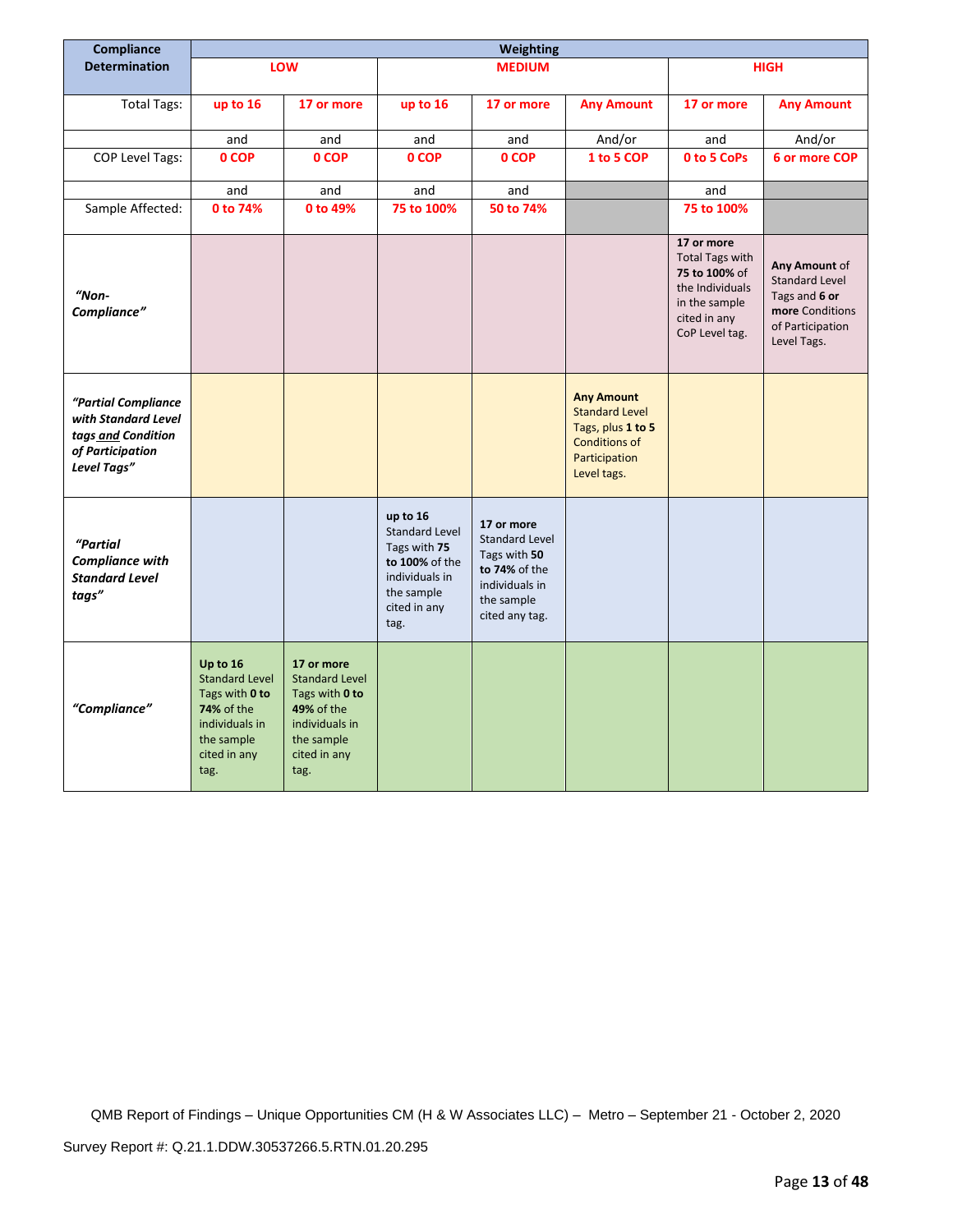**Agency: Unique Opportunities Case Management (H & W Associates LLC) - Metro Region** Program: Developmental Disabilities Waiver<br>Service: 2018: Case Management 2018: Case Management<br>Routine Survey Type:<br>Survey Date: **Survey Date: September 21 – October 2, 2020**

| <b>Standard of Care</b>                                                                                                                                                                                                                                                                                                                                                                                                                                                                                                                                                                                                                                                                                                                                                                                                                                                                                                                                                                                                                                                                                                                                                                                                                                                                      | <b>Deficiencies</b>                                                                                                                                                                                                                                                                                                                         | Agency Plan of Correction, On-going QA/QI<br>& Responsible Party                                                                                                                                                                                                                                                                                                                                                                                                                                                                                                                                                         | <b>Completion</b><br><b>Date</b> |  |
|----------------------------------------------------------------------------------------------------------------------------------------------------------------------------------------------------------------------------------------------------------------------------------------------------------------------------------------------------------------------------------------------------------------------------------------------------------------------------------------------------------------------------------------------------------------------------------------------------------------------------------------------------------------------------------------------------------------------------------------------------------------------------------------------------------------------------------------------------------------------------------------------------------------------------------------------------------------------------------------------------------------------------------------------------------------------------------------------------------------------------------------------------------------------------------------------------------------------------------------------------------------------------------------------|---------------------------------------------------------------------------------------------------------------------------------------------------------------------------------------------------------------------------------------------------------------------------------------------------------------------------------------------|--------------------------------------------------------------------------------------------------------------------------------------------------------------------------------------------------------------------------------------------------------------------------------------------------------------------------------------------------------------------------------------------------------------------------------------------------------------------------------------------------------------------------------------------------------------------------------------------------------------------------|----------------------------------|--|
| Service Domain: Plan of Care - ISP Development & Monitoring - Service plans address all participates' assessed needs (including health and safety risk<br>factors) and goals, either by waiver services or through other means. Services plans are updated or revised at least annually or when warranted by changes in the<br>waiver participants' needs.                                                                                                                                                                                                                                                                                                                                                                                                                                                                                                                                                                                                                                                                                                                                                                                                                                                                                                                                   |                                                                                                                                                                                                                                                                                                                                             |                                                                                                                                                                                                                                                                                                                                                                                                                                                                                                                                                                                                                          |                                  |  |
| Tag #1A08 Administrative Case File                                                                                                                                                                                                                                                                                                                                                                                                                                                                                                                                                                                                                                                                                                                                                                                                                                                                                                                                                                                                                                                                                                                                                                                                                                                           | <b>Standard Level Deficiency</b>                                                                                                                                                                                                                                                                                                            |                                                                                                                                                                                                                                                                                                                                                                                                                                                                                                                                                                                                                          |                                  |  |
| Developmental Disabilities (DD) Waiver<br>Service Standards 2/26/2018; Re-Issue:<br>12/28/2018; Eff 1/1/2019<br><b>Chapter 8 Case Management: 8.2.8</b><br><b>Maintaining a Complete Client Record:</b><br>The CM is required to maintain documentation<br>for each person supported according to the<br>following requirements:<br>3. The case file must contain the documents<br>identified in Appendix A Client File Matrix.<br><b>Chapter 20: Provider Documentation and</b><br><b>Client Records: 20.2 Client Records</b><br>Requirements: All DD Waiver Provider<br>Agencies are required to create and maintain<br>individual client records. The contents of client<br>records vary depending on the unique needs<br>of the person receiving services and the<br>resultant information produced. The extent of<br>documentation required for individual client<br>records per service type depends on the<br>location of the file, the type of service being<br>provided, and the information necessary.<br>DD Waiver Provider Agencies are required to<br>adhere to the following:<br>Client records must contain all documents<br>essential to the service being provided and<br>essential to ensuring the health and safety of<br>the person during the provision of the service. | Based on record review, the Agency did not<br>maintain a complete client record at the<br>administrative office for 2 of 13 individuals.<br>Review of the Agency individual case files<br>revealed the following items were not found,<br>incomplete, and/or not current:<br><b>Positive Behavior Support Plan:</b><br>• Not Found (#7, 13) | Provider:<br><b>State your Plan of Correction for the</b><br>deficiencies cited in this tag here (How is the<br>deficiency going to be corrected? This can be<br>specific to each deficiency cited or if possible an<br>overall correction?): $\rightarrow$<br><b>Provider:</b><br><b>Enter your ongoing Quality</b><br><b>Assurance/Quality Improvement processes</b><br>as it related to this tag number here (What is<br>going to be done? How many individuals is this<br>going to affect? How often will this be completed?<br>Who is responsible? What steps will be taken if<br>issues are found?): $\rightarrow$ |                                  |  |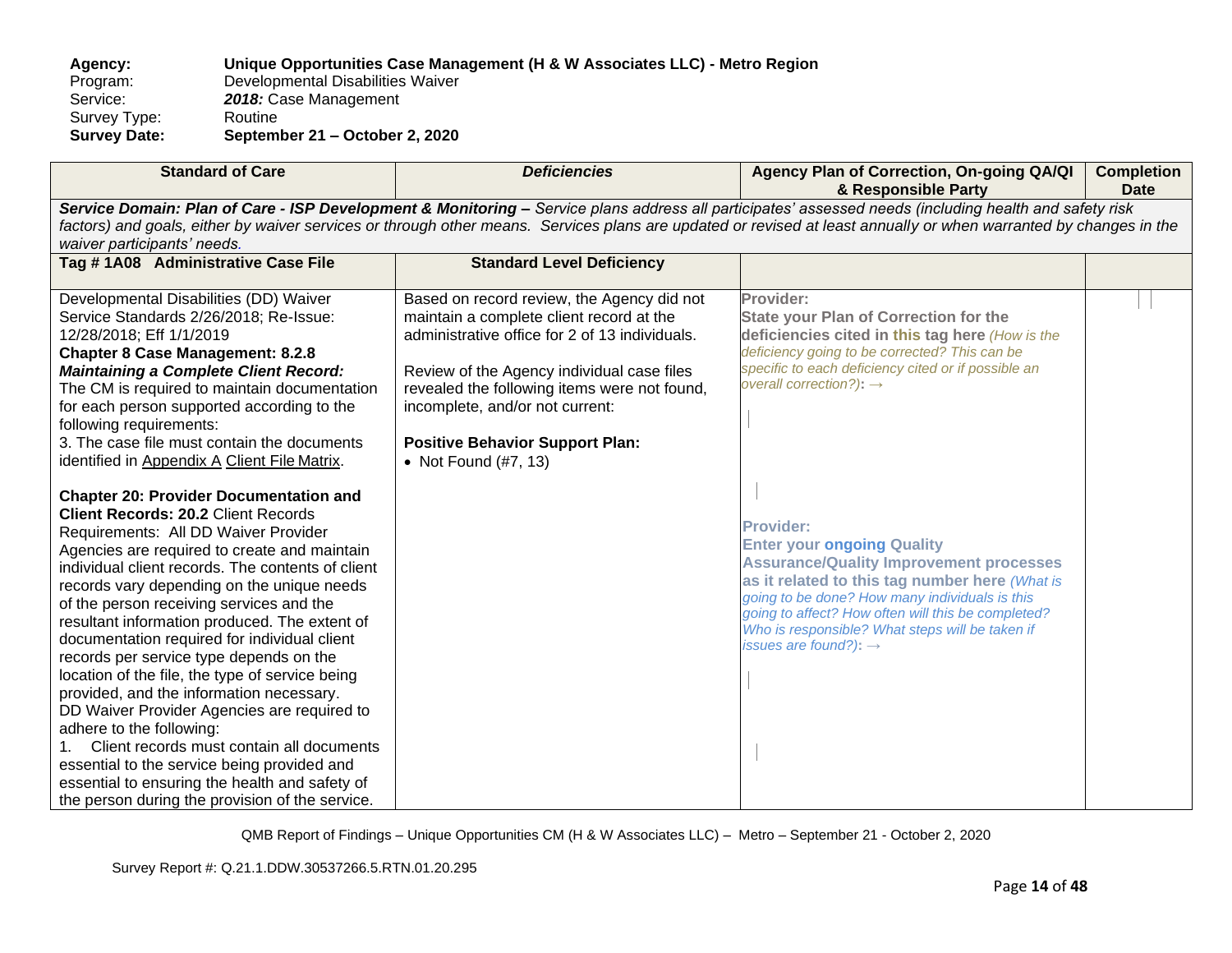| 2.<br>Provider Agencies must have readily          |  |  |
|----------------------------------------------------|--|--|
| accessible records in home and community           |  |  |
| settings in paper or electronic form. Secure       |  |  |
| access to electronic records through the           |  |  |
| Therap web based system using computers or         |  |  |
| mobile devices is acceptable.                      |  |  |
| 3. Provider Agencies are responsible for           |  |  |
| ensuring that all plans created by nurses, RDs,    |  |  |
| therapists or BSCs are present in all needed       |  |  |
| settings.                                          |  |  |
| 4. Provider Agencies must maintain records         |  |  |
| of all documents produced by agency                |  |  |
| personnel or contractors on behalf of each         |  |  |
| person, including any routine notes or data,       |  |  |
| annual assessments, semi-annual reports,           |  |  |
| evidence of training provided/received,            |  |  |
| progress notes, and any other interactions for     |  |  |
| which billing is generated.                        |  |  |
| 5. Each Provider Agency is responsible for         |  |  |
| maintaining the daily or other contact notes       |  |  |
| documenting the nature and frequency of            |  |  |
| service delivery, as well as data tracking only    |  |  |
| for the services provided by their agency.         |  |  |
| 6. The current Client File Matrix found in         |  |  |
| Appendix A Client File Matrix details the          |  |  |
| minimum requirements for records to be stored      |  |  |
| in agency office files, the delivery site, or with |  |  |
| DSP while providing services in the                |  |  |
| community.                                         |  |  |
| 7. All records pertaining to JCMs must be          |  |  |
| retained permanently and must be made              |  |  |
| available to DDSD upon request, upon the           |  |  |
| termination or expiration of a provider            |  |  |
| agreement, or upon provider withdrawal from        |  |  |
| services.                                          |  |  |
|                                                    |  |  |
| 20.5.1 Individual Data Form (IDF):                 |  |  |
| The Individual Data Form provides an               |  |  |
| overview of demographic information as well        |  |  |
| as other key personal, programmatic,               |  |  |
| insurance, and health related information. It      |  |  |
| lists medical information; assistive technology    |  |  |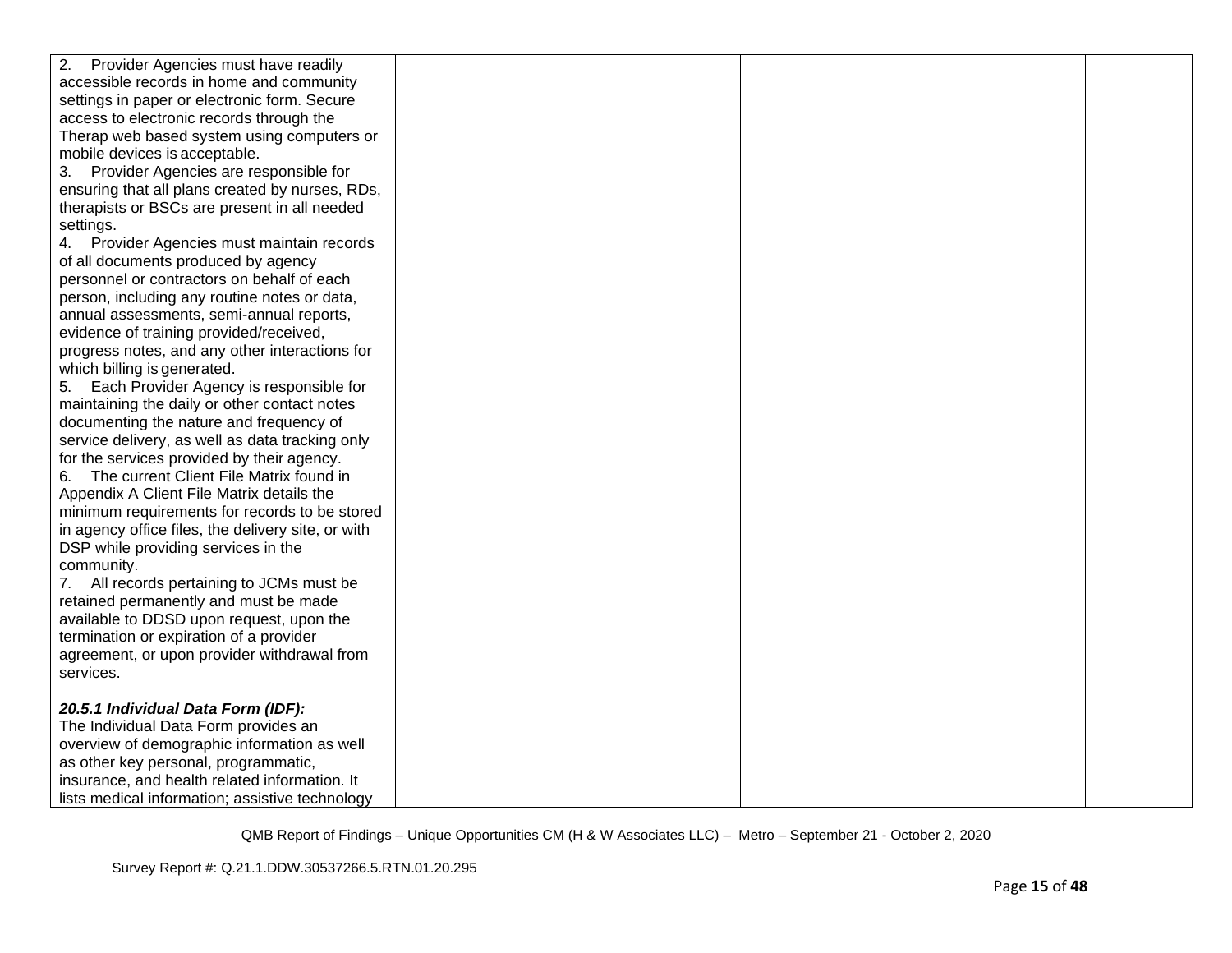| or adaptive equipment; diagnoses; allergies;                                         |  |  |
|--------------------------------------------------------------------------------------|--|--|
| information about whether a guardian or                                              |  |  |
| advance directives are in place; information                                         |  |  |
| about behavioral and health related needs;                                           |  |  |
| contacts of Provider Agencies and team                                               |  |  |
| members and other critical information. The                                          |  |  |
| IDF automatically loads information into other                                       |  |  |
| fields and forms and must be complete and                                            |  |  |
| kept current. This form is initiated by the CM.                                      |  |  |
| It must be opened and continuously updated                                           |  |  |
| by Living Supports, CCS- Group, ANS, CIHS                                            |  |  |
| and case management when applicable to the                                           |  |  |
| person in order for accurate data to auto                                            |  |  |
| populate other documents like the Health                                             |  |  |
| Passport and Physician Consultation Form.                                            |  |  |
| Although the Primary Provider Agency is                                              |  |  |
| ultimately responsible for keeping this form                                         |  |  |
| current, each provider collaborates and                                              |  |  |
| communicates critical information to update                                          |  |  |
| this form.                                                                           |  |  |
|                                                                                      |  |  |
|                                                                                      |  |  |
|                                                                                      |  |  |
| <b>Chapter 3 Safeguards 3.1.2 Team</b>                                               |  |  |
| Justification Process: DD Waiver participants                                        |  |  |
| may receive evaluations or reviews conducted                                         |  |  |
| by a variety of professionals or clinicians.                                         |  |  |
| These evaluations or reviews typically include                                       |  |  |
| recommendations or suggestions for the                                               |  |  |
| person/guardian or the team to consider. The<br>team justification process includes: |  |  |
| 1. Discussion and decisions about non-                                               |  |  |
| health related recommendations are                                                   |  |  |
| documented on the Team Justification                                                 |  |  |
| form.                                                                                |  |  |
| 2. The Team Justification form                                                       |  |  |
| documents that the                                                                   |  |  |
| person/guardian or team has                                                          |  |  |
| considered the recommendations                                                       |  |  |
| and has decided:                                                                     |  |  |
| a. to implement the recommendation;                                                  |  |  |
| b. to create an action plan and revise the                                           |  |  |
| ISP, if necessary; or                                                                |  |  |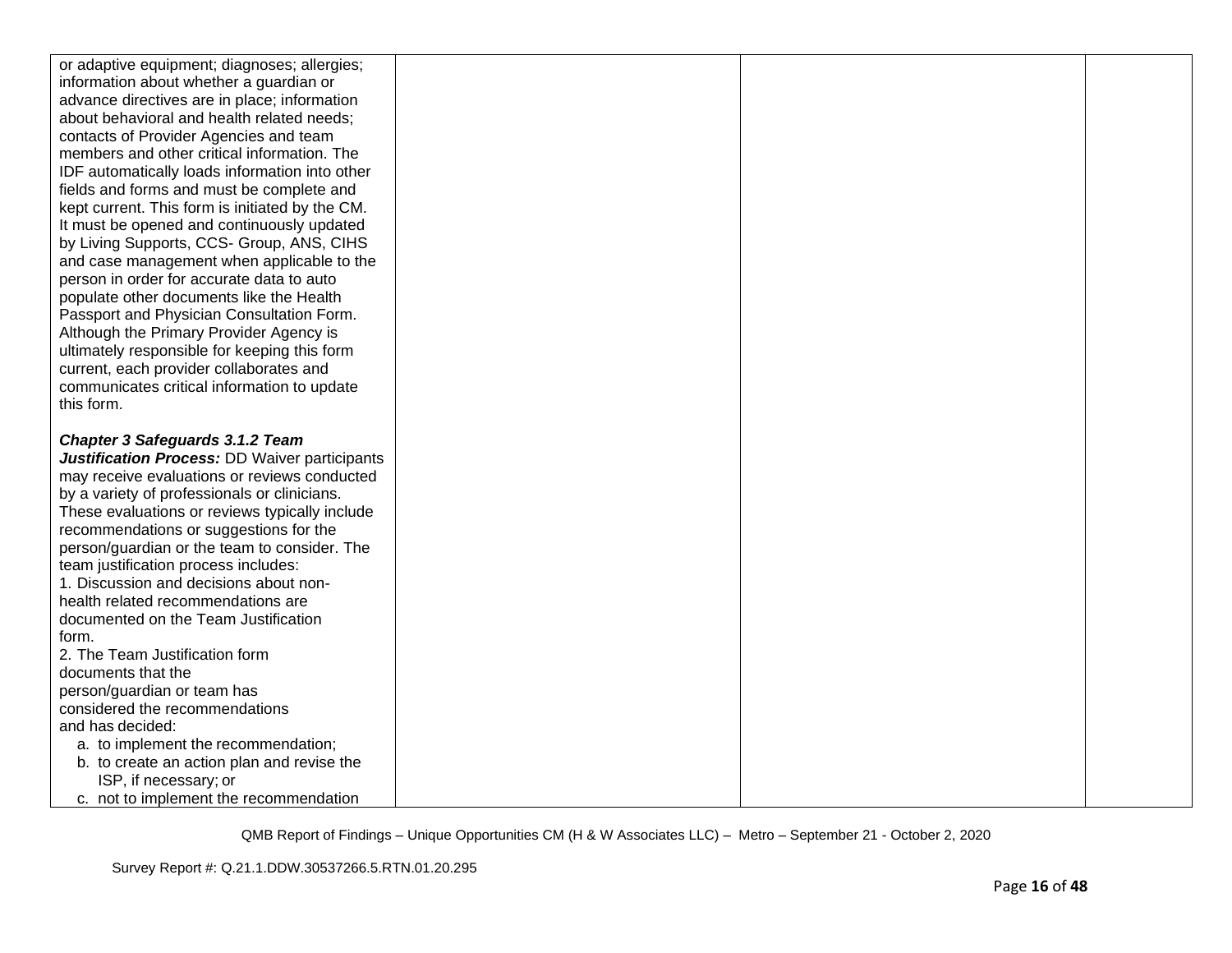| currently.<br>3. All DD Waiver Provider Agencies<br>participate in information gathering,<br>IDT meeting attendance, and<br>accessing supplemental resources if<br>needed and desired.<br>4. The CM ensures that the Team Justification<br>Process is followed and complete. |  |  |
|------------------------------------------------------------------------------------------------------------------------------------------------------------------------------------------------------------------------------------------------------------------------------|--|--|
|                                                                                                                                                                                                                                                                              |  |  |
|                                                                                                                                                                                                                                                                              |  |  |
|                                                                                                                                                                                                                                                                              |  |  |
|                                                                                                                                                                                                                                                                              |  |  |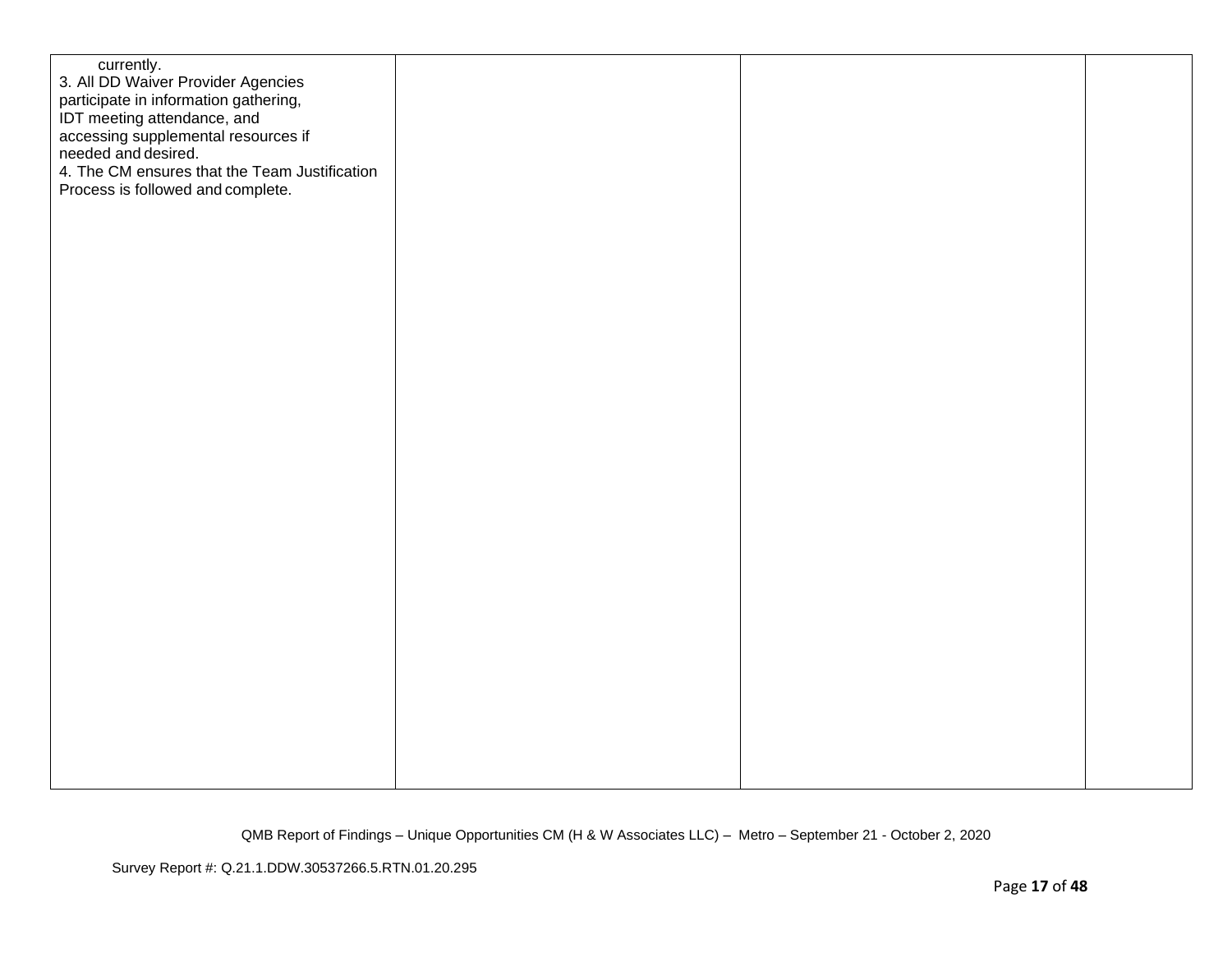| Tag #1A08.3 Administrative Case File -<br><b>Individual Service Plan / ISP Components</b>                                                                                                                                                                                                                                                                                                                                                                                                                                                                                  | <b>Condition of Participation Level Deficiency</b>                                                                                                                                                                                                                                                                                                                                                                                                                     |                                                                                                                                                                                                                                                                                                                                                           |  |
|----------------------------------------------------------------------------------------------------------------------------------------------------------------------------------------------------------------------------------------------------------------------------------------------------------------------------------------------------------------------------------------------------------------------------------------------------------------------------------------------------------------------------------------------------------------------------|------------------------------------------------------------------------------------------------------------------------------------------------------------------------------------------------------------------------------------------------------------------------------------------------------------------------------------------------------------------------------------------------------------------------------------------------------------------------|-----------------------------------------------------------------------------------------------------------------------------------------------------------------------------------------------------------------------------------------------------------------------------------------------------------------------------------------------------------|--|
| <b>NMAC 7.26.5 SERVICE PLANS FOR</b><br>INDIVIDUALS WITH DEVELOPMENTAL<br>DISABILITIES LIVING IN THE COMMUNITY.                                                                                                                                                                                                                                                                                                                                                                                                                                                            | After an analysis of the evidence it has been<br>determined there is a significant potential for a<br>negative outcome to occur.                                                                                                                                                                                                                                                                                                                                       | Provider:<br><b>State your Plan of Correction for the</b><br>deficiencies cited in this tag here (How is the<br>deficiency going to be corrected? This can be                                                                                                                                                                                             |  |
| NMAC 7.26.5.12 DEVELOPMENT OF THE<br><b>INDIVIDUAL SERVICE PLAN (ISP) -</b><br>PARTICIPATION IN AND SCHEDULING OF<br><b>INTERDISCIPLINARY TEAM MEETINGS.</b>                                                                                                                                                                                                                                                                                                                                                                                                               | Based on record review, the Agency did not<br>maintain a complete client record at the<br>administrative office for 3 of 13 individuals.                                                                                                                                                                                                                                                                                                                               | specific to each deficiency cited or if possible an<br>overall correction?): $\rightarrow$                                                                                                                                                                                                                                                                |  |
| NMAC 7.26.5.14 DEVELOPMENT OF THE<br><b>INDIVIDUAL SERVICE PLAN (ISP) -</b><br><b>CONTENT OF INDIVIDUAL SERVICE</b><br>PLANS.                                                                                                                                                                                                                                                                                                                                                                                                                                              | Review of the Agency individual case files<br>revealed the following items were not found,<br>incomplete, and/or not current:<br><b>ISP Signature Page:</b>                                                                                                                                                                                                                                                                                                            |                                                                                                                                                                                                                                                                                                                                                           |  |
| Developmental Disabilities (DD) Waiver<br>Service Standards 2/26/2018; Re-Issue:<br>12/28/2018; Eff 1/1/2019<br><b>Chapter 8 Case Management: 8.2.8</b><br><b>Maintaining a Complete Client Record:</b><br>The CM is required to maintain documentation<br>for each person supported according to the<br>following requirements:<br>3. The case file must contain the documents<br>identified in Appendix A Client File Matrix.<br><b>Chapter 6 Individual Service Plan: The</b><br>CMS requires a person-centered service plan<br>for every person receiving HCBS. The DD | Not Fully Constituted IDT (No evidence of<br>$\bullet$<br>SLP involvement) (#4)<br><b>ISP Teaching &amp; Support Strategies:</b><br>Individual #4:<br>TSS not found for the following Live Outcome<br>Statement / Action Steps:<br>• " will take a picture of his work schedule<br>and copy to his personal Calendar."<br>Individual #6:<br>TSS not found for the following Live Outcome<br>Statement / Action Steps:<br>• " will be given verbal or visual prompts to | <b>Provider:</b><br><b>Enter your ongoing Quality</b><br><b>Assurance/Quality Improvement processes</b><br>as it related to this tag number here (What is<br>going to be done? How many individuals is this<br>going to affect? How often will this be completed?<br>Who is responsible? What steps will be taken if<br>issues are found?): $\rightarrow$ |  |
| Waiver's person-centered service plan is the<br>ISP.<br>6.5.2 ISP Revisions: The ISP is a dynamic<br>document that changes with the person's<br>desires, circumstances, and need. IDT<br>members must collaborate and request an IDT<br>meeting from the CM when a need to modify<br>the ISP arises. The CM convenes the IDT<br>within ten days of receipt of any reasonable<br>request to convene the team, either in person<br>or through teleconference.                                                                                                                | assist in completing hygiene on his own."<br>Individual #11:<br>TSS not found for the following Work Outcome<br>Statement / Action Steps:<br>"will speak in appropriate tone when<br>$\bullet$<br>greeting his peers."<br>" will ask for permission before touching<br>$\bullet$<br>and hugging his peers."                                                                                                                                                            |                                                                                                                                                                                                                                                                                                                                                           |  |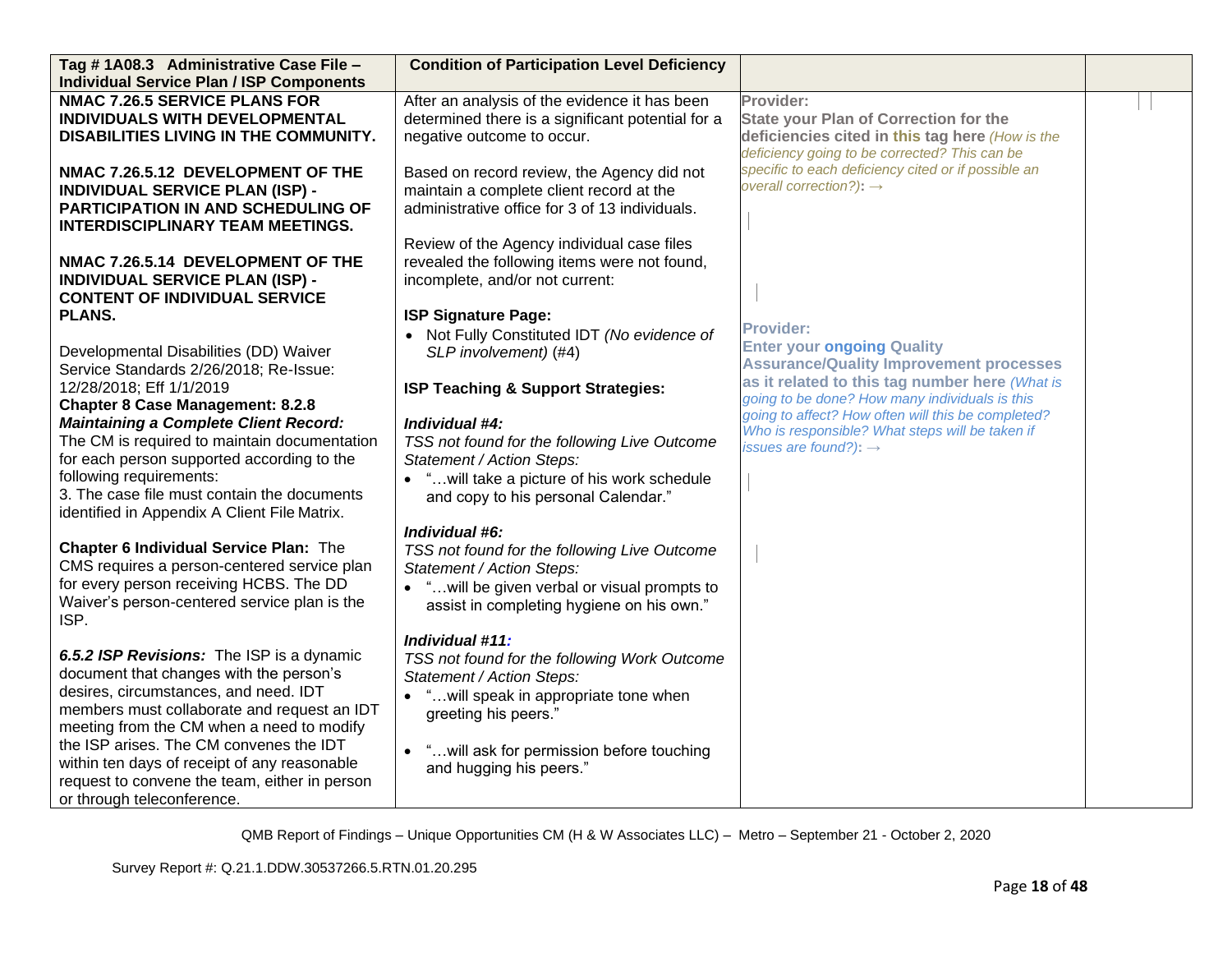|                                                | TSS not found for the following Fun Outcome       |  |
|------------------------------------------------|---------------------------------------------------|--|
| 6.6 DDSD ISP Template: The ISP must be         | Statement / Action Steps:                         |  |
| written according to templates provided by the | "with staff assistance  will choose a             |  |
| DDSD. Both children and adults have            | physical activity."                               |  |
| designated ISP templates. The ISP template     | • "with staff assistance  will participate in the |  |
| includes Vision Statements, Desired            | physical activity."                               |  |
| Outcomes, a meeting participant signature      |                                                   |  |
| page, an Addendum A (i.e. an                   |                                                   |  |
| acknowledgement of receipt of specific         |                                                   |  |
| information) and other elements depending on   |                                                   |  |
| the age of the individual. The ISP templates   |                                                   |  |
| may be revised and reissued by DDSD to         |                                                   |  |
| incorporate initiatives that improve person -  |                                                   |  |
| centered planning practices. Companion         |                                                   |  |
| documents may also be issued by DDSD and       |                                                   |  |
| be required for use in order to better         |                                                   |  |
| demonstrate required elements of the PCP       |                                                   |  |
| process and ISP development.                   |                                                   |  |
| The ISP is completed by the CM with the IDT    |                                                   |  |
| input and must be completed according to the   |                                                   |  |
| following requirements:                        |                                                   |  |
| DD Waiver Provider Agencies should not         |                                                   |  |
| recommend service type, frequency, and         |                                                   |  |
| amount (except for required case management    |                                                   |  |
| services) on an individual budget prior to the |                                                   |  |
| Vision Statement and Desired Outcomes being    |                                                   |  |
| developed.                                     |                                                   |  |
| 2. The person does not require IDT             |                                                   |  |
| agreement/approval regarding his/her dreams,   |                                                   |  |
| aspirations, and desired long-term outcomes.   |                                                   |  |
| 3. When there is disagreement, the IDT is      |                                                   |  |
| required to plan and resolve conflicts in a    |                                                   |  |
| manner that promotes health, safety, and       |                                                   |  |
| quality of life through consensus. Consensus   |                                                   |  |
| means a state of general agreement that        |                                                   |  |
| allows members to support the proposal, at     |                                                   |  |
| least on a trial basis.                        |                                                   |  |
| 4. A signature page and/or documentation of    |                                                   |  |
| participation by phone must be completed.      |                                                   |  |
| 5. The CM must review a current Addendum       |                                                   |  |
| A and DHI ANE letter with the person and       |                                                   |  |
| Court appointed guardian or parents of a       |                                                   |  |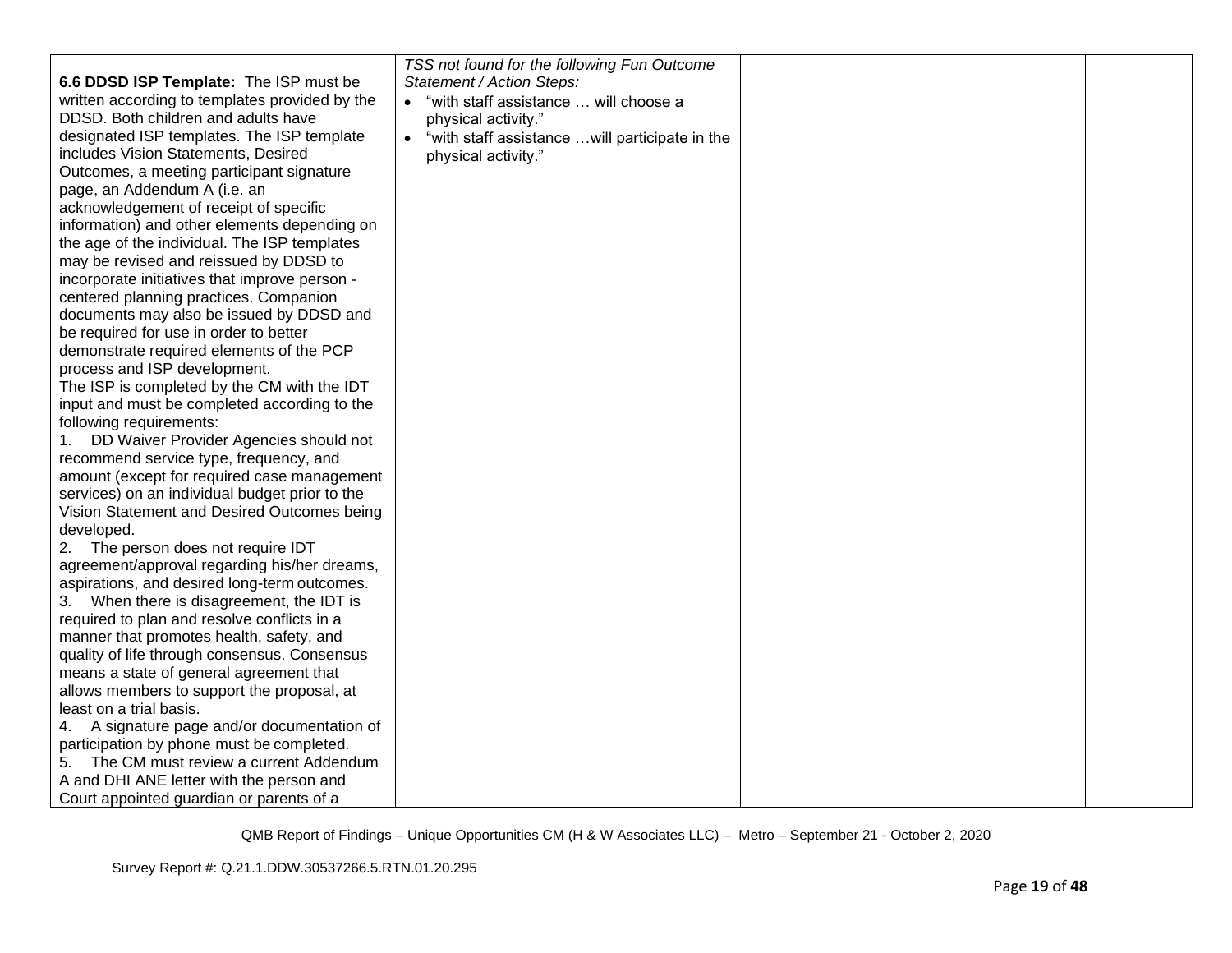| minor, if applicable.                                                                                                                                                                                                                                                                                                                                                                                                                                                                                                                                                        |  |  |
|------------------------------------------------------------------------------------------------------------------------------------------------------------------------------------------------------------------------------------------------------------------------------------------------------------------------------------------------------------------------------------------------------------------------------------------------------------------------------------------------------------------------------------------------------------------------------|--|--|
| 6.7 Completion and Distribution of the ISP:<br>The CM is required to assure all elements of<br>the ISP and companion documents are                                                                                                                                                                                                                                                                                                                                                                                                                                           |  |  |
| completed and distributed to the IDT                                                                                                                                                                                                                                                                                                                                                                                                                                                                                                                                         |  |  |
| <b>Chapter 20: Provider Documentation and</b><br><b>Client Records 20.2 Client Records</b><br>Requirements: All DD Waiver Provider<br>Agencies are required to create and maintain<br>individual client records. The contents of client<br>records vary depending on the unique needs of<br>the person receiving services and the resultant<br>information produced. The extent of<br>documentation required for individual client<br>records per service type depends on the<br>location of the file, the type of service being<br>provided, and the information necessary. |  |  |
|                                                                                                                                                                                                                                                                                                                                                                                                                                                                                                                                                                              |  |  |
|                                                                                                                                                                                                                                                                                                                                                                                                                                                                                                                                                                              |  |  |
|                                                                                                                                                                                                                                                                                                                                                                                                                                                                                                                                                                              |  |  |
|                                                                                                                                                                                                                                                                                                                                                                                                                                                                                                                                                                              |  |  |
|                                                                                                                                                                                                                                                                                                                                                                                                                                                                                                                                                                              |  |  |
|                                                                                                                                                                                                                                                                                                                                                                                                                                                                                                                                                                              |  |  |
|                                                                                                                                                                                                                                                                                                                                                                                                                                                                                                                                                                              |  |  |
|                                                                                                                                                                                                                                                                                                                                                                                                                                                                                                                                                                              |  |  |
|                                                                                                                                                                                                                                                                                                                                                                                                                                                                                                                                                                              |  |  |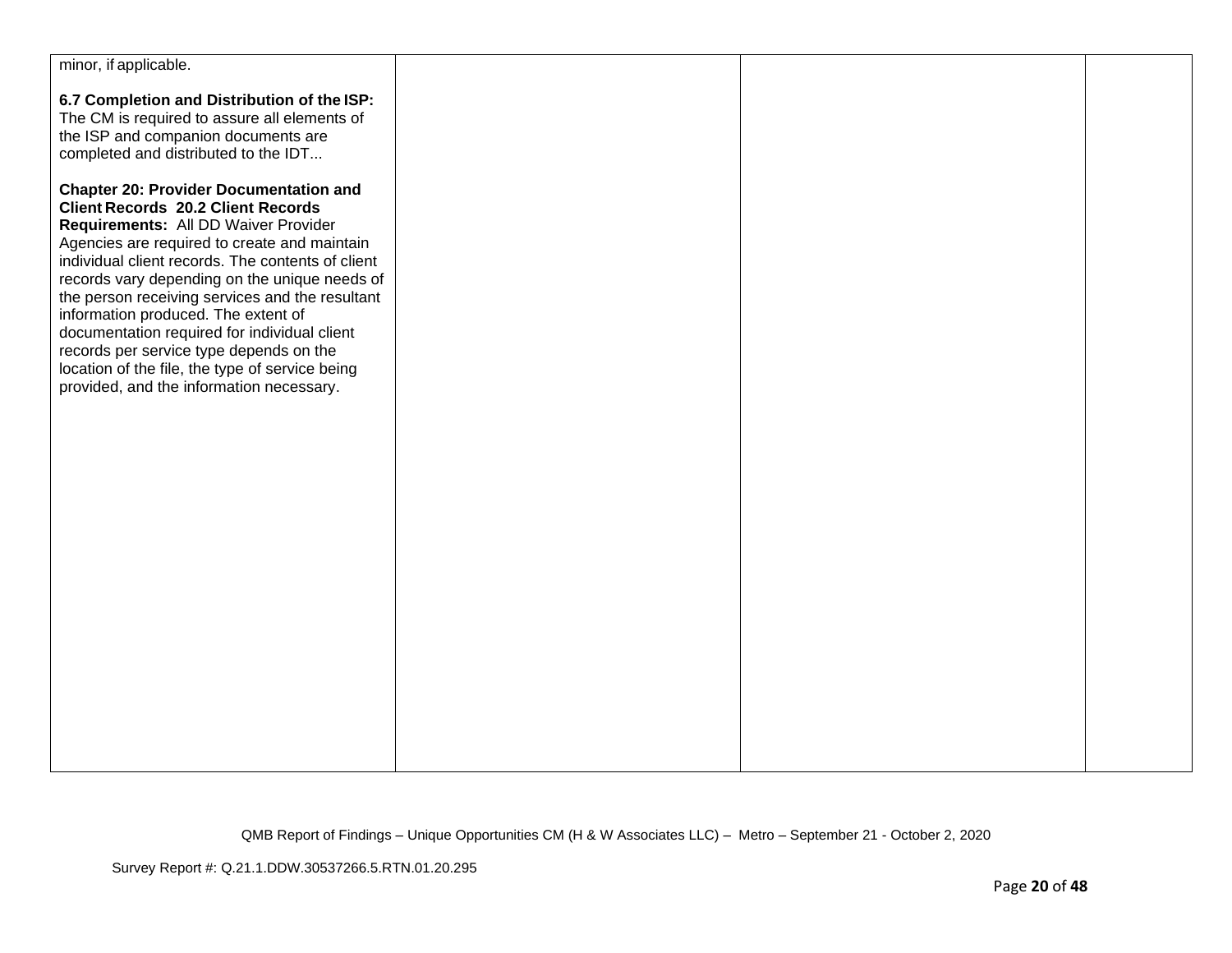| Tag #4C07 Individual Service Planning                                                                                                                                                                                                                                                                                                                                                                                                                                                                                                                                                                                                                                                                                                                                                                                                                                                                                                                                                                                                                                                                                                                                                                                                                                                                                                                                                                                                                                                                                                                                                                                        | <b>Standard Level Deficiency</b>                                                                                                                                                                                                                                                                                                                                                                                                                                           |                                                                                                                                                                                                                                                                                                                                                                                                                                                                                                                                                                                                                          |  |
|------------------------------------------------------------------------------------------------------------------------------------------------------------------------------------------------------------------------------------------------------------------------------------------------------------------------------------------------------------------------------------------------------------------------------------------------------------------------------------------------------------------------------------------------------------------------------------------------------------------------------------------------------------------------------------------------------------------------------------------------------------------------------------------------------------------------------------------------------------------------------------------------------------------------------------------------------------------------------------------------------------------------------------------------------------------------------------------------------------------------------------------------------------------------------------------------------------------------------------------------------------------------------------------------------------------------------------------------------------------------------------------------------------------------------------------------------------------------------------------------------------------------------------------------------------------------------------------------------------------------------|----------------------------------------------------------------------------------------------------------------------------------------------------------------------------------------------------------------------------------------------------------------------------------------------------------------------------------------------------------------------------------------------------------------------------------------------------------------------------|--------------------------------------------------------------------------------------------------------------------------------------------------------------------------------------------------------------------------------------------------------------------------------------------------------------------------------------------------------------------------------------------------------------------------------------------------------------------------------------------------------------------------------------------------------------------------------------------------------------------------|--|
| (Visions, measurable outcome, action                                                                                                                                                                                                                                                                                                                                                                                                                                                                                                                                                                                                                                                                                                                                                                                                                                                                                                                                                                                                                                                                                                                                                                                                                                                                                                                                                                                                                                                                                                                                                                                         |                                                                                                                                                                                                                                                                                                                                                                                                                                                                            |                                                                                                                                                                                                                                                                                                                                                                                                                                                                                                                                                                                                                          |  |
| steps)                                                                                                                                                                                                                                                                                                                                                                                                                                                                                                                                                                                                                                                                                                                                                                                                                                                                                                                                                                                                                                                                                                                                                                                                                                                                                                                                                                                                                                                                                                                                                                                                                       |                                                                                                                                                                                                                                                                                                                                                                                                                                                                            |                                                                                                                                                                                                                                                                                                                                                                                                                                                                                                                                                                                                                          |  |
| Developmental Disabilities (DD) Waiver<br>Service Standards 2/26/2018; Re-Issue:<br>12/28/2018; Eff 1/1/2019<br><b>Chapter 4: Person-Centered Planning</b><br>(PCP): 4.1 Essential Elements of Person-<br>Centered Planning (PCP): Person-centered<br>planning is a process that places a person at<br>the center of planning his/her life and supports.<br>It is an ongoing process that is the foundation<br>for all aspects of the DD Waiver Program and<br>DD Waiver Provider Agencies' work with<br>people with I/DD. The process is designed to<br>identify the strengths, capacities, preferences,<br>and needs of the person. The process may<br>include other people chosen by the person,<br>who are able to serve as important contributors<br>to the process. Overall, PCP involves person-<br>centered thinking, person-centered service<br>planning, and person-centered practice. PCP<br>enables and assists the person to identify and<br>access a personalized mix of paid and non-<br>paid services and supports to assist him or her<br>to achieve personally defined outcomes in the<br>community. The CMS requires use of PCP in<br>the development of the ISP.<br>NMAC 7.26.5.14 DEVELOPMENT OF THE<br><b>INDIVIDUAL SERVICE PLAN (ISP) -</b><br><b>CONTENT OF INDIVIDUAL SERVICE</b><br>PLANS: Each ISP shall contain.<br>B. Long term vision: The vision statement shall<br>be recorded in the individual's actual words,<br>whenever possible. For example, in a long term<br>vision statement, the individual may describe<br>him or herself living and working independently<br>in the community. | Based on record review, the Agency did not<br>ensure the ISP was developed in accordance<br>with the rule governing ISP development, as it<br>relates to realistic and measurable desired<br>outcomes and vision statements to 1 of 13<br>Individuals.<br>The following was found with regards to ISP:<br>Individual #11<br>• Will work two hours per week consistently<br>during his ISP year. Outcome was does not<br>indicate how and/or when it would be<br>completed. | Provider:<br><b>State your Plan of Correction for the</b><br>deficiencies cited in this tag here (How is the<br>deficiency going to be corrected? This can be<br>specific to each deficiency cited or if possible an<br>overall correction?): $\rightarrow$<br><b>Provider:</b><br><b>Enter your ongoing Quality</b><br><b>Assurance/Quality Improvement processes</b><br>as it related to this tag number here (What is<br>going to be done? How many individuals is this<br>going to affect? How often will this be completed?<br>Who is responsible? What steps will be taken if<br>issues are found?): $\rightarrow$ |  |
| C. Outcomes:                                                                                                                                                                                                                                                                                                                                                                                                                                                                                                                                                                                                                                                                                                                                                                                                                                                                                                                                                                                                                                                                                                                                                                                                                                                                                                                                                                                                                                                                                                                                                                                                                 |                                                                                                                                                                                                                                                                                                                                                                                                                                                                            |                                                                                                                                                                                                                                                                                                                                                                                                                                                                                                                                                                                                                          |  |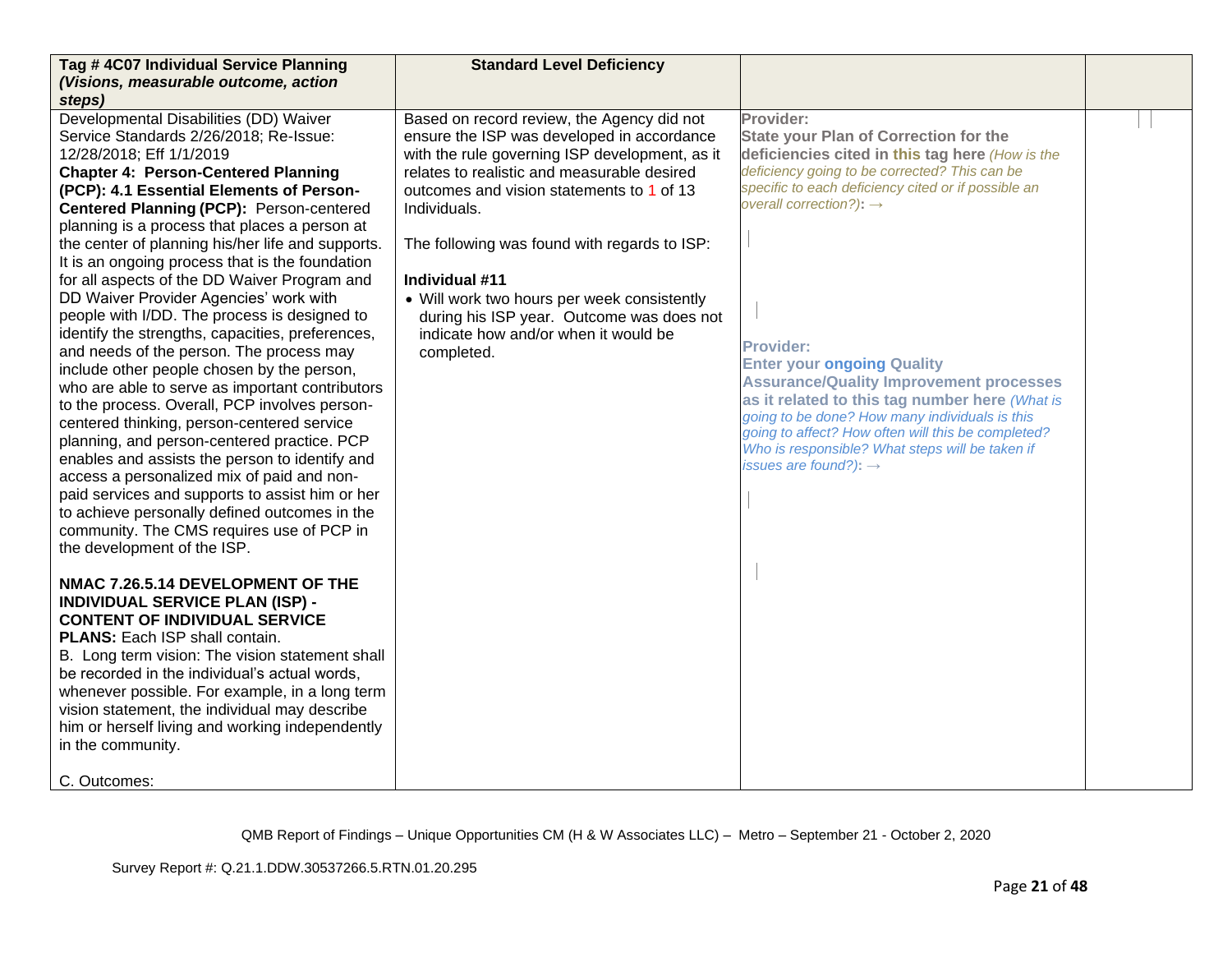| (1)<br>The IDT has the explicit responsibility                                         |  |  |
|----------------------------------------------------------------------------------------|--|--|
| of identifying reasonable services and supports                                        |  |  |
| needed to assist the individual in achieving the                                       |  |  |
| desired outcome and long term vision. The IDT                                          |  |  |
| determines the intensity, frequency, duration,                                         |  |  |
| location and method of delivery of needed                                              |  |  |
| services and supports. All IDT members may                                             |  |  |
| generate suggestions and assist the individual                                         |  |  |
| in communicating and developing outcomes.                                              |  |  |
| Outcome statements shall also be written in the                                        |  |  |
| individual's own words, whenever possible.                                             |  |  |
| Outcomes shall be prioritized in the ISP.                                              |  |  |
| Outcomes planning shall be<br>(2)                                                      |  |  |
| implemented in one or more of the four "life                                           |  |  |
| areas" (work or leisure activities, health or                                          |  |  |
| development of relationships) and address as                                           |  |  |
| appropriate home environment, vocational,                                              |  |  |
| educational, communication, self-care,                                                 |  |  |
| leisure/social, community resource use, safety,                                        |  |  |
| psychological/behavioral and medical/health                                            |  |  |
| outcomes. The IDT shall assure that the                                                |  |  |
| outcomes in the ISP relate to the individual's                                         |  |  |
| long term vision statement. Outcomes are                                               |  |  |
| required for any life area for which the                                               |  |  |
| individual receives services funded by the                                             |  |  |
| developmental disabilities Medicaid waiver.                                            |  |  |
|                                                                                        |  |  |
| D. Individual preference: The individual's                                             |  |  |
| preferences, capabilities, strengths and needs                                         |  |  |
| in each life area determined to be relevant to                                         |  |  |
| the identified ISP outcomes shall be reflected in                                      |  |  |
| the ISP. The long term vision, age,<br>circumstances, and interests of the individual, |  |  |
| shall determine the life area relevance, if any to                                     |  |  |
| the individual's ISP.                                                                  |  |  |
|                                                                                        |  |  |
| E. Action plans:                                                                       |  |  |
| Specific ISP action plans that will<br>(1)                                             |  |  |
| assist the individual in achieving each                                                |  |  |
| identified, desired outcome shall be developed                                         |  |  |
| by the IDT and stated in the ISP. The IDT                                              |  |  |
| establishes the action plan of the ISP, as well                                        |  |  |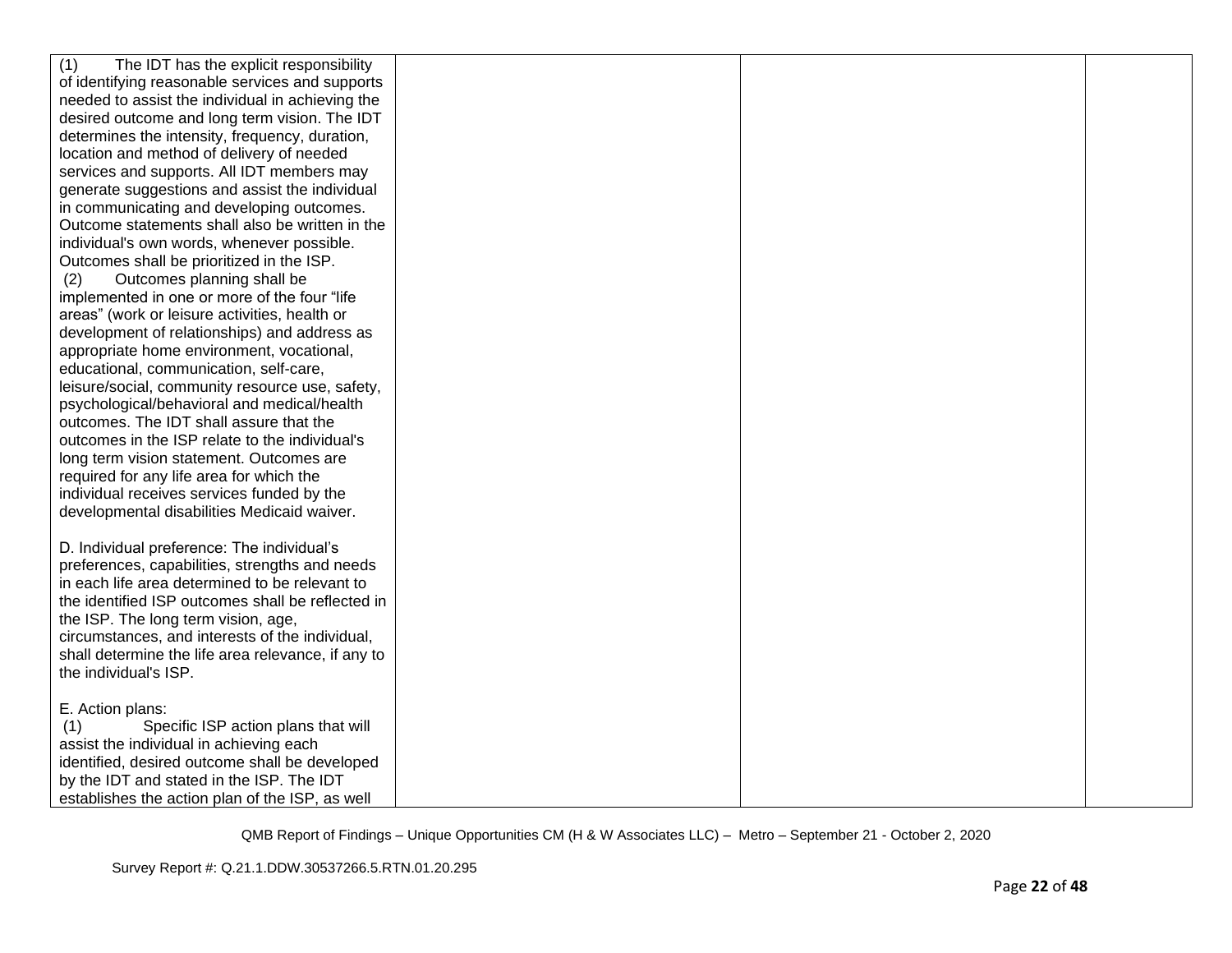| as the criteria for measuring progress on each  |  |  |
|-------------------------------------------------|--|--|
| action step.                                    |  |  |
| Service providers shall develop<br>(2)          |  |  |
|                                                 |  |  |
| specific action plans and strategies (methods   |  |  |
| and procedures) for implementing each ISP       |  |  |
| desired outcome. Timelines for meeting each     |  |  |
|                                                 |  |  |
| action step are established by the IDT.         |  |  |
| Responsible parties to oversee appropriate      |  |  |
| implementation of each action step are          |  |  |
| determined by the IDT.                          |  |  |
|                                                 |  |  |
| The action plans, strategies,<br>(3)            |  |  |
| timelines and criteria for measuring progress,  |  |  |
| shall be relevant to each desired outcome       |  |  |
|                                                 |  |  |
| established by the IDT. The individual's        |  |  |
| definition of success shall be the primary      |  |  |
| criterion used in developing objective,         |  |  |
| quantifiable indicators for measuring progress. |  |  |
|                                                 |  |  |
|                                                 |  |  |
|                                                 |  |  |
|                                                 |  |  |
|                                                 |  |  |
|                                                 |  |  |
|                                                 |  |  |
|                                                 |  |  |
|                                                 |  |  |
|                                                 |  |  |
|                                                 |  |  |
|                                                 |  |  |
|                                                 |  |  |
|                                                 |  |  |
|                                                 |  |  |
|                                                 |  |  |
|                                                 |  |  |
|                                                 |  |  |
|                                                 |  |  |
|                                                 |  |  |
|                                                 |  |  |
|                                                 |  |  |
|                                                 |  |  |
|                                                 |  |  |
|                                                 |  |  |
|                                                 |  |  |
|                                                 |  |  |
|                                                 |  |  |
|                                                 |  |  |
|                                                 |  |  |
|                                                 |  |  |
|                                                 |  |  |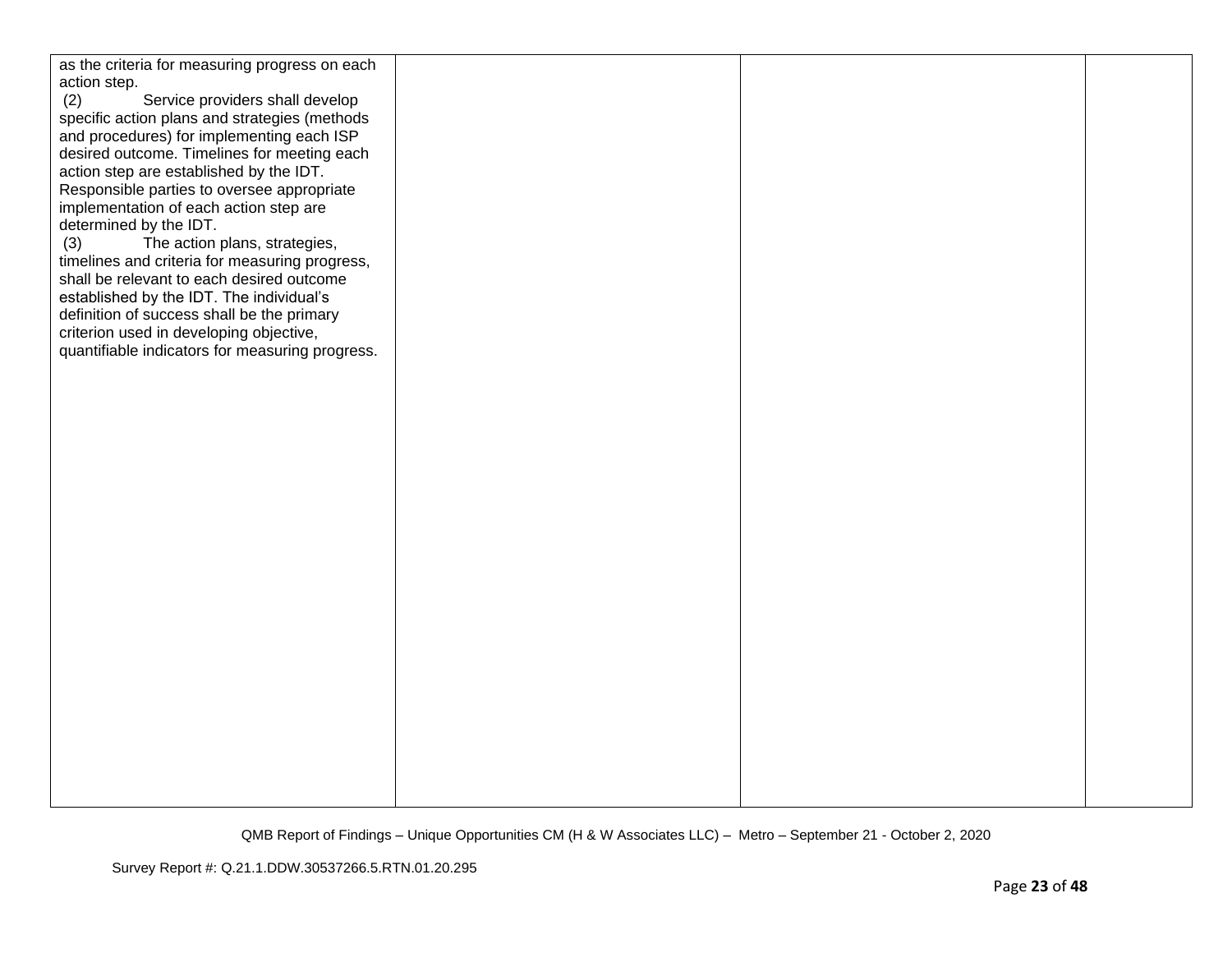| Tag #4C08 ISP Development Process                                                       | <b>Standard Level Deficiency</b>               |                                                                                            |  |
|-----------------------------------------------------------------------------------------|------------------------------------------------|--------------------------------------------------------------------------------------------|--|
| Developmental Disabilities (DD) Waiver                                                  | Based on record review, the Agency did not     | Provider:                                                                                  |  |
| Service Standards 2/26/2018; Re-Issue:                                                  | maintain documentation for each person         | <b>State your Plan of Correction for the</b>                                               |  |
| 12/28/2018; Eff 1/1/2019                                                                | supported according to the following           | deficiencies cited in this tag here (How is the                                            |  |
| Chapter 2: Human Rights: Civil rights apply                                             | requirements for 4 of 13 individuals.          | deficiency going to be corrected? This can be                                              |  |
| to everyone, including all waiver participants,                                         |                                                | specific to each deficiency cited or if possible an<br>overall correction?): $\rightarrow$ |  |
| family members, guardians, natural supports,                                            | Review of the records indicated the following: |                                                                                            |  |
| and Provider Agencies. Everyone has a                                                   |                                                |                                                                                            |  |
| responsibility to make sure those rights are not                                        | <b>Statement of Rights Acknowledgment:</b>     |                                                                                            |  |
| violated. All Provider Agencies play a role in                                          |                                                |                                                                                            |  |
| person-centered planning (PCP) and have an                                              | • Not Found (#6, 7, 10, 13)                    |                                                                                            |  |
| obligation to contribute to the planning process,                                       |                                                |                                                                                            |  |
| always focusing on how to best support the                                              |                                                |                                                                                            |  |
| person.                                                                                 |                                                | <b>Provider:</b>                                                                           |  |
| 2.2.1 Statement of Rights Acknowledgement<br>Requirements: The CM is required to review |                                                | <b>Enter your ongoing Quality</b>                                                          |  |
| the Statement of Rights (See Appendix C                                                 |                                                | <b>Assurance/Quality Improvement processes</b>                                             |  |
| HCBS Consumer Rights and Freedoms) with                                                 |                                                | as it related to this tag number here (What is                                             |  |
| the person, in a manner that accommodates                                               |                                                | going to be done? How many individuals is this                                             |  |
| preferred communication style, at the annual                                            |                                                | going to affect? How often will this be completed?                                         |  |
| meeting. The person and his/her guardian, if                                            |                                                | Who is responsible? What steps will be taken if                                            |  |
| applicable, sign the acknowledgement form at                                            |                                                | issues are found?): $\rightarrow$                                                          |  |
| the annual meeting.                                                                     |                                                |                                                                                            |  |
|                                                                                         |                                                |                                                                                            |  |
| <b>Chapter 8 Case Management: 8.2.8</b>                                                 |                                                |                                                                                            |  |
| <b>Maintaining a Complete Client Record:</b>                                            |                                                |                                                                                            |  |
| The CM is required to maintain documentation                                            |                                                |                                                                                            |  |
| for each person supported according to the                                              |                                                |                                                                                            |  |
| following requirements:                                                                 |                                                |                                                                                            |  |
| 3. The case file must contain the documents                                             |                                                |                                                                                            |  |
| identified in Appendix A Client File Matrix.                                            |                                                |                                                                                            |  |
|                                                                                         |                                                |                                                                                            |  |
| 8.2.1 Promoting Self Advocacy and                                                       |                                                |                                                                                            |  |
| Advocating on Behalf of the Person in                                                   |                                                |                                                                                            |  |
| Services:                                                                               |                                                |                                                                                            |  |
| 10. Reviewing the HCBS Consumer Rights                                                  |                                                |                                                                                            |  |
| and Freedoms with the person and guardian<br>as applicable, at least annually and in a  |                                                |                                                                                            |  |
| form/format most understandable by the                                                  |                                                |                                                                                            |  |
| person. (See Appendix C HCBS Consumer                                                   |                                                |                                                                                            |  |
| Rights and Freedoms.)                                                                   |                                                |                                                                                            |  |
|                                                                                         |                                                |                                                                                            |  |
|                                                                                         |                                                |                                                                                            |  |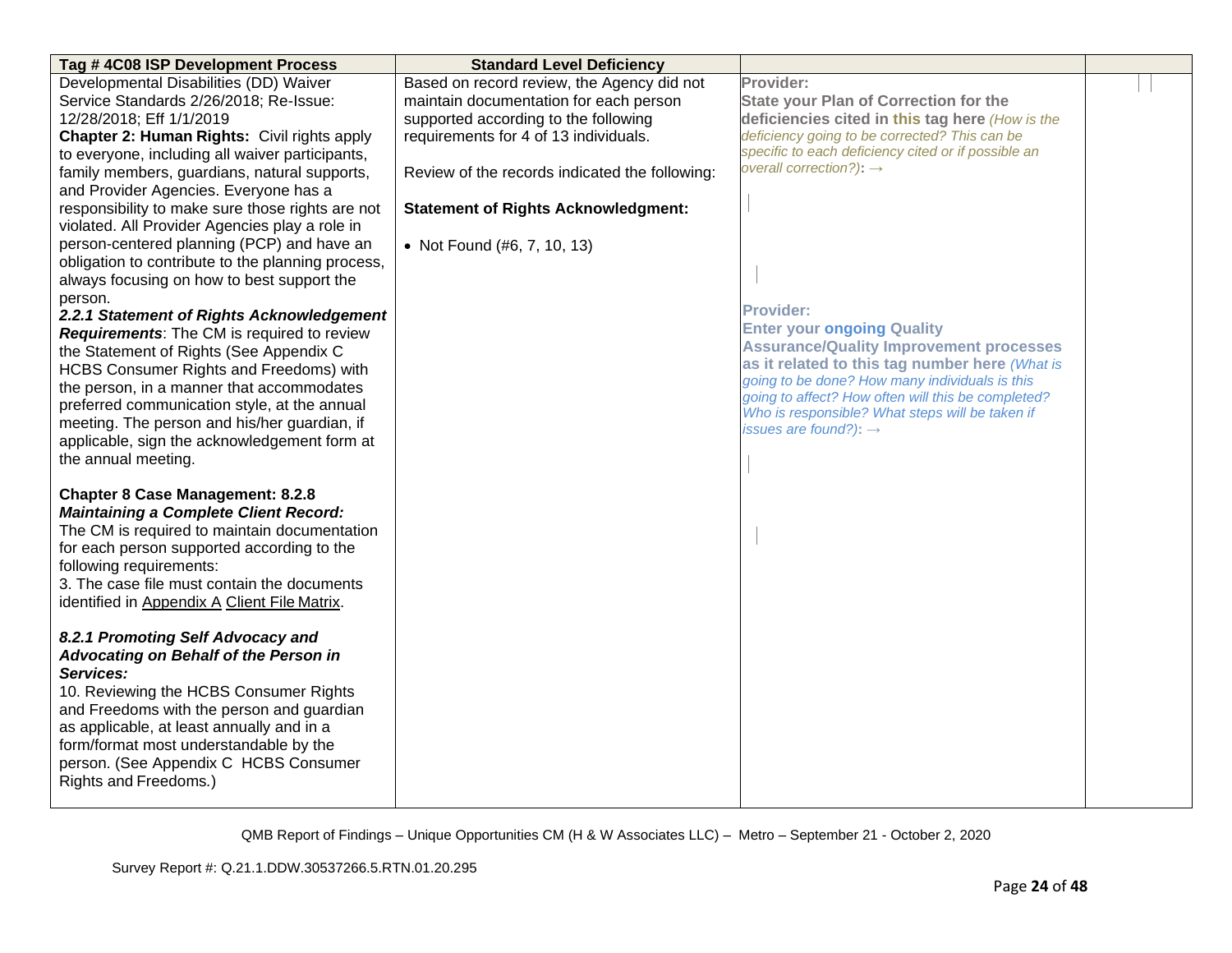| 11. Confirming acknowledgement of the<br>HCBS Consumer Rights and Freedoms with<br>signatures of the person and guardian, if |  |  |
|------------------------------------------------------------------------------------------------------------------------------|--|--|
|                                                                                                                              |  |  |
| applicable.                                                                                                                  |  |  |
|                                                                                                                              |  |  |
|                                                                                                                              |  |  |
|                                                                                                                              |  |  |
|                                                                                                                              |  |  |
|                                                                                                                              |  |  |
|                                                                                                                              |  |  |
|                                                                                                                              |  |  |
|                                                                                                                              |  |  |
|                                                                                                                              |  |  |
|                                                                                                                              |  |  |
|                                                                                                                              |  |  |
|                                                                                                                              |  |  |
|                                                                                                                              |  |  |
|                                                                                                                              |  |  |
|                                                                                                                              |  |  |
|                                                                                                                              |  |  |
|                                                                                                                              |  |  |
|                                                                                                                              |  |  |
|                                                                                                                              |  |  |
|                                                                                                                              |  |  |
|                                                                                                                              |  |  |
|                                                                                                                              |  |  |
|                                                                                                                              |  |  |
|                                                                                                                              |  |  |
|                                                                                                                              |  |  |
|                                                                                                                              |  |  |
|                                                                                                                              |  |  |
|                                                                                                                              |  |  |
|                                                                                                                              |  |  |
|                                                                                                                              |  |  |
|                                                                                                                              |  |  |
|                                                                                                                              |  |  |
|                                                                                                                              |  |  |
|                                                                                                                              |  |  |
|                                                                                                                              |  |  |
|                                                                                                                              |  |  |
|                                                                                                                              |  |  |
|                                                                                                                              |  |  |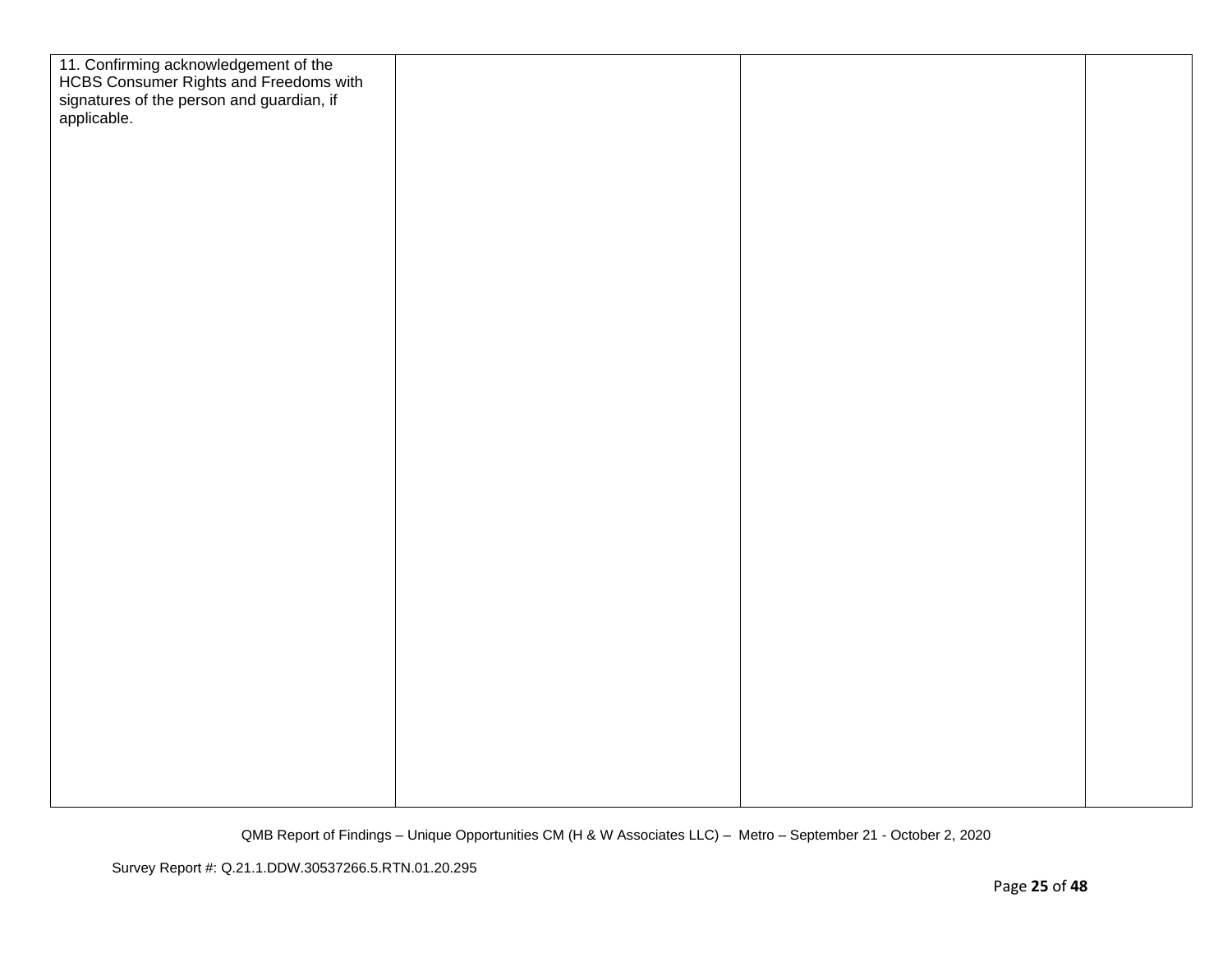| Tag #4C09 Secondary FOC                                                                                                                                                                                                                                                                                                                                                                                                                                                                                                                                                                                                                                                                                                                                                                                                                                                                                                                                                                                                                                                                                                                                                                                                                                                                                                                                                                                                                                                                                                                                                                                                                                   | <b>Standard Level Deficiency</b>                                                                                                                                                                                                                                                                                                                                                                                                                                                                                                                                                                                                         |                                                                                                                                                                                                                                                                                                                                                                                                                                                                                                                                                                                                                          |  |
|-----------------------------------------------------------------------------------------------------------------------------------------------------------------------------------------------------------------------------------------------------------------------------------------------------------------------------------------------------------------------------------------------------------------------------------------------------------------------------------------------------------------------------------------------------------------------------------------------------------------------------------------------------------------------------------------------------------------------------------------------------------------------------------------------------------------------------------------------------------------------------------------------------------------------------------------------------------------------------------------------------------------------------------------------------------------------------------------------------------------------------------------------------------------------------------------------------------------------------------------------------------------------------------------------------------------------------------------------------------------------------------------------------------------------------------------------------------------------------------------------------------------------------------------------------------------------------------------------------------------------------------------------------------|------------------------------------------------------------------------------------------------------------------------------------------------------------------------------------------------------------------------------------------------------------------------------------------------------------------------------------------------------------------------------------------------------------------------------------------------------------------------------------------------------------------------------------------------------------------------------------------------------------------------------------------|--------------------------------------------------------------------------------------------------------------------------------------------------------------------------------------------------------------------------------------------------------------------------------------------------------------------------------------------------------------------------------------------------------------------------------------------------------------------------------------------------------------------------------------------------------------------------------------------------------------------------|--|
| Developmental Disabilities (DD) Waiver<br>Service Standards 2/26/2018; Re-Issue:<br>12/28/2018; Eff 1/1/2019<br><b>Chapter 4: Person-Centered Planning</b><br>(PCP): 4.7 Choice of DD Waiver Provider<br><b>Agencies and Secondary Freedom of</b><br>Choice (SFOC): People receiving DD Waiver<br>funded services have the right to choose any<br>qualified provider of case management<br>services listed on the PFOC and a qualified<br>provider of any other DD Waiver service listed<br>on SFOC form. The PFOC is maintained by<br>each Regional Office. The SFOC is maintained<br>by the Provider Enrollment Unit (PEU) and<br>made available through the SFOC website:<br>http://sfoc.health.state.nm.us/.<br>4.7.2. Annual Review of SFOC: Choice of<br>Provider Agencies must be continually<br>assured. A person has a right to change<br>Provider Agencies if he/she is not satisfied with<br>services at any time.<br>The SFOC form must be utilized when<br>1.<br>the person and/or legal guardian wants to<br>change Provider Agencies.<br>The SFOC must be signed at the time of<br>2.<br>the initial service selection and reviewed<br>annually by the CM and the person and/or<br>guardian.<br>A current list of approved Provider<br>3.<br>Agencies by county for all DD Waiver<br>services is available through the SFOC<br>website: http://sfoc.health.state.nm.us/<br><b>Chapter 8 Case Management: 8.2.8</b><br><b>Maintaining a Complete Client Record:</b><br>The CM is required to maintain documentation<br>for each person supported according to the<br>following requirements:<br>3. The case file must contain the documents | Based on record review, the Agency did not<br>maintain the Secondary Freedom of Choice<br>documentation (for current services) and/or<br>ensure individuals obtained all services through<br>the Freedom of Choice Process for 2 of 13<br>individuals.<br>Review of the Agency individual case files<br>revealed 3 out of 64 Secondary Freedom of<br>Choices were not found and/or not agency<br>specific to the individual's current services:<br><b>Secondary Freedom of Choice:</b><br>Intensive Medical Living Services (#8)<br>$\bullet$<br><b>Customized Community Supports (#8)</b><br>$\bullet$<br>• Adult Nursing Services (#7) | Provider:<br><b>State your Plan of Correction for the</b><br>deficiencies cited in this tag here (How is the<br>deficiency going to be corrected? This can be<br>specific to each deficiency cited or if possible an<br>overall correction?): $\rightarrow$<br><b>Provider:</b><br><b>Enter your ongoing Quality</b><br><b>Assurance/Quality Improvement processes</b><br>as it related to this tag number here (What is<br>going to be done? How many individuals is this<br>going to affect? How often will this be completed?<br>Who is responsible? What steps will be taken if<br>issues are found?): $\rightarrow$ |  |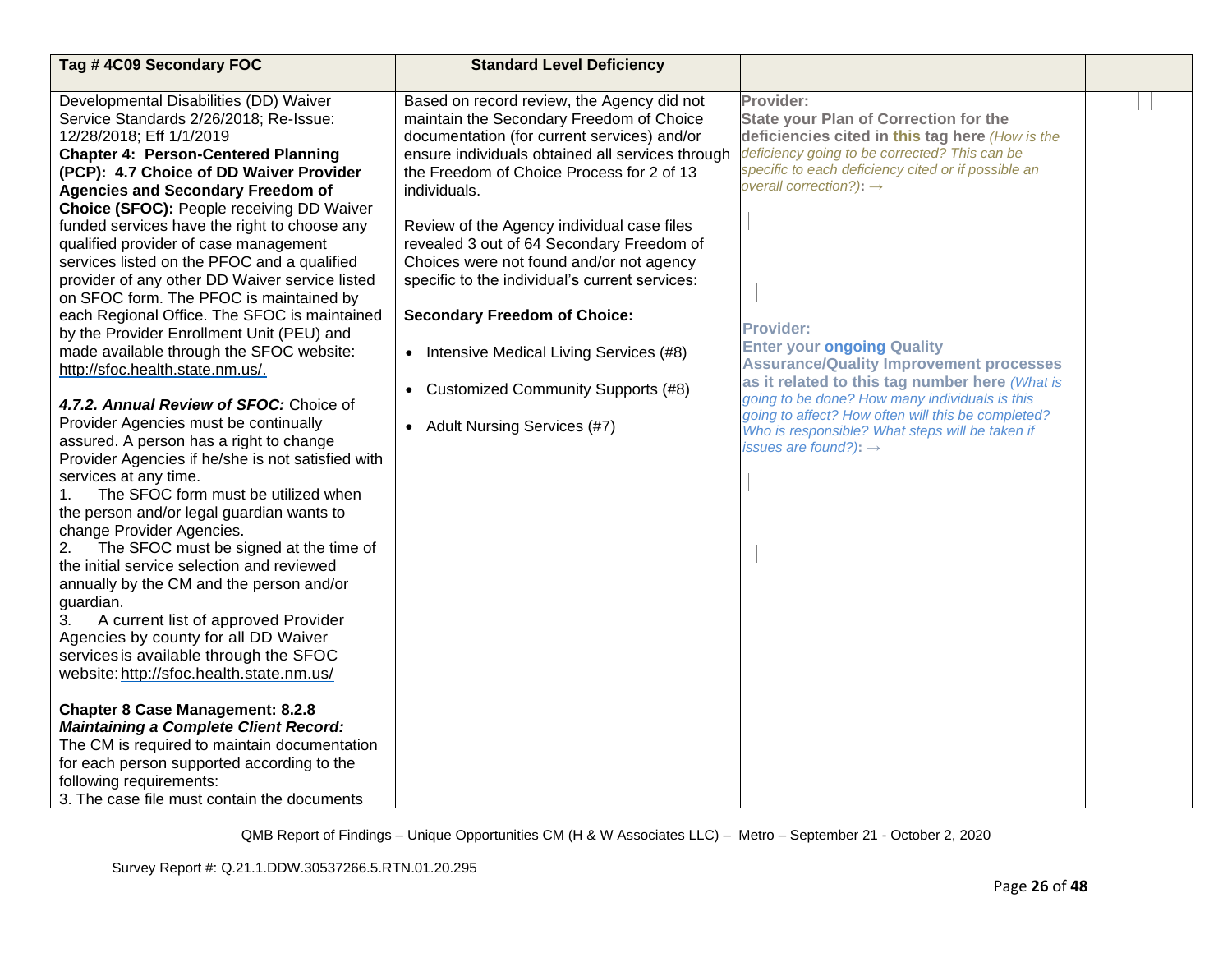| identified in Appendix A Client File Matrix.      |  |  |
|---------------------------------------------------|--|--|
|                                                   |  |  |
| <b>Chapter 20: Provider Documentation and</b>     |  |  |
| <b>Client Records 20.2 Client Records</b>         |  |  |
| Requirements: All DD Waiver Provider              |  |  |
| Agencies are required to create and maintain      |  |  |
| individual client records. The contents of client |  |  |
| records vary depending on the unique needs of     |  |  |
| the person receiving services and the resultant   |  |  |
| information produced. The extent of               |  |  |
| documentation required for individual client      |  |  |
| records per service type depends on the           |  |  |
| location of the file, the type of service being   |  |  |
| provided, and the information necessary.          |  |  |
|                                                   |  |  |
|                                                   |  |  |
|                                                   |  |  |
|                                                   |  |  |
|                                                   |  |  |
|                                                   |  |  |
|                                                   |  |  |
|                                                   |  |  |
|                                                   |  |  |
|                                                   |  |  |
|                                                   |  |  |
|                                                   |  |  |
|                                                   |  |  |
|                                                   |  |  |
|                                                   |  |  |
|                                                   |  |  |
|                                                   |  |  |
|                                                   |  |  |
|                                                   |  |  |
|                                                   |  |  |
|                                                   |  |  |
|                                                   |  |  |
|                                                   |  |  |
|                                                   |  |  |
|                                                   |  |  |
|                                                   |  |  |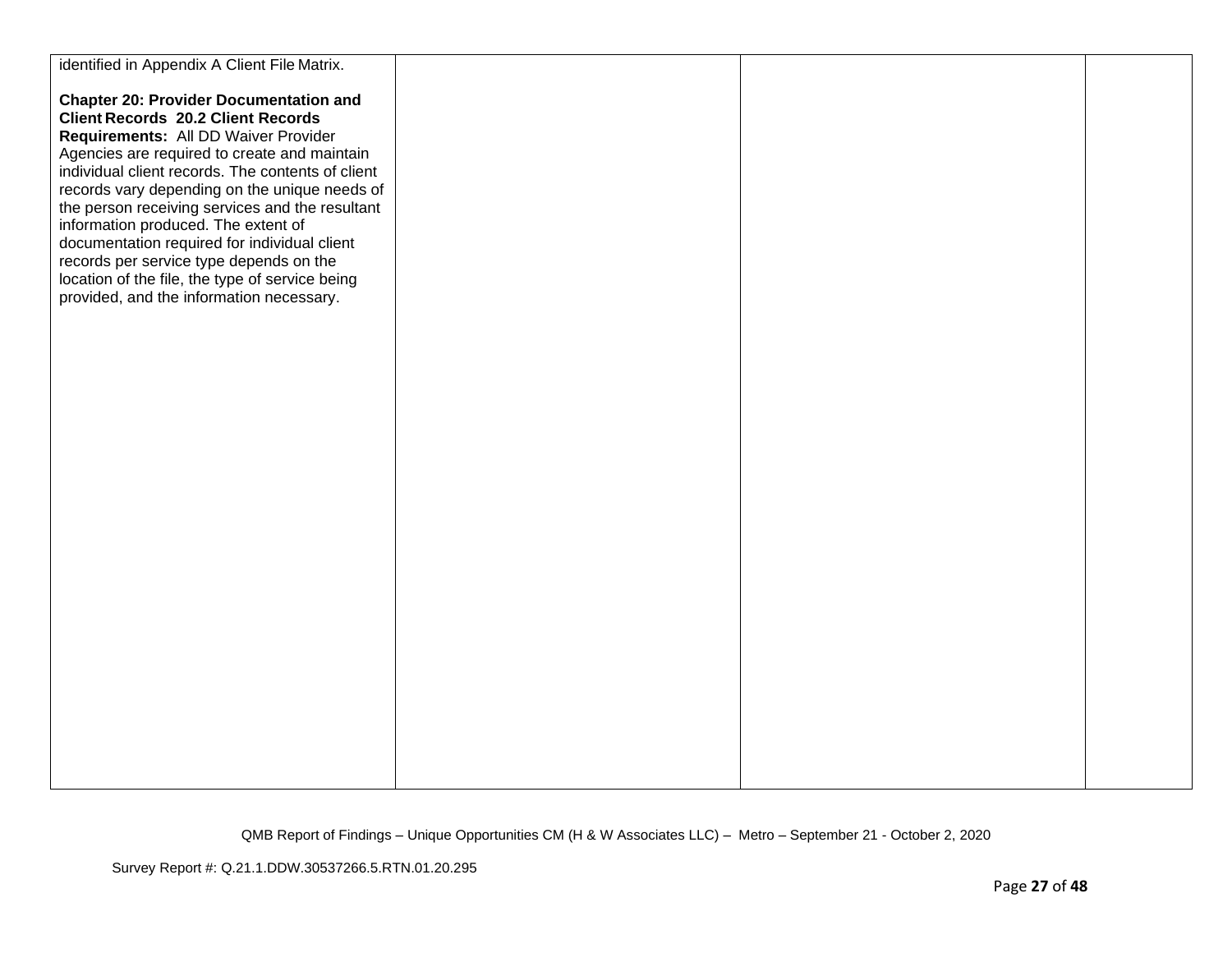| Tag #4C12 Monitoring & Evaluation of<br><b>Services</b>                                                                                                                                                                                                                                                                                                                                                                                                                                                                                                                                                                                                                                                                                                                                                                                                                                                                                                                                                                                                                                                                                                                                                                                                                                                                                                 | <b>Condition of Participation Level Deficiency</b>                                                                                                                                                                                                                                                                                                                                                                                                                                                                                                                                                                                                                                                                                                                                                                            |                                                                                                                                                                                                                                                                                                                                                           |  |
|---------------------------------------------------------------------------------------------------------------------------------------------------------------------------------------------------------------------------------------------------------------------------------------------------------------------------------------------------------------------------------------------------------------------------------------------------------------------------------------------------------------------------------------------------------------------------------------------------------------------------------------------------------------------------------------------------------------------------------------------------------------------------------------------------------------------------------------------------------------------------------------------------------------------------------------------------------------------------------------------------------------------------------------------------------------------------------------------------------------------------------------------------------------------------------------------------------------------------------------------------------------------------------------------------------------------------------------------------------|-------------------------------------------------------------------------------------------------------------------------------------------------------------------------------------------------------------------------------------------------------------------------------------------------------------------------------------------------------------------------------------------------------------------------------------------------------------------------------------------------------------------------------------------------------------------------------------------------------------------------------------------------------------------------------------------------------------------------------------------------------------------------------------------------------------------------------|-----------------------------------------------------------------------------------------------------------------------------------------------------------------------------------------------------------------------------------------------------------------------------------------------------------------------------------------------------------|--|
| Developmental Disabilities (DD) Waiver<br>Service Standards 2/26/2018; Re-Issue:<br>12/28/2018; Eff 1/1/2019<br><b>Chapter 8 Case Management: 8.2.8</b><br><b>Maintaining a Complete Client Record:</b><br>The CM is required to maintain documentation<br>for each person supported according to the<br>following requirements:<br>3. The case file must contain the documents<br>identified in Appendix A Client File Matrix.                                                                                                                                                                                                                                                                                                                                                                                                                                                                                                                                                                                                                                                                                                                                                                                                                                                                                                                         | After an analysis of the evidence it has been<br>determined there is a significant potential for a<br>negative outcome to occur.<br>Based on record review, the Agency did not<br>use a formal ongoing monitoring process that<br>provides for the evaluation of quality,<br>effectiveness, and appropriateness of services<br>and supports provided to the individual for 9 of<br>13 individuals.                                                                                                                                                                                                                                                                                                                                                                                                                            | Provider:<br><b>State your Plan of Correction for the</b><br>deficiencies cited in this tag here (How is the<br>deficiency going to be corrected? This can be<br>specific to each deficiency cited or if possible an<br>overall correction?): $\rightarrow$                                                                                               |  |
| 8.2.7 Monitoring and Evaluating Service<br><b>Delivery:</b> The CM is required to complete a<br>formal, ongoing monitoring process to evaluate<br>the quality, effectiveness, and appropriateness<br>of services and supports provided to the<br>person as specified in the ISP. The CM is also<br>responsible for monitoring the health and<br>safety of the person. Monitoring and evaluation<br>activities include the following requirements:<br>1. The CM is required to meet face-to-face with<br>adult DD Waiver participants at least 12 times<br>annually (one time per month) to bill for a<br>monthly unit.<br>2. JCMs require two face-to-face contacts per<br>month to bill the monthly unit, one of which<br>must occur at a location in which the person<br>spends the majority of the day (i.e., place of<br>employment, habilitation program), and the<br>other contact must occur at the person's<br>residence.<br>3. Parents of children on the DD Waiver must<br>receive a minimum of four visits per year, as<br>established in the ISP. The parent is<br>responsible for monitoring and evaluating<br>services provided in the months case<br>management services are not received.<br>4. No more than one IDT Meeting per quarter<br>may count as a face-to-face contact for adults<br>(including JCMs) living in the community. | Review of the Agency individual case files<br>revealed no evidence of Case Manager<br>Monthly Case Notes for the following:<br>• Individual #4 - None found for 8/2019.<br>• Individual #10 - None found for 9/2019 and<br>10/2019.<br>• Individual #13 - None found for 9/2019 and<br>10/2019.<br>Review of the Agency individual case files<br>revealed face-to-face visits were not being<br>completed as required by standard (#2, #5<br>a, b, c) for the following individuals:<br>Individual #3 (Non-Jackson)<br>No site visit was noted between 10/2019 &<br>12/2019.<br>• $10/7/2019 - 4:25 - 5:25 \text{ PM} - \text{home.}$<br>• $11/18/2019 - 2:45 - 3:45$ PM - home.<br>• $12/11/2019 - 11:00$ AM - $12:00$ PM - home.<br>Review of the Agency individual case files<br>revealed the required Therap Monthly Site | <b>Provider:</b><br><b>Enter your ongoing Quality</b><br><b>Assurance/Quality Improvement processes</b><br>as it related to this tag number here (What is<br>going to be done? How many individuals is this<br>going to affect? How often will this be completed?<br>Who is responsible? What steps will be taken if<br>issues are found?): $\rightarrow$ |  |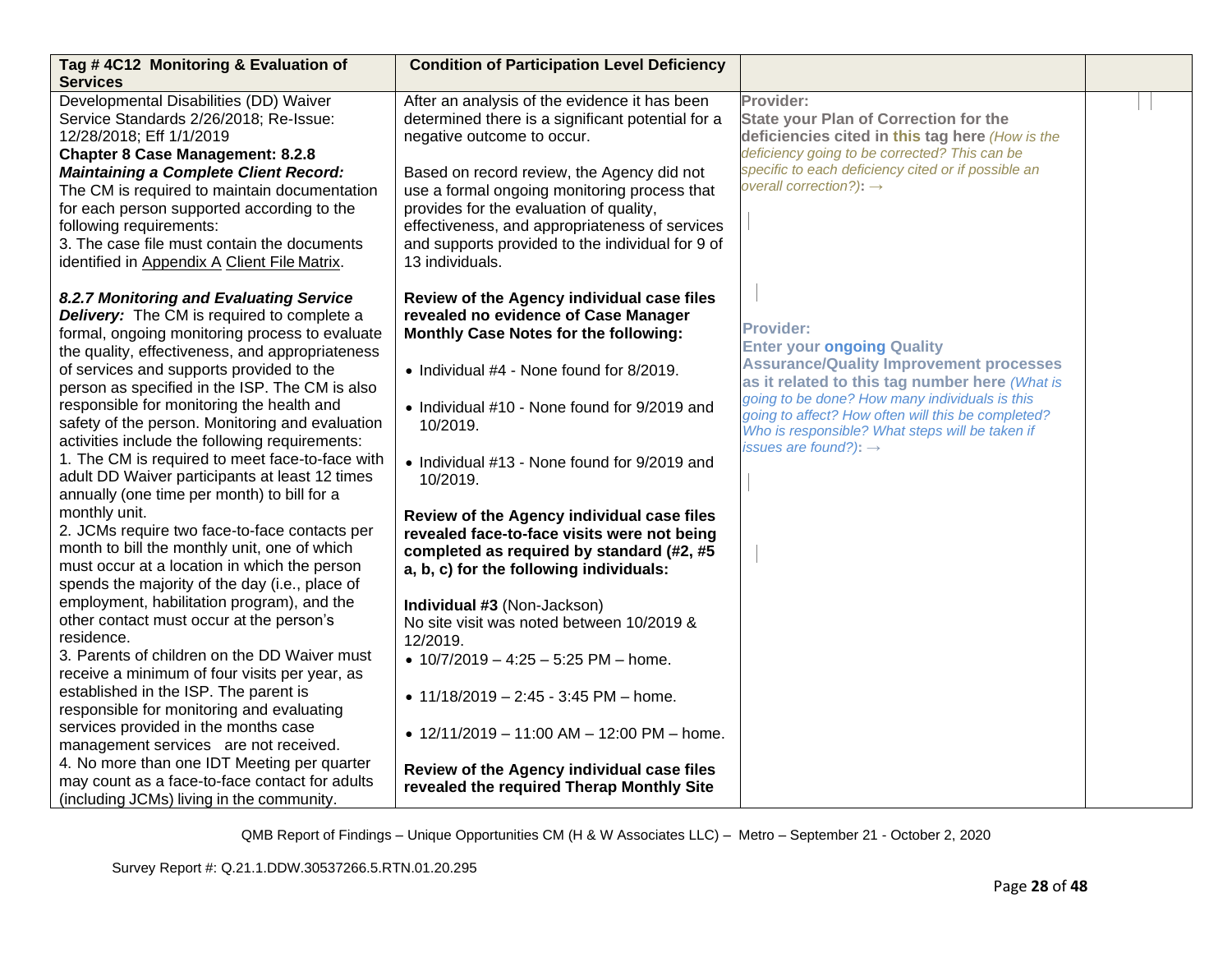| 5. For non-JCMs, face-to-face visits must        | Visit Forms were not entered / submitted in   |  |
|--------------------------------------------------|-----------------------------------------------|--|
| occur as follows:                                | Therap as outlined in the Instructions and    |  |
| a. At least one face-to-face visit per           | <b>Guidelines for Case Management</b>         |  |
| quarter shall occur at the person's home         | Monitoring Activities dated 12/1/2018 pg. 8   |  |
| for people who receive a Living Supports         | #4 "Save draft or Submit (electronic          |  |
| or CIHS.                                         | signature) before the end of the month the    |  |
| b. At least one face-to-face visit per           | visit occurs" for the following:              |  |
| quarter shall occur at the day program           |                                               |  |
| for people who receive CCS and or CIE            | Individual #3: (Non-Jackson)                  |  |
| in an agency operated facility.                  | • Face to face visit conducted on 12/11/2019. |  |
| It is appropriate to conduct face-to-face<br>C.  | Monthly Site Visit Form entered / submitted   |  |
| visits with the person either during             | in Therap on 1/6/2020.                        |  |
| times when the person is receiving a             |                                               |  |
| service or during times when the person          | • Face to face visit conducted on 1/13/2020.  |  |
| is not receiving a service.                      | Monthly Site Visit Form entered / submitted   |  |
| d. The CM considers preferences of the           | in Therap on 2/2/2020.                        |  |
| person when scheduling face-to face-             |                                               |  |
| visits in advance.                               | Individual #5: (Non-Jackson)                  |  |
| Face-to-face visits may be<br>е.                 | • Face to face visit conducted on 5/26/2020.  |  |
| unannounced depending on the purpose             | Monthly Site Visit Form entered / submitted   |  |
| of the monitoring.                               | in Therap on 6/2/2020.                        |  |
| 6. The CM must monitor at least quarterly:       |                                               |  |
| a. that applicable MERPs and/or BCIPs            | • Face to face visit conducted on 7/15/2020.  |  |
| are in place in the residence and at the         | Monthly Site Visit Form entered / submitted   |  |
| day services location(s) for those who           | in Therap on 8/7/2020.                        |  |
| have chronic medical condition(s) with           |                                               |  |
| potential for life threatening                   | • Face to face visit conducted on 8/13/2020.  |  |
| complications, or for individuals with           | Monthly Site Visit Form entered / submitted   |  |
| behavioral challenge(s) that pose a              | in Therap on 9/22/2020.                       |  |
| potential for harm to themselves or              |                                               |  |
| others; and                                      | Individual #8: (Jackson)                      |  |
| b. that all applicable current HCPs              | • Face to face visit conducted on 10/9/2019.  |  |
| (including applicable CARMP), PBSP or            | Monthly Site Visit Form entered / submitted   |  |
| other applicable behavioral plans (such          | in Therap on 11/1/2019.                       |  |
| as PPMP or RMP), and WDSIs are                   |                                               |  |
| in place in the applicable service sites.        |                                               |  |
| 7. When risk of significant harm is identified,  | • Face to face visit conducted on 10/15/2019. |  |
| the CM follows. the standards outlined in        | Monthly Site Visit Form entered / submitted   |  |
| Chapter 18: Incident Management System.          | in Therap on 11/1/2019.                       |  |
| 8. The CM must report all suspected ANE as       |                                               |  |
| required by New Mexico Statutes and              |                                               |  |
| complete all follow up activities as detailed in |                                               |  |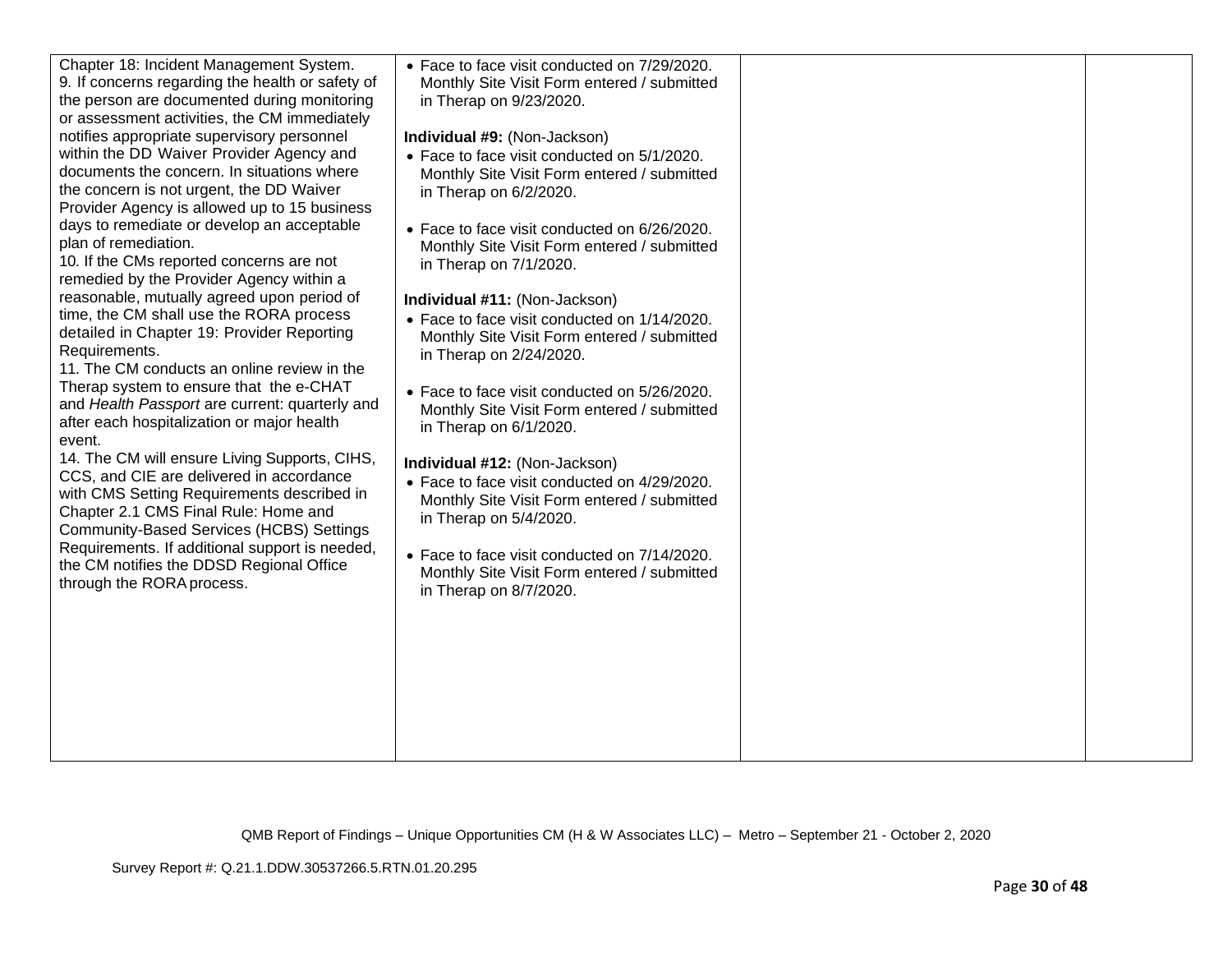| Tag #4C16 Req. for Reports & Distribution          | <b>Condition of Participation Level Deficiency</b> |                                                                                                       |  |
|----------------------------------------------------|----------------------------------------------------|-------------------------------------------------------------------------------------------------------|--|
| of ISP (Provider Agencies, Individual and /        |                                                    |                                                                                                       |  |
| or Guardian)                                       |                                                    |                                                                                                       |  |
| NMAC 7.26.5.17 DEVELOPMENT OF THE                  | After an analysis of the evidence it has been      | Provider:                                                                                             |  |
| <b>INDIVIDUAL SERVICE PLAN (ISP) -</b>             | determined there is a significant potential for a  | <b>State your Plan of Correction for the</b>                                                          |  |
| <b>DISSEMINATION OF THE ISP,</b>                   | negative outcome to occur.                         | deficiencies cited in this tag here (How is the                                                       |  |
| <b>DOCUMENTATION AND COMPLIANCE:</b>               |                                                    | deficiency going to be corrected? This can be                                                         |  |
| A. The case manager shall provide copies of        | Based on record review the Agency did not          | specific to each deficiency cited or if possible an                                                   |  |
| the completed ISP, with all relevant service       | follow and implement the Case Manager              | overall correction?): $\rightarrow$                                                                   |  |
| provider strategies attached, within fourteen      | Requirement for Reports and Distribution of        |                                                                                                       |  |
| (14) days of ISP approval to:                      | Documents as follows for 3 of 13 Individuals:      |                                                                                                       |  |
| (1) the individual;                                |                                                    |                                                                                                       |  |
| (2) the guardian (if applicable);                  | The following was found indicating the agency      |                                                                                                       |  |
| (3) all relevant staff of the service provider     | failed to provide a copy of the ISP within 14      |                                                                                                       |  |
| agencies in which the ISP will be                  | days of the ISP Approval to the Provider           |                                                                                                       |  |
| implemented, as well as other key support          | Agencies, Individual and / or Guardian:            |                                                                                                       |  |
| persons:                                           |                                                    | <b>Provider:</b>                                                                                      |  |
| (4) all other IDT members in attendance at         | No Evidence found indicating ISP was               | <b>Enter your ongoing Quality</b>                                                                     |  |
| the meeting to develop the ISP;                    | distributed:                                       | <b>Assurance/Quality Improvement processes</b>                                                        |  |
| (5) the individual's attorney, if applicable;      | • Individual #8: ISP was not provided to           | as it related to this tag number here (What is                                                        |  |
| (6) others the IDT identifies, if they are         | Provider Agencies, Individual and / or             | going to be done? How many individuals is this                                                        |  |
| entitled to the information, or those the          | Guardian.                                          | going to affect? How often will this be completed?<br>Who is responsible? What steps will be taken if |  |
| individual or guardian identifies;                 |                                                    | issues are found?): $\rightarrow$                                                                     |  |
| (7) for all developmental disabilities             | Evidence indicated ISP was provided after          |                                                                                                       |  |
| Medicaid waiver recipients, including              | 14-day window:                                     |                                                                                                       |  |
| Jackson class members, a copy of the               | Individual #7: ISP approval date was               |                                                                                                       |  |
| completed ISP containing all the                   | 7/14/2020, ISP was sent to Provider                |                                                                                                       |  |
| information specified in 7.26.5.14 NMAC,           | Agencies, Individual and / or Guardian on          |                                                                                                       |  |
| including strategies, shall be submitted to        | 9/23/2020.                                         |                                                                                                       |  |
| the local regional office of the DDSD;             |                                                    |                                                                                                       |  |
| (8) for Jackson class members only, a              | Individual #13: ISP approval date was              |                                                                                                       |  |
| copy of the completed ISP, with all                | 1/29/2020, ISP was sent to Provider                |                                                                                                       |  |
| relevant service provider strategies               | Agencies, Individual and / or Guardian on          |                                                                                                       |  |
| attached, shall be sent to the Jackson             | 8/13/2020.                                         |                                                                                                       |  |
| lawsuit office of the DDSD.                        |                                                    |                                                                                                       |  |
| B. Current copies of the ISP shall be              |                                                    |                                                                                                       |  |
| available at all times in the individual's records |                                                    |                                                                                                       |  |
| located at the case management agency. The         |                                                    |                                                                                                       |  |
| case manager shall assure that all revisions or    |                                                    |                                                                                                       |  |
| amendments to the ISP are distributed to all       |                                                    |                                                                                                       |  |
| IDT members, not only those affected by the        |                                                    |                                                                                                       |  |
| revisions.                                         |                                                    |                                                                                                       |  |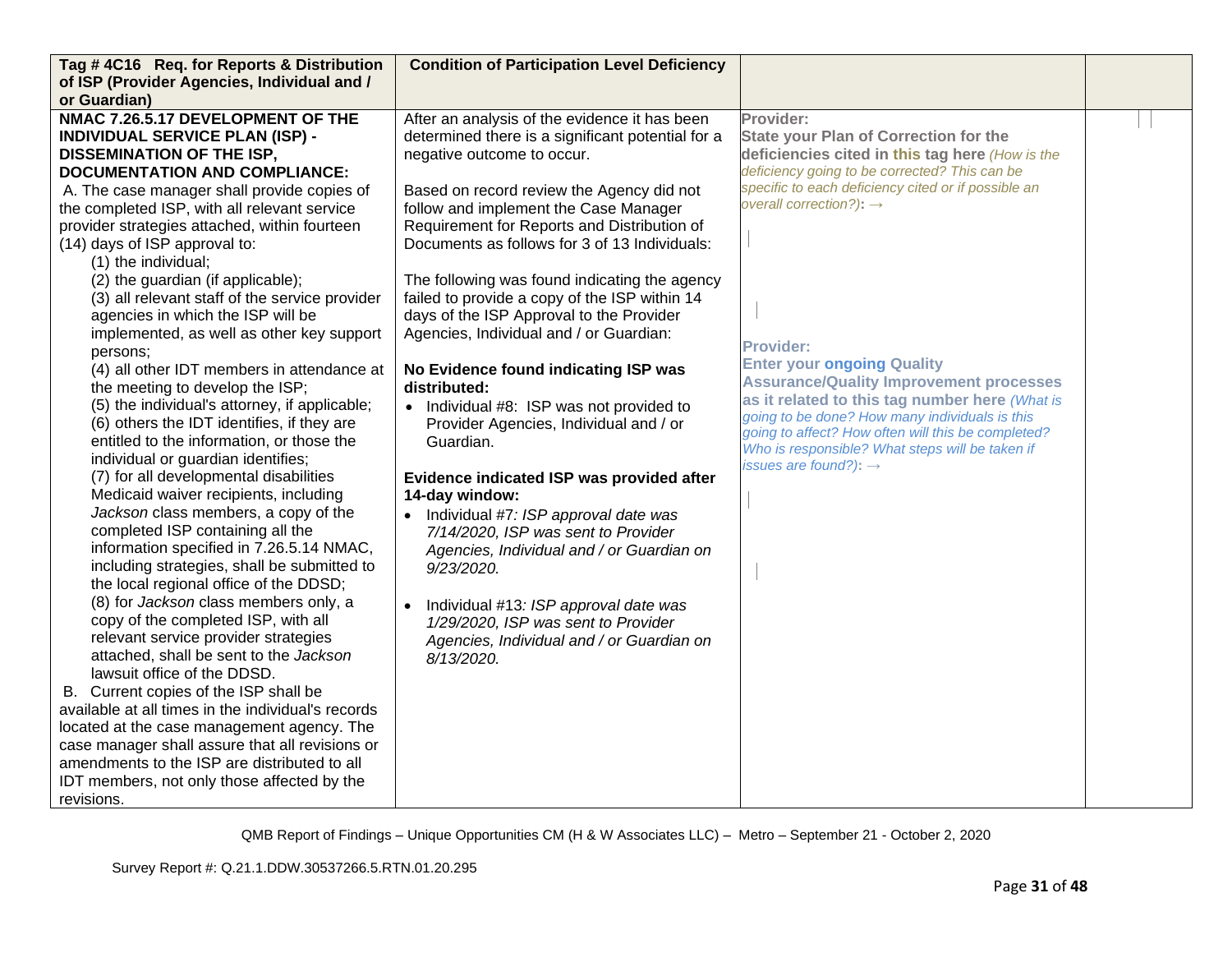| Developmental Disabilities (DD) Waiver<br>Service Standards 2/26/2018; Re-Issue:<br>12/28/2018; Eff 1/1/2019<br>Chapter 6 Individual Service Plan (ISP) 6.7<br><b>Completion and Distribution of the ISP:</b> The<br>CM is required to assure all elements of the<br>ISP and companion documents are completed<br>and distributed to the IDT. However, DD<br>Waiver Provider Agencies share responsibility<br>to contribute to the completion of the ISP. The<br>ISP must be completed and approved prior to<br>the expiration date of the previous ISP term.<br>Within 14 days of the approved ISP and when<br>available, the CM distributes the ISP to the<br>DDSD Regional Office, the DD Waiver Provider<br>Agencies with a SFOC, and to all IDT members<br>requested by the person. |  |  |
|------------------------------------------------------------------------------------------------------------------------------------------------------------------------------------------------------------------------------------------------------------------------------------------------------------------------------------------------------------------------------------------------------------------------------------------------------------------------------------------------------------------------------------------------------------------------------------------------------------------------------------------------------------------------------------------------------------------------------------------------------------------------------------------|--|--|
|                                                                                                                                                                                                                                                                                                                                                                                                                                                                                                                                                                                                                                                                                                                                                                                          |  |  |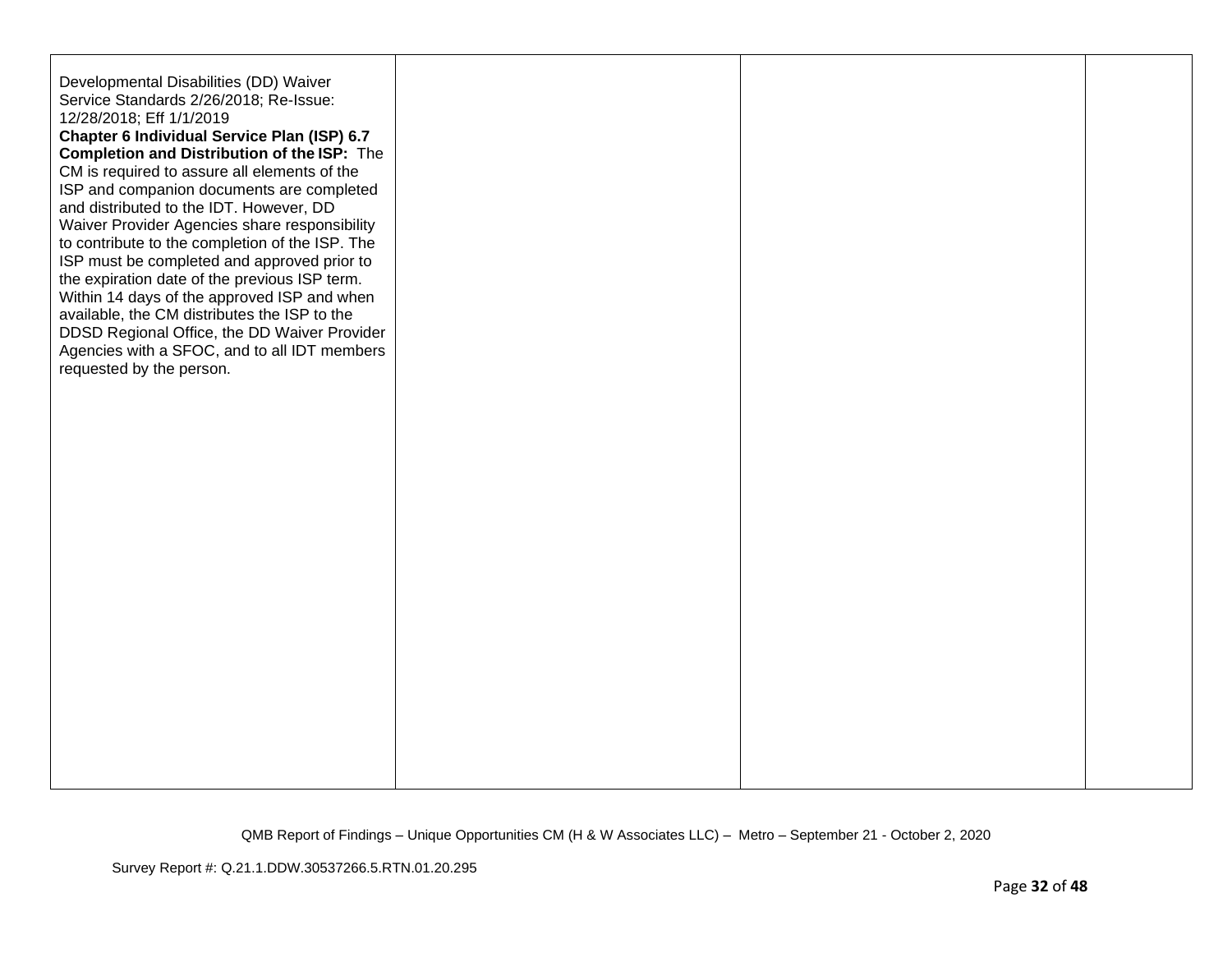| Tag #4C16.1 Req. for Reports &                                                 | <b>Standard Level Deficiency</b>              |                                                                                     |  |
|--------------------------------------------------------------------------------|-----------------------------------------------|-------------------------------------------------------------------------------------|--|
| <b>Distribution of ISP (Regional DDSD Office)</b>                              |                                               |                                                                                     |  |
| NMAC 7.26.5.17 DEVELOPMENT OF THE                                              | Based on record review the Agency did not     | Provider:                                                                           |  |
| <b>INDIVIDUAL SERVICE PLAN (ISP) -</b>                                         | follow and implement the Case Manager         | <b>State your Plan of Correction for the</b>                                        |  |
| <b>DISSEMINATION OF THE ISP,</b>                                               | Requirement for Reports and Distribution of   | deficiencies cited in this tag here (How is the                                     |  |
| <b>DOCUMENTATION AND COMPLIANCE:</b>                                           | Documents as follows for 5 of 13 Individuals: | deficiency going to be corrected? This can be                                       |  |
| A. The case manager shall provide copies of                                    |                                               | specific to each deficiency cited or if possible an                                 |  |
| the completed ISP, with all relevant service                                   | The following was found indicating the agency | overall correction?): $\rightarrow$                                                 |  |
| provider strategies attached, within fourteen                                  | failed to provide a copy of the ISP within 14 |                                                                                     |  |
| (14) days of ISP approval to:                                                  | days of the ISP Approval to the respective    |                                                                                     |  |
| (1) the individual;                                                            | <b>DDSD Regional Office:</b>                  |                                                                                     |  |
| (2) the guardian (if applicable);                                              |                                               |                                                                                     |  |
| (3) all relevant staff of the service provider                                 | No Evidence found indicating ISP was          |                                                                                     |  |
| agencies in which the ISP will be                                              | distributed:                                  |                                                                                     |  |
| implemented, as well as other key support                                      | · Individual #11                              |                                                                                     |  |
| persons;                                                                       |                                               | <b>Provider:</b>                                                                    |  |
| (4) all other IDT members in attendance at                                     | Evidence indicated ISP was provided after     | <b>Enter your ongoing Quality</b><br><b>Assurance/Quality Improvement processes</b> |  |
| the meeting to develop the ISP;                                                | 14-day window:                                | as it related to this tag number here (What is                                      |  |
| (5) the individual's attorney, if applicable;                                  |                                               | going to be done? How many individuals is this                                      |  |
| (6) others the IDT identifies, if they are                                     | • Individual #4: ISP approval date was        | going to affect? How often will this be completed?                                  |  |
| entitled to the information, or those the                                      | 3/25/2020, ISP was sent to the DDSD           | Who is responsible? What steps will be taken if                                     |  |
| individual or guardian identifies;                                             | Regional Office on 9/23/2020.                 | issues are found?): $\rightarrow$                                                   |  |
| (7) for all developmental disabilities                                         |                                               |                                                                                     |  |
| Medicaid waiver recipients, including                                          | • Individual #6: ISP approval date was        |                                                                                     |  |
| Jackson class members, a copy of the                                           | 8/12/2020, ISP was sent to the DDSD           |                                                                                     |  |
| completed ISP containing all the                                               | Regional Office on 9/24/2020.                 |                                                                                     |  |
| information specified in 7.26.5.14 NMAC,                                       |                                               |                                                                                     |  |
| including strategies, shall be submitted to                                    | • Individual #7: ISP approval date was        |                                                                                     |  |
| the local regional office of the DDSD;                                         | 7/14/2020, ISP was sent to the DDSD           |                                                                                     |  |
| (8) for Jackson class members only, a                                          | Regional Office on 8/20/2020.                 |                                                                                     |  |
| copy of the completed ISP, with all                                            |                                               |                                                                                     |  |
| relevant service provider strategies<br>attached, shall be sent to the Jackson | • Individual #9: ISP approval date was        |                                                                                     |  |
| lawsuit office of the DDSD.                                                    | 4/16/2020, ISP was sent to the DDSD           |                                                                                     |  |
| B. Current copies of the ISP shall be                                          | Regional Office on 8/28/2020.                 |                                                                                     |  |
| available at all times in the individual's records                             |                                               |                                                                                     |  |
| located at the case management agency. The                                     |                                               |                                                                                     |  |
| case manager shall assure that all revisions or                                |                                               |                                                                                     |  |
| amendments to the ISP are distributed to all                                   |                                               |                                                                                     |  |
| IDT members, not only those affected by the                                    |                                               |                                                                                     |  |
| revisions.                                                                     |                                               |                                                                                     |  |
|                                                                                |                                               |                                                                                     |  |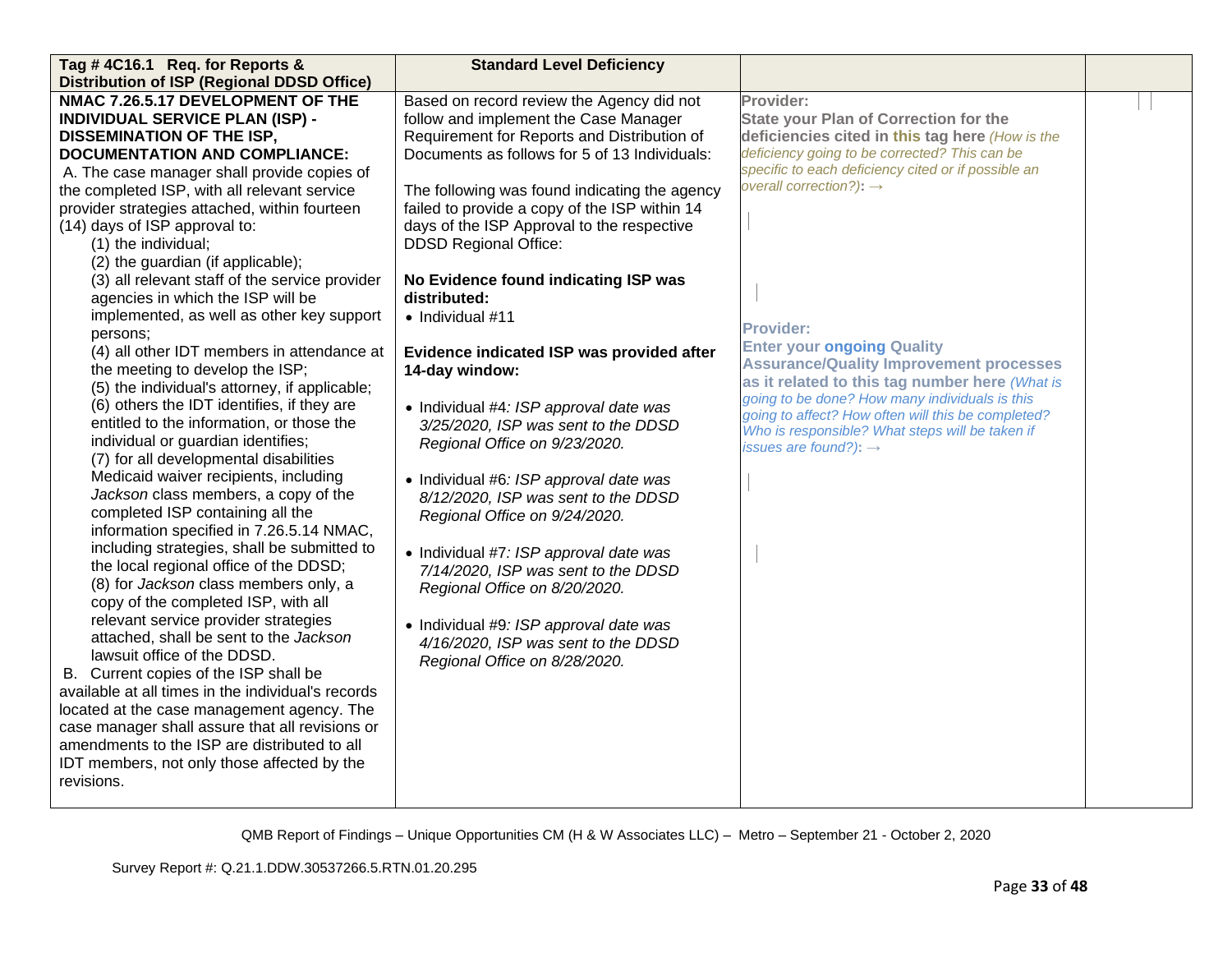| Developmental Disabilities (DD) Waiver          |  |  |
|-------------------------------------------------|--|--|
| Service Standards 2/26/2018; Re-Issue:          |  |  |
| 12/28/2018; Eff 1/1/2019                        |  |  |
| Chapter 6 Individual Service Plan (ISP) 6.7     |  |  |
| Completion and Distribution of the ISP: The     |  |  |
| CM is required to assure all elements of the    |  |  |
| ISP and companion documents are completed       |  |  |
| and distributed to the IDT. However, DD         |  |  |
| Waiver Provider Agencies share responsibility   |  |  |
| to contribute to the completion of the ISP. The |  |  |
| ISP must be completed and approved prior to     |  |  |
| the expiration date of the previous ISP term.   |  |  |
| Within 14 days of the approved ISP and when     |  |  |
| available, the CM distributes the ISP to the    |  |  |
| DDSD Regional Office, the DD Waiver Provider    |  |  |
| Agencies with a SFOC, and to all IDT members    |  |  |
| requested by the person.                        |  |  |
|                                                 |  |  |
|                                                 |  |  |
|                                                 |  |  |
|                                                 |  |  |
|                                                 |  |  |
|                                                 |  |  |
|                                                 |  |  |
|                                                 |  |  |
|                                                 |  |  |
|                                                 |  |  |
|                                                 |  |  |
|                                                 |  |  |
|                                                 |  |  |
|                                                 |  |  |
|                                                 |  |  |
|                                                 |  |  |
|                                                 |  |  |
|                                                 |  |  |
|                                                 |  |  |
|                                                 |  |  |
|                                                 |  |  |
|                                                 |  |  |
|                                                 |  |  |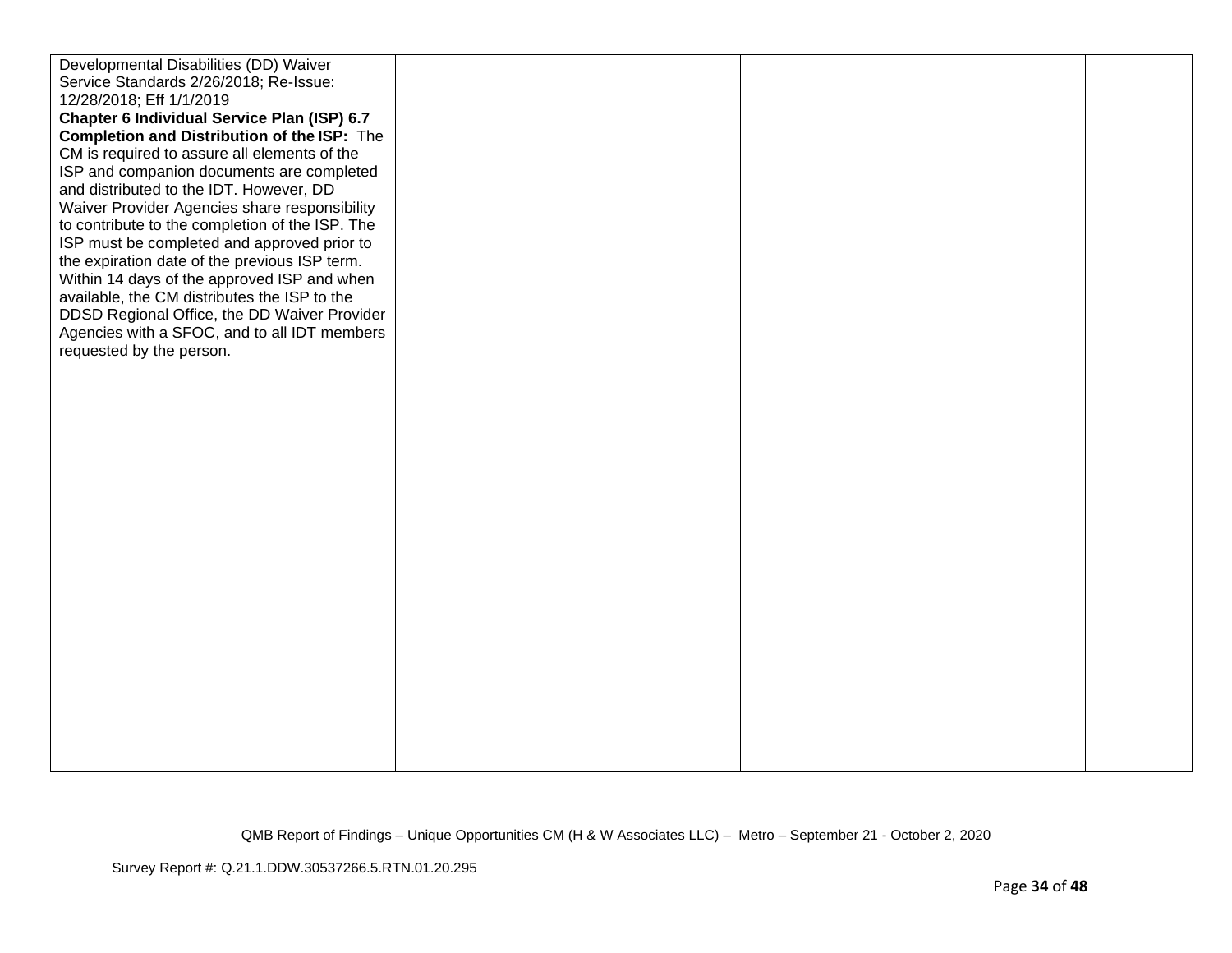| <b>Standard of Care</b>                                                                                                                                                                                                                                                                                                                                                                                                                                                                                                                                                                                                                                                                                                                                                                                                                                                                                                                                                                                                                                                     | <b>Deficiencies</b>                                                                                                                                                                                                                                                                                                                                                                                          | Agency Plan of Correction, On-going QA/QI<br>& Responsible Party                                                                                                                                                                                                                                                                                          | <b>Completion</b><br><b>Date</b> |
|-----------------------------------------------------------------------------------------------------------------------------------------------------------------------------------------------------------------------------------------------------------------------------------------------------------------------------------------------------------------------------------------------------------------------------------------------------------------------------------------------------------------------------------------------------------------------------------------------------------------------------------------------------------------------------------------------------------------------------------------------------------------------------------------------------------------------------------------------------------------------------------------------------------------------------------------------------------------------------------------------------------------------------------------------------------------------------|--------------------------------------------------------------------------------------------------------------------------------------------------------------------------------------------------------------------------------------------------------------------------------------------------------------------------------------------------------------------------------------------------------------|-----------------------------------------------------------------------------------------------------------------------------------------------------------------------------------------------------------------------------------------------------------------------------------------------------------------------------------------------------------|----------------------------------|
|                                                                                                                                                                                                                                                                                                                                                                                                                                                                                                                                                                                                                                                                                                                                                                                                                                                                                                                                                                                                                                                                             | Service Domain: Level of Care - Initial and annual Level of Care (LOC) evaluations are completed within timeframes specified by the State.                                                                                                                                                                                                                                                                   |                                                                                                                                                                                                                                                                                                                                                           |                                  |
| Tag #4C04 Assessment Activities                                                                                                                                                                                                                                                                                                                                                                                                                                                                                                                                                                                                                                                                                                                                                                                                                                                                                                                                                                                                                                             | <b>Standard Level Deficiency</b>                                                                                                                                                                                                                                                                                                                                                                             |                                                                                                                                                                                                                                                                                                                                                           |                                  |
| Developmental Disabilities (DD) Waiver<br>Service Standards 2/26/2018; Re-Issue:<br>12/28/2018; Eff 1/1/2019<br><b>Chapter 8 Case Management: 8.2.8</b><br><b>Maintaining a Complete Client Record:</b><br>The CM is required to maintain documentation<br>for each person supported according to the<br>following requirements:<br>3. The case file must contain the documents<br>identified in Appendix A Client File Matrix.                                                                                                                                                                                                                                                                                                                                                                                                                                                                                                                                                                                                                                             | After an analysis of the evidence it has been<br>determined there is a significant potential for a<br>negative outcome to occur.<br>Based on record review, the Agency did not<br>complete, compile or obtaining the elements of<br>the Long Term Care Assessment Abstract<br>(LTCAA) packet and / or submitted the Level of<br>Care in a timely manner, as required by<br>standard for 2 of 13 individuals. | Provider:<br><b>State your Plan of Correction for the</b><br>deficiencies cited in this tag here (How is the<br>deficiency going to be corrected? This can be<br>specific to each deficiency cited or if possible an<br>overall correction?): $\rightarrow$                                                                                               |                                  |
| 8.2.3 Facilitating Level of Care (LOC)<br><b>Determinations and Other Assessment</b><br><b>Activities:</b> The CM ensures that an initial<br>evaluation for the LOC is complete, and that all<br>participants are reevaluated for a LOC at least<br>annually. CMs are also responsible for<br>completing assessments.<br>related to LOC determinations and for obtaining<br>other assessments to inform the service<br>planning process. The assessment tasks of the<br>CM include, but are not limited to:<br>Completing, compiling, and/or obtaining the<br>elements of the Long-Term Care Assessment<br>Abstract packet to include:<br>a. a Long-Term Care Assessment Abstract<br>form (MAD 378);<br>b. a Client Individual Assessment (CIA);<br>c. a current History and Physical;<br>d. a copy of the Allocation Letter (initial<br>submission only); and<br>e. for children, a norm-referenced<br>assessment.<br>2. Timely submission of a completed LOC<br>packet for review and approval by the TPA<br>contractor including:<br>a. responding to the TPA contractor | Review of the Agency individual case files<br>indicated the following items were not found,<br>incomplete, and/or not current:<br><b>Annual Physical:</b><br>• Not Found $(#7)$<br><b>Client Individual Assessment (CIA):</b><br>• Not Found $(\#11)$                                                                                                                                                        | <b>Provider:</b><br><b>Enter your ongoing Quality</b><br><b>Assurance/Quality Improvement processes</b><br>as it related to this tag number here (What is<br>going to be done? How many individuals is this<br>going to affect? How often will this be completed?<br>Who is responsible? What steps will be taken if<br>issues are found?): $\rightarrow$ |                                  |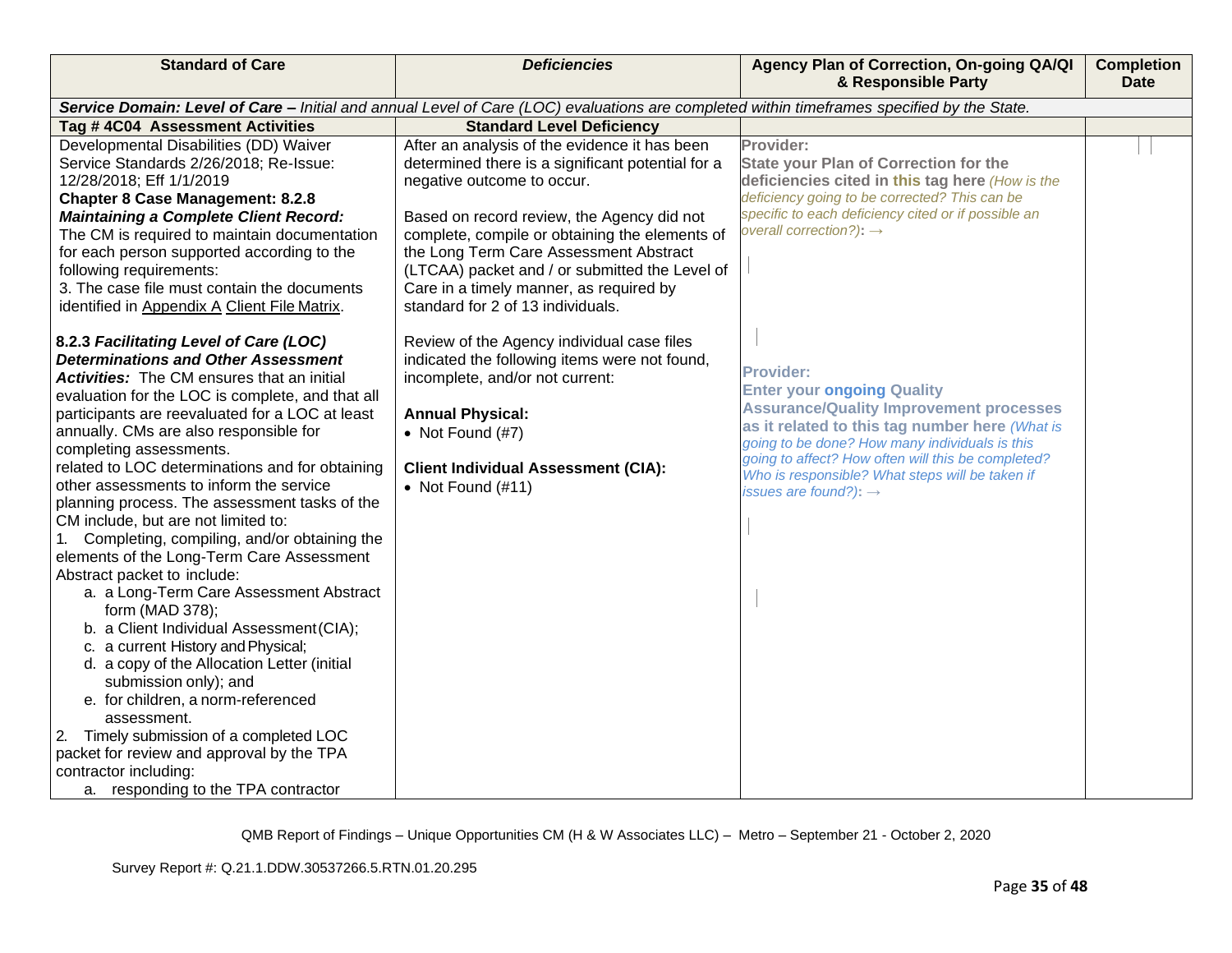|            | within specified timelines when the             |  |  |
|------------|-------------------------------------------------|--|--|
|            |                                                 |  |  |
|            | Long- Term Care Assessment Abstract             |  |  |
|            | packet is returned for corrections or           |  |  |
|            | additional information;                         |  |  |
|            | b. submitting complete packets, between         |  |  |
|            | 45 and 30 calendar days prior to the            |  |  |
|            | LOC expiration date for annual                  |  |  |
|            | redeterminations;                               |  |  |
| $C_{1}$    | seeking assistance from the DDSD                |  |  |
|            | Regional Office related to any barriers         |  |  |
|            | to timely submission; and                       |  |  |
|            | facilitating re-admission to the DD             |  |  |
| d.         |                                                 |  |  |
|            | Waiver for people who have been                 |  |  |
|            | hospitalized or who have received care          |  |  |
|            | in another institutional setting for more       |  |  |
|            | than three calendar days (upon the              |  |  |
|            | third midnight), which includes                 |  |  |
|            | collaborating with the MCO Care                 |  |  |
|            | Coordinator to resolve any problems             |  |  |
|            | with coordinating a safedischarge.              |  |  |
|            | 3. Obtaining assessments from DD Waiver         |  |  |
|            | Provider Agencies within the specified required |  |  |
| timelines. |                                                 |  |  |
|            | 4. Meeting with the person and guardian,        |  |  |
|            | prior to the ISP meeting, to review the current |  |  |
|            | assessment information.                         |  |  |
|            | Leading the DCP as described in Chapter 3.1     |  |  |
|            | Decisions about Health Care or Other            |  |  |
|            | Treatment: Decision Consultation and Team       |  |  |
|            | Justification Process to determine appropriate  |  |  |
|            |                                                 |  |  |
| action.    |                                                 |  |  |
|            |                                                 |  |  |
|            |                                                 |  |  |
|            |                                                 |  |  |
|            |                                                 |  |  |
|            |                                                 |  |  |
|            |                                                 |  |  |
|            |                                                 |  |  |
|            |                                                 |  |  |
|            |                                                 |  |  |
|            |                                                 |  |  |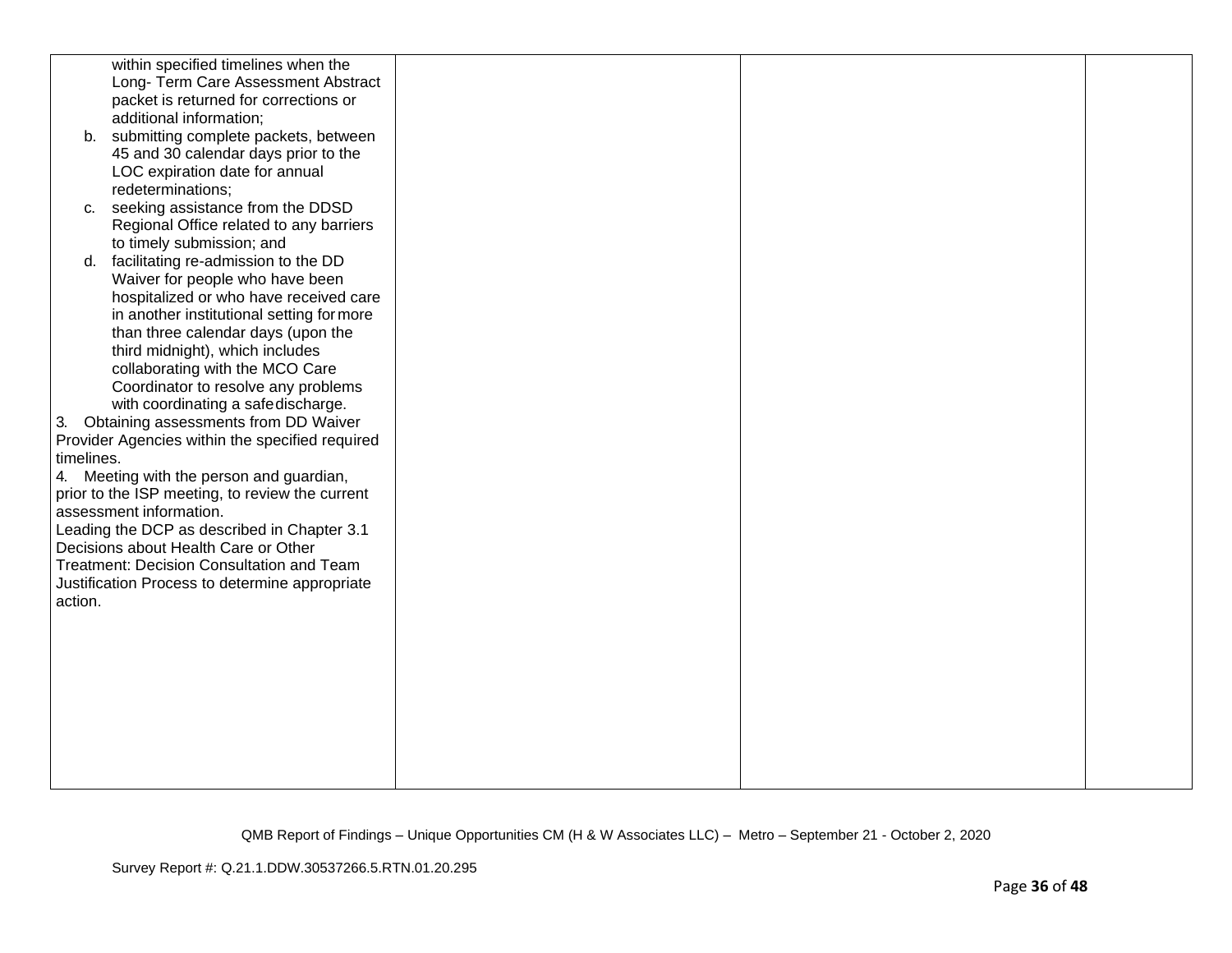| <b>Standard of Care</b>                                                                 | <b>Deficiencies</b>                               | Agency Plan of Correction, On-going QA/QI<br>& Responsible Party                                                                                                 | <b>Completion</b><br><b>Date</b> |
|-----------------------------------------------------------------------------------------|---------------------------------------------------|------------------------------------------------------------------------------------------------------------------------------------------------------------------|----------------------------------|
|                                                                                         |                                                   | Service Domain: Health and Welfare - The state, on an ongoing basis, identifies, addresses and seeks to prevent occurrences of abuse, neglect and                |                                  |
|                                                                                         |                                                   | exploitation. Individuals shall be afforded their basic human rights. The provider supports individuals to access needed healthcare services in a timely manner. |                                  |
| Tag # 1A08.2 Administrative Case File:                                                  | <b>Standard Level Deficiency</b>                  |                                                                                                                                                                  |                                  |
| <b>Healthcare Requirements &amp; Follow-up</b>                                          |                                                   |                                                                                                                                                                  |                                  |
| Developmental Disabilities (DD) Waiver                                                  | After an analysis of the evidence it has been     | Provider:                                                                                                                                                        |                                  |
| Service Standards 2/26/2018; Re-Issue:                                                  | determined there is a significant potential for a | <b>State your Plan of Correction for the</b>                                                                                                                     |                                  |
| 12/28/2018; Eff 1/1/2019                                                                | negative outcome to occur.                        | deficiencies cited in this tag here (How is the                                                                                                                  |                                  |
| <b>Chapter 8 Case Management: 8.2.8</b>                                                 |                                                   | deficiency going to be corrected? This can be                                                                                                                    |                                  |
| <b>Maintaining a Complete Client Record:</b>                                            | Based on record review, the Agency did not        | specific to each deficiency cited or if possible an<br>overall correction?): $\rightarrow$                                                                       |                                  |
| The CM is required to maintain documentation                                            | maintain a complete client record at the          |                                                                                                                                                                  |                                  |
| for each person supported according to the                                              | administrative office for 1 of 13 individuals.    |                                                                                                                                                                  |                                  |
| following requirements:                                                                 |                                                   |                                                                                                                                                                  |                                  |
| 3. The case file must contain the documents                                             | Review of the Agency individual case files        |                                                                                                                                                                  |                                  |
| identified in Appendix A Client File Matrix.                                            | revealed the following items were not found,      |                                                                                                                                                                  |                                  |
|                                                                                         | incomplete, and/or not current:                   |                                                                                                                                                                  |                                  |
| <b>Chapter 3 Safeguards: 3.1.1 Decision</b>                                             |                                                   |                                                                                                                                                                  |                                  |
| <b>Consultation Process (DCP): Health</b>                                               | <b>Dental Exam:</b>                               | <b>Provider:</b>                                                                                                                                                 |                                  |
| decisions are the sole domain of waiver                                                 | • Individual #6 - As indicated by the             | <b>Enter your ongoing Quality</b>                                                                                                                                |                                  |
| participants, their guardians or healthcare                                             | documentation reviewed, exam was                  | <b>Assurance/Quality Improvement processes</b>                                                                                                                   |                                  |
| decision makers. Participants and their                                                 | completed on 7/11/2018. Follow-up was to          | as it related to this tag number here (What is                                                                                                                   |                                  |
| healthcare decision makers can confidently                                              | be completed in 6 months. No documented           | going to be done? How many individuals is this                                                                                                                   |                                  |
| make decisions that are compatible with their                                           | evidence of the follow-up being completed         | going to affect? How often will this be completed?                                                                                                               |                                  |
| personal and cultural values. Provider<br>Agencies are required to support the informed | was found.                                        | Who is responsible? What steps will be taken if                                                                                                                  |                                  |
| decision making of waiver participants by                                               |                                                   | issues are found?): $\rightarrow$                                                                                                                                |                                  |
| supporting access to medical consultation,                                              |                                                   |                                                                                                                                                                  |                                  |
| information, and other available resources                                              |                                                   |                                                                                                                                                                  |                                  |
| according to the following:                                                             |                                                   |                                                                                                                                                                  |                                  |
| The DCP is used when a person or<br>1.                                                  |                                                   |                                                                                                                                                                  |                                  |
| his/her guardian/healthcare decision maker                                              |                                                   |                                                                                                                                                                  |                                  |
| has concerns, needs more information about                                              |                                                   |                                                                                                                                                                  |                                  |
| health-related issues, or has decided not to                                            |                                                   |                                                                                                                                                                  |                                  |
| follow all or part of an order, recommendation,                                         |                                                   |                                                                                                                                                                  |                                  |
| or suggestion. This includes, but is not limited                                        |                                                   |                                                                                                                                                                  |                                  |
| to:                                                                                     |                                                   |                                                                                                                                                                  |                                  |
| a. medical orders or recommendations from                                               |                                                   |                                                                                                                                                                  |                                  |
| the Primary Care Practitioner, Specialists                                              |                                                   |                                                                                                                                                                  |                                  |
| or other licensed medical or healthcare                                                 |                                                   |                                                                                                                                                                  |                                  |
| practitioners such as a Nurse Practitioner                                              |                                                   |                                                                                                                                                                  |                                  |
| (NP or CNP), Physician Assistant (PA) or                                                |                                                   |                                                                                                                                                                  |                                  |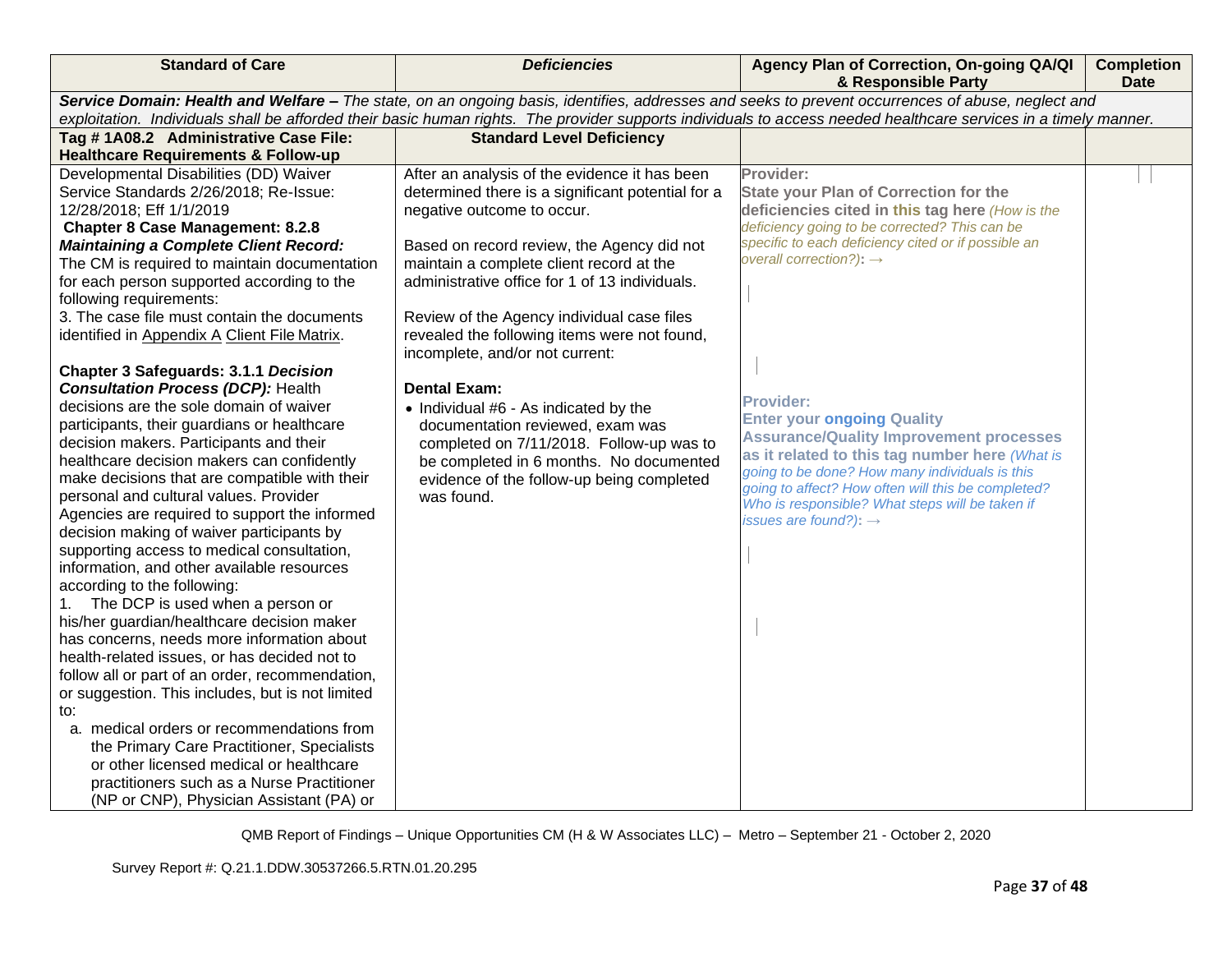|          | Dentist;                                    |  |  |
|----------|---------------------------------------------|--|--|
|          | b. clinical recommendations made by         |  |  |
|          | registered/licensed clinicians who are      |  |  |
|          | either members of the IDT or clinicians     |  |  |
|          | who have performed an evaluation such       |  |  |
|          | as a video-fluoroscopy;                     |  |  |
|          | c. health related recommendations or        |  |  |
|          | suggestions from oversight activities such  |  |  |
|          | as the Individual Quality Review (IQR) or   |  |  |
|          | other DOH review or oversight activities;   |  |  |
|          | and                                         |  |  |
|          | d. recommendations made through a           |  |  |
|          | Healthcare Plan (HCP), including a          |  |  |
|          | <b>Comprehensive Aspiration Risk</b>        |  |  |
|          | Management Plan (CARMP), or another         |  |  |
|          | plan.                                       |  |  |
|          |                                             |  |  |
|          | 2. When the person/guardian disagrees       |  |  |
|          | with a recommendation or does not agree     |  |  |
|          | with the implementation of that             |  |  |
|          | recommendation, Provider Agencies           |  |  |
|          | follow the DCP and attend the meeting       |  |  |
|          | coordinated by the CM. During this          |  |  |
| meeting: |                                             |  |  |
|          | a. Providers inform the person/guardian of  |  |  |
|          | the rationale for that recommendation,      |  |  |
|          | so that the benefit is made clear. This     |  |  |
|          | will be done in layman's terms and will     |  |  |
|          | include basic sharing of information        |  |  |
|          | designed to assist the person/guardian      |  |  |
|          | with understanding the risks and            |  |  |
|          | benefits of the recommendation.             |  |  |
|          | b. The information will be focused on the   |  |  |
|          | specific area of concern by the             |  |  |
|          | person/guardian. Alternatives should be     |  |  |
|          | presented, when available, if the           |  |  |
|          | guardian is interested in considering       |  |  |
|          | other options for implementation.           |  |  |
|          | c. Providers support the person/guardian to |  |  |
|          | make an informed decision.                  |  |  |
|          | d. The decision made by the                 |  |  |
|          | person/guardian during the meeting is       |  |  |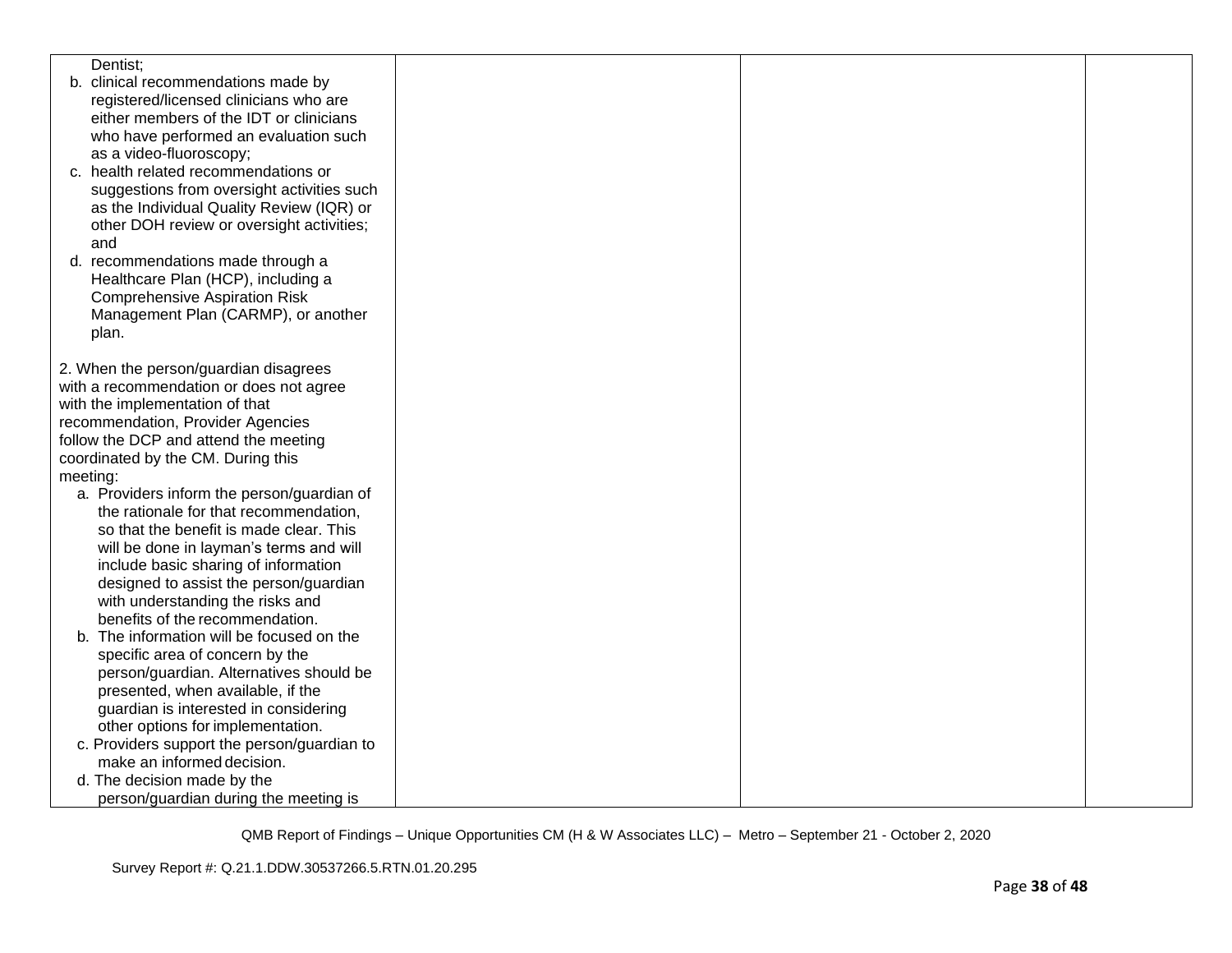| accepted; plans are modified; and the                                              |  |  |
|------------------------------------------------------------------------------------|--|--|
| IDT honors this health decision in every                                           |  |  |
| setting.                                                                           |  |  |
|                                                                                    |  |  |
| <b>Chapter 20: Provider Documentation and</b>                                      |  |  |
| <b>Client Records: 20.2 Client Records</b>                                         |  |  |
| Requirements: All DD Waiver Provider                                               |  |  |
| Agencies are required to create and maintain                                       |  |  |
| individual client records. The contents of client                                  |  |  |
| records vary depending on the unique needs of                                      |  |  |
| the person receiving services and the resultant                                    |  |  |
| information produced. The extent of                                                |  |  |
| documentation required for individual client                                       |  |  |
| records per service type depends on the                                            |  |  |
| location of the file, the type of service being                                    |  |  |
| provided, and the information necessary.                                           |  |  |
| DD Waiver Provider Agencies are required to                                        |  |  |
| adhere to the following:                                                           |  |  |
| 8. Client records must contain all documents                                       |  |  |
| essential to the service being provided and                                        |  |  |
| essential to ensuring the health and safety of                                     |  |  |
| the person during the provision of the service.                                    |  |  |
|                                                                                    |  |  |
| 9. Provider Agencies must have readily<br>accessible records in home and community |  |  |
|                                                                                    |  |  |
| settings in paper or electronic form. Secure                                       |  |  |
| access to electronic records through the                                           |  |  |
| Therap web based system using computers or                                         |  |  |
| mobile devices is acceptable.                                                      |  |  |
| 10. Provider Agencies are responsible for                                          |  |  |
| ensuring that all plans created by nurses, RDs,                                    |  |  |
| therapists or BSCs are present in all needed                                       |  |  |
| settings.                                                                          |  |  |
| 11. Provider Agencies must maintain records                                        |  |  |
| of all documents produced by agency                                                |  |  |
| personnel or contractors on behalf of each                                         |  |  |
| person, including any routine notes or data,                                       |  |  |
| annual assessments, semi-annual reports,                                           |  |  |
| evidence of training provided/received,                                            |  |  |
| progress notes, and any other interactions for                                     |  |  |
| which billing is generated.                                                        |  |  |
| 12. Each Provider Agency is responsible for                                        |  |  |
| maintaining the daily or other contact notes                                       |  |  |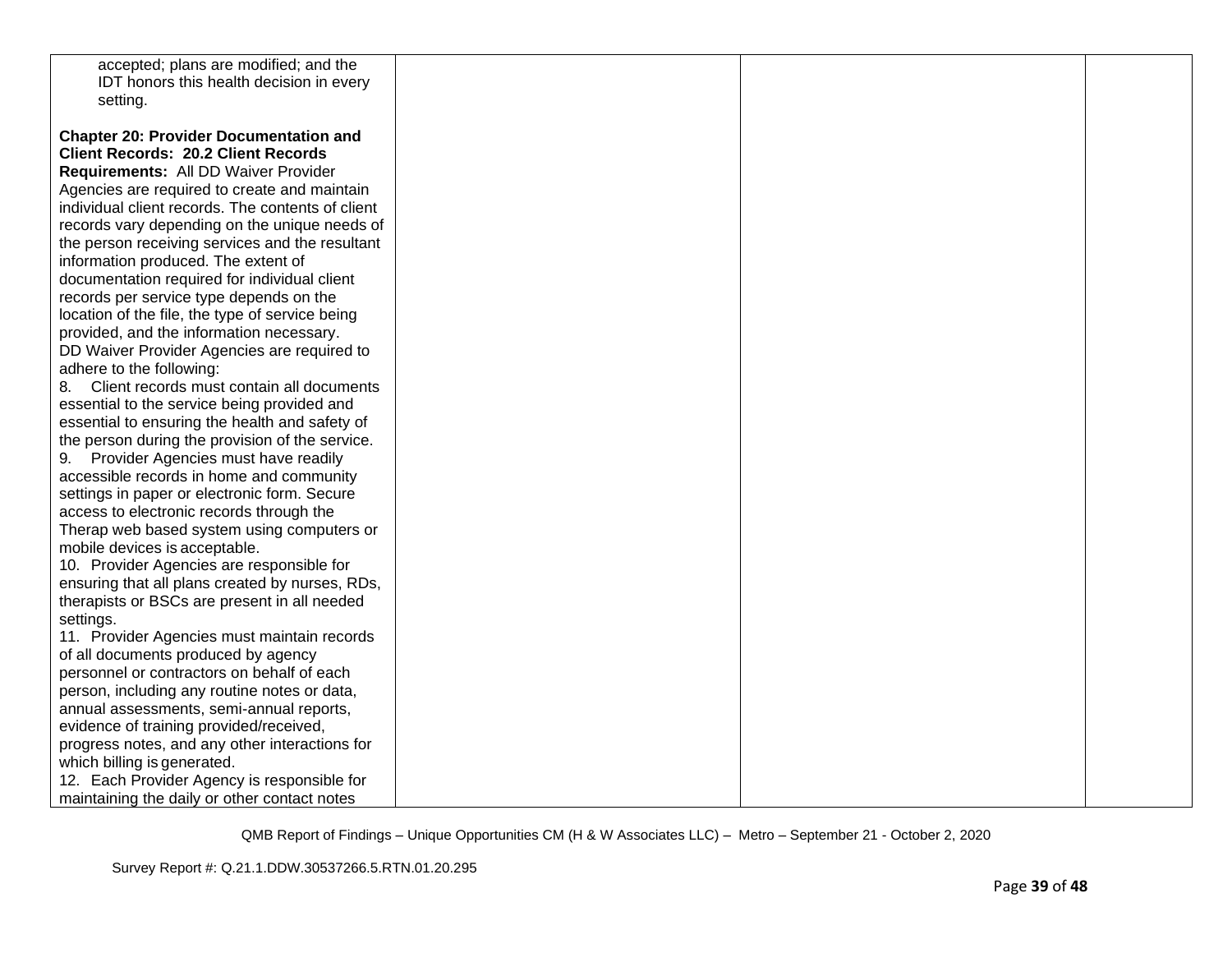| documenting the nature and frequency of<br>service delivery, as well as data tracking only<br>for the services provided by their agency.<br>13. The current Client File Matrix found in<br>Appendix A Client File Matrix details the<br>minimum requirements for records to be stored<br>in agency office files, the delivery site, or with<br>DSP while providing services in the<br>community.<br>14. All records pertaining to JCMs must be<br>retained permanently and must be made<br>available to DDSD upon request, upon the<br>termination or expiration of a provider<br>agreement, or upon provider withdrawal from<br>services.                                                                                                                                                                                                                                  |  |  |
|-----------------------------------------------------------------------------------------------------------------------------------------------------------------------------------------------------------------------------------------------------------------------------------------------------------------------------------------------------------------------------------------------------------------------------------------------------------------------------------------------------------------------------------------------------------------------------------------------------------------------------------------------------------------------------------------------------------------------------------------------------------------------------------------------------------------------------------------------------------------------------|--|--|
| 20.5.3 Health Passport and Physician<br><b>Consultation Form: All Primary and</b><br>Secondary Provider Agencies must use the<br>Health Passport and Physician Consultation<br>form from the Therap system. This<br>standardized document contains individual,<br>physician and emergency contact information,<br>a complete list of current medical diagnoses,<br>health and safety risk factors, allergies, and<br>information regarding insurance, guardianship,<br>and advance directives. The Health Passport<br>also includes a standardized form to use at<br>medical appointments called the Physician<br>Consultation form. The Physician Consultation<br>form contains a list of all current medications.<br>Requirements for the Health Passport and<br>Physician Consultation form are:<br>The Case Manager and Primary and<br>Secondary Provider Agencies must |  |  |
| communicate critical information to each<br>other and will keep all required sections of<br>Therap updated in order to have a current<br>and thorough Health Passport and Physician<br>Consultation Form available at all times.<br>Required sections of Therap include the<br>IDF, Diagnoses, and Medication History.                                                                                                                                                                                                                                                                                                                                                                                                                                                                                                                                                      |  |  |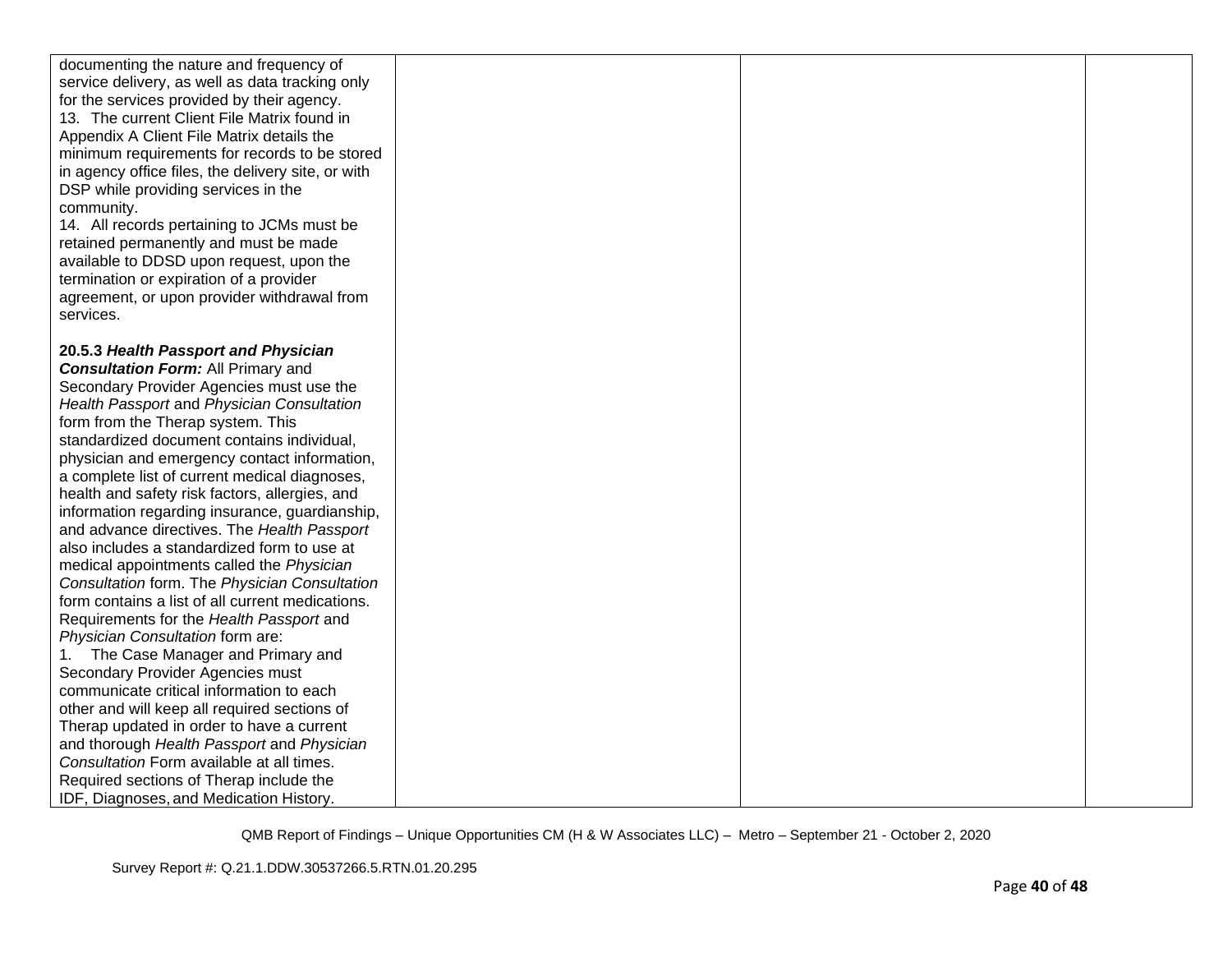| Tag #1A15.2 Administrative Case File:<br><b>Standard Level Deficiency</b><br><b>Healthcare Documentation (Therap and</b>                                                                                                                                                                                                                                                                                                                                                                                                                                                                                                                                                                                                                                                                                                                                                                                                                                                                                                                                                                                                                                                                                                                                                                                                                                                                                                                                                                                                                                                                                                                                                                                                                                                                                                                                                                                                                                                                                                                                                                                                                                                                                                                                                                                                                                                                                                                                                                                                                                                                                           |                                                                                                                                                                                                                                                                                                                                                                                                                                                                                                                                                                                                                          |  |
|--------------------------------------------------------------------------------------------------------------------------------------------------------------------------------------------------------------------------------------------------------------------------------------------------------------------------------------------------------------------------------------------------------------------------------------------------------------------------------------------------------------------------------------------------------------------------------------------------------------------------------------------------------------------------------------------------------------------------------------------------------------------------------------------------------------------------------------------------------------------------------------------------------------------------------------------------------------------------------------------------------------------------------------------------------------------------------------------------------------------------------------------------------------------------------------------------------------------------------------------------------------------------------------------------------------------------------------------------------------------------------------------------------------------------------------------------------------------------------------------------------------------------------------------------------------------------------------------------------------------------------------------------------------------------------------------------------------------------------------------------------------------------------------------------------------------------------------------------------------------------------------------------------------------------------------------------------------------------------------------------------------------------------------------------------------------------------------------------------------------------------------------------------------------------------------------------------------------------------------------------------------------------------------------------------------------------------------------------------------------------------------------------------------------------------------------------------------------------------------------------------------------------------------------------------------------------------------------------------------------|--------------------------------------------------------------------------------------------------------------------------------------------------------------------------------------------------------------------------------------------------------------------------------------------------------------------------------------------------------------------------------------------------------------------------------------------------------------------------------------------------------------------------------------------------------------------------------------------------------------------------|--|
| <b>Required Plans)</b>                                                                                                                                                                                                                                                                                                                                                                                                                                                                                                                                                                                                                                                                                                                                                                                                                                                                                                                                                                                                                                                                                                                                                                                                                                                                                                                                                                                                                                                                                                                                                                                                                                                                                                                                                                                                                                                                                                                                                                                                                                                                                                                                                                                                                                                                                                                                                                                                                                                                                                                                                                                             |                                                                                                                                                                                                                                                                                                                                                                                                                                                                                                                                                                                                                          |  |
| Developmental Disabilities (DD) Waiver<br>After an analysis of the evidence it has been<br>Service Standards 2/26/2018; Re-Issue:<br>determined there is a significant potential for a<br>12/28/2018; Eff 1/1/2019<br>negative outcome to occur.<br><b>Chapter 8 Case Management: 8.2.8</b><br><b>Maintaining a Complete Client Record:</b><br>Based on record review, the Agency did not<br>The CM is required to maintain documentation<br>maintain a complete client record at the<br>administrative office for 1 of 13 individuals.<br>for each person supported according to the<br>following requirements:<br>3. The case file must contain the documents<br>Review of the Agency individual case files<br>identified in Appendix A Client File Matrix.<br>revealed the following items were not found,<br>incomplete, and/or not current:<br><b>Chapter 20: Provider Documentation and</b><br><b>Client Records: 20.2 Client Records</b><br><b>Medical Emergency Response Plans:</b><br>Requirements: All DD Waiver Provider<br>• Gastrointestinal<br>Agencies are required to create and maintain<br>$\bullet$ Individual #3 - As indicated by the IST<br>individual client records. The contents of client<br>section of ISP individual is required to<br>records vary depending on the unique needs<br>have a plan. No evidence of plan found.<br>of the person receiving services and the<br>resultant information produced. The extent of<br>• Respiratory<br>documentation required for individual client<br>$\bullet$ Individual #3 - As indicated by the IST<br>records per service type depends on the<br>section of ISP individual is required to<br>location of the file, the type of service being<br>have a plan. No evidence of plan found.<br>provided, and the information necessary.<br>DD Waiver Provider Agencies are required to<br>• Seizures<br>adhere to the following:<br>• Individual $#3 - As$ indicated by the IST<br>1. Client records must contain all documents<br>section of ISP individual is required to<br>essential to the service being provided and<br>have a plan. No evidence of plan found.<br>essential to ensuring the health and safety of<br>the person during the provision of the service.<br>Provider Agencies must have readily<br>2.<br>accessible records in home and community<br>settings in paper or electronic form. Secure<br>access to electronic records through the<br>Therap web based system using computers or<br>mobile devices is acceptable.<br>3. Provider Agencies are responsible for<br>ensuring that all plans created by nurses, RDs, | Provider:<br><b>State your Plan of Correction for the</b><br>deficiencies cited in this tag here (How is the<br>deficiency going to be corrected? This can be<br>specific to each deficiency cited or if possible an<br>overall correction?): $\rightarrow$<br><b>Provider:</b><br><b>Enter your ongoing Quality</b><br><b>Assurance/Quality Improvement processes</b><br>as it related to this tag number here (What is<br>going to be done? How many individuals is this<br>going to affect? How often will this be completed?<br>Who is responsible? What steps will be taken if<br>issues are found?): $\rightarrow$ |  |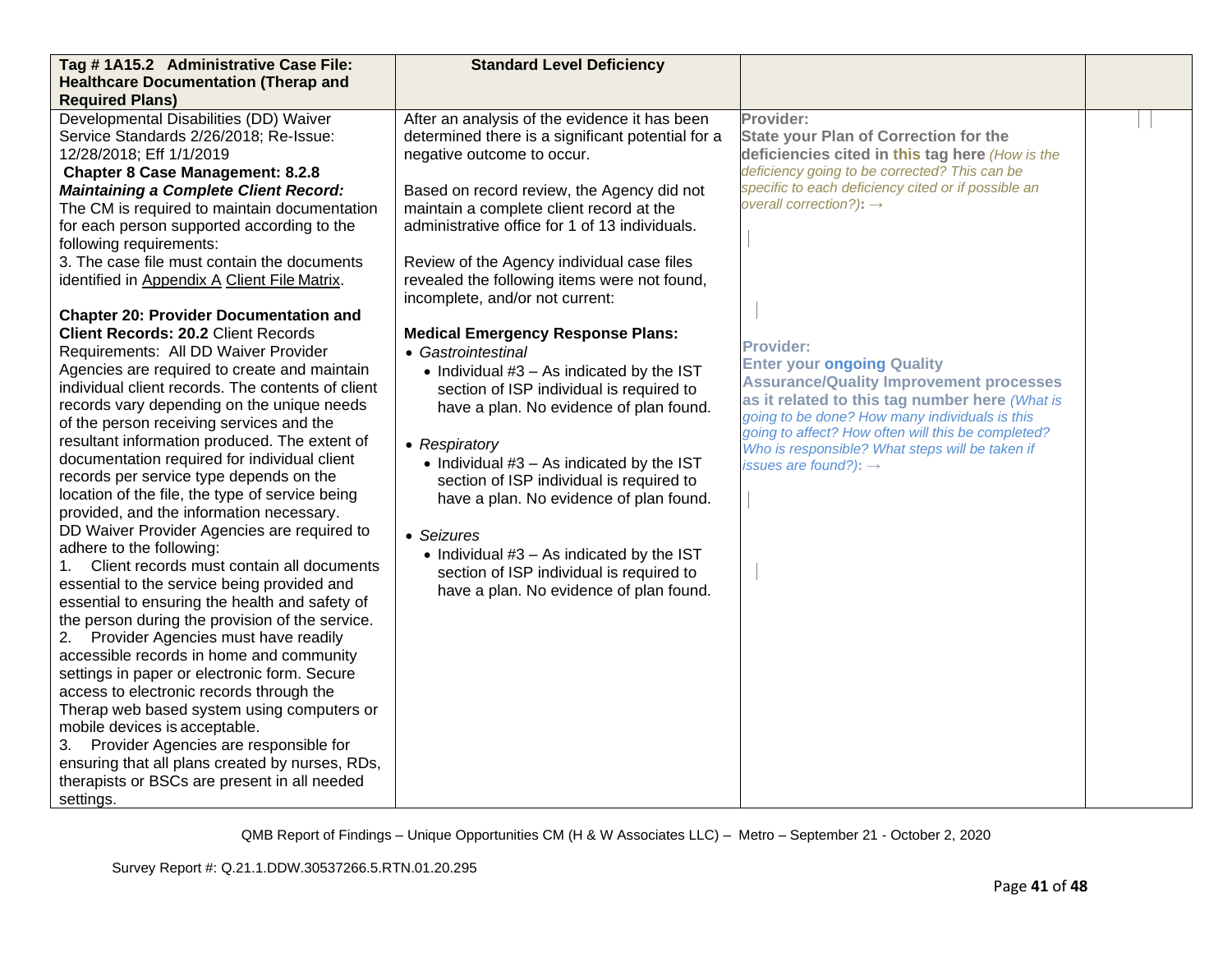| Provider Agencies must maintain records<br>4.      |  |  |
|----------------------------------------------------|--|--|
| of all documents produced by agency                |  |  |
| personnel or contractors on behalf of each         |  |  |
| person, including any routine notes or data,       |  |  |
| annual assessments, semi-annual reports,           |  |  |
| evidence of training provided/received,            |  |  |
| progress notes, and any other interactions for     |  |  |
| which billing is generated.                        |  |  |
| Each Provider Agency is responsible for<br>5.      |  |  |
| maintaining the daily or other contact notes       |  |  |
| documenting the nature and frequency of            |  |  |
| service delivery, as well as data tracking only    |  |  |
| for the services provided by their agency.         |  |  |
| The current Client File Matrix found in<br>6.      |  |  |
| Appendix A Client File Matrix details the          |  |  |
| minimum requirements for records to be stored      |  |  |
| in agency office files, the delivery site, or with |  |  |
| DSP while providing services in the                |  |  |
| community.                                         |  |  |
| 7. All records pertaining to JCMs must be          |  |  |
| retained permanently and must be made              |  |  |
| available to DDSD upon request, upon the           |  |  |
| termination or expiration of a provider            |  |  |
| agreement, or upon provider withdrawal from        |  |  |
| services.                                          |  |  |
|                                                    |  |  |
| Chapter 3 Safeguards: 3.1.1 Decision               |  |  |
| <b>Consultation Process (DCP): Health</b>          |  |  |
| decisions are the sole domain of waiver            |  |  |
| participants, their guardians or healthcare        |  |  |
| decision makers. Participants and their            |  |  |
| healthcare decision makers can confidently         |  |  |
| make decisions that are compatible with their      |  |  |
| personal and cultural values. Provider             |  |  |
| Agencies are required to support the informed      |  |  |
| decision making of waiver participants by          |  |  |
| supporting access to medical consultation,         |  |  |
| information, and other available resources         |  |  |
| according to the following:                        |  |  |
| 2. The DCP is used when a person or                |  |  |
| his/her guardian/healthcare decision maker         |  |  |
| has concerns, needs more information about         |  |  |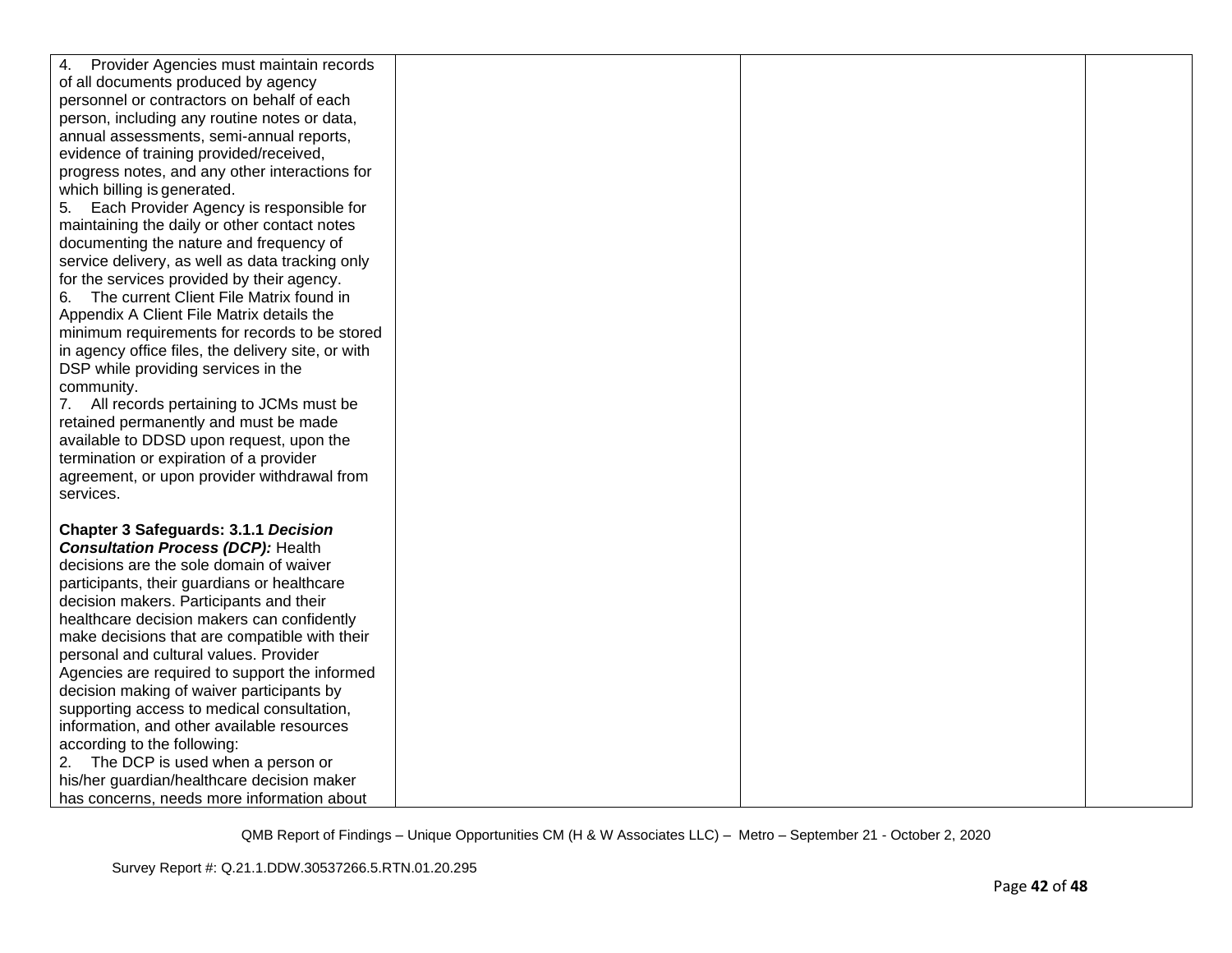| health-related issues, or has decided not to     |  |  |
|--------------------------------------------------|--|--|
| follow all or part of an order, recommendation,  |  |  |
| or suggestion. This includes, but is not limited |  |  |
| to:                                              |  |  |
| a. medical orders or recommendations from        |  |  |
| the Primary Care Practitioner, Specialists       |  |  |
| or other licensed medical or healthcare          |  |  |
| practitioners such as a Nurse Practitioner       |  |  |
| (NP or CNP), Physician Assistant (PA) or         |  |  |
| Dentist;                                         |  |  |
| b. clinical recommendations made by              |  |  |
| registered/licensed clinicians who are           |  |  |
| either members of the IDT or clinicians          |  |  |
| who have performed an evaluation such            |  |  |
| as a video-fluoroscopy;                          |  |  |
| c. health related recommendations or             |  |  |
| suggestions from oversight activities such       |  |  |
| as the Individual Quality Review (IQR) or        |  |  |
| other DOH review or oversight activities;        |  |  |
| and                                              |  |  |
| d. recommendations made through a                |  |  |
| Healthcare Plan (HCP), including a               |  |  |
| <b>Comprehensive Aspiration Risk</b>             |  |  |
| Management Plan (CARMP), or another              |  |  |
| plan.                                            |  |  |
|                                                  |  |  |
| 2. When the person/guardian disagrees            |  |  |
| with a recommendation or does not agree          |  |  |
| with the implementation of that                  |  |  |
| recommendation, Provider Agencies                |  |  |
| follow the DCP and attend the meeting            |  |  |
| coordinated by the CM. During this               |  |  |
| meeting:                                         |  |  |
| c. Providers inform the person/guardian of       |  |  |
| the rationale for that recommendation,           |  |  |
| so that the benefit is made clear. This          |  |  |
| will be done in layman's terms and will          |  |  |
| include basic sharing of information             |  |  |
| designed to assist the person/guardian           |  |  |
| with understanding the risks and                 |  |  |
| benefits of the recommendation.                  |  |  |
| d. The information will be focused on the        |  |  |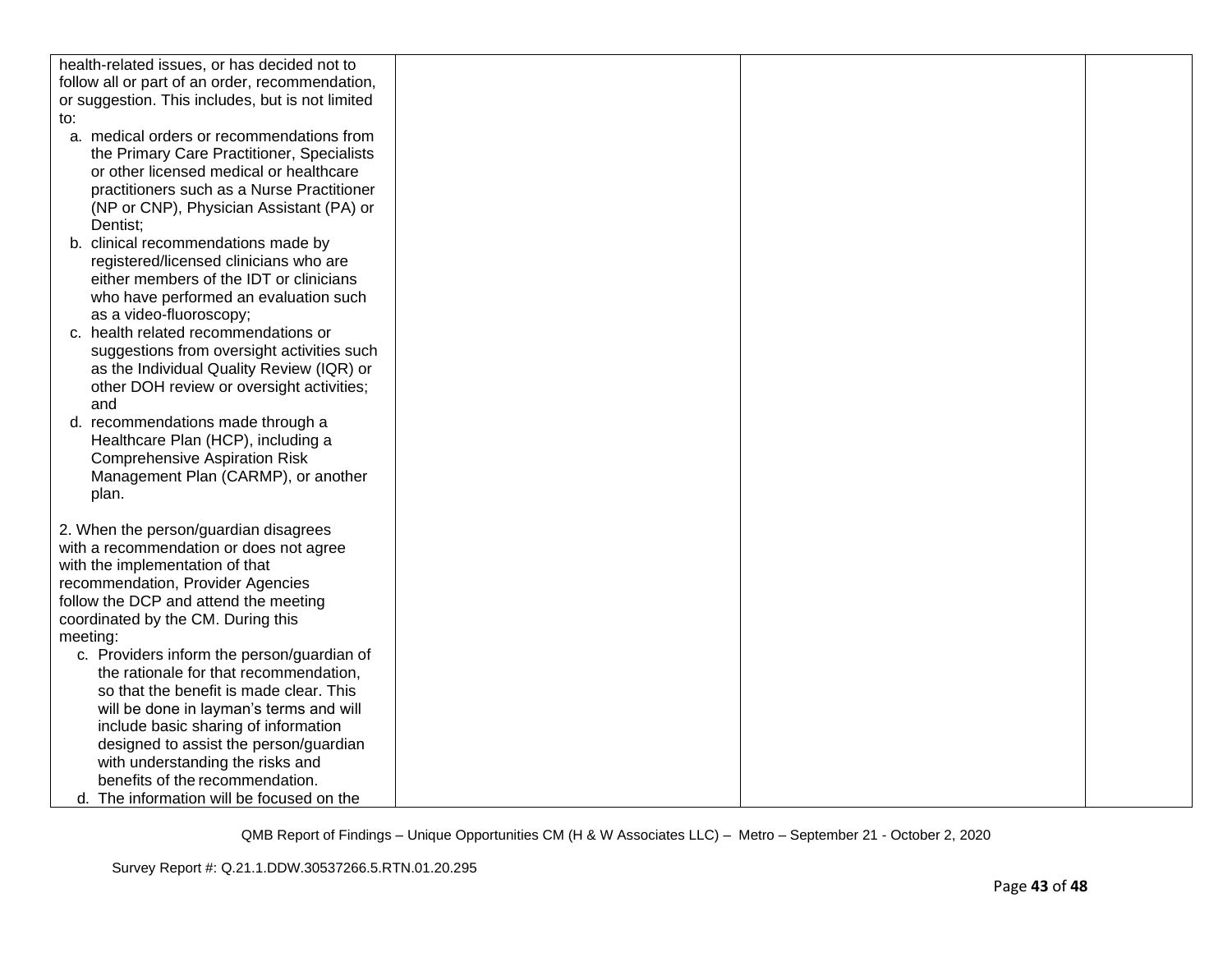| specific area of concern by the<br>person/guardian. Alternatives should be<br>presented, when available, if the<br>guardian is interested in considering<br>other options for implementation.<br>c. Providers support the person/guardian to<br>make an informed decision.<br>d. The decision made by the<br>person/guardian during the meeting is<br>accepted; plans are modified; and the<br>IDT honors this health decision in every<br>setting. |  |  |
|-----------------------------------------------------------------------------------------------------------------------------------------------------------------------------------------------------------------------------------------------------------------------------------------------------------------------------------------------------------------------------------------------------------------------------------------------------|--|--|
|                                                                                                                                                                                                                                                                                                                                                                                                                                                     |  |  |
|                                                                                                                                                                                                                                                                                                                                                                                                                                                     |  |  |
|                                                                                                                                                                                                                                                                                                                                                                                                                                                     |  |  |
|                                                                                                                                                                                                                                                                                                                                                                                                                                                     |  |  |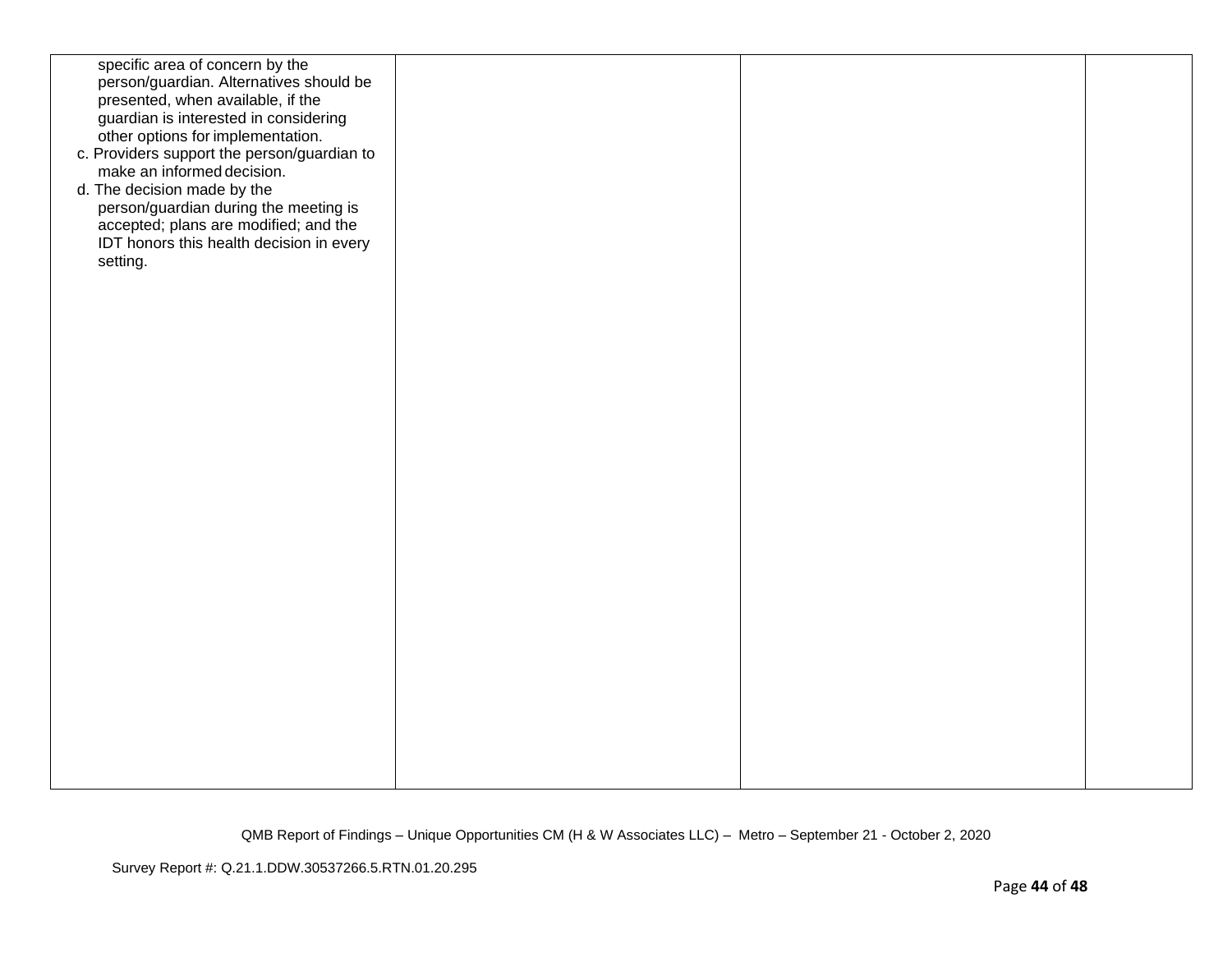| <b>Standard of Care</b>                                     | <b>Deficiencies</b>                                                                                                                                   | Agency Plan of Correction, On-going QA/QI<br>& Responsible Party | <b>Completion</b><br><b>Date</b> |
|-------------------------------------------------------------|-------------------------------------------------------------------------------------------------------------------------------------------------------|------------------------------------------------------------------|----------------------------------|
|                                                             | Service Domain: Medicaid Billing/Reimbursement - State financial oversight exists to assure that claims are coded and paid for in accordance with the |                                                                  |                                  |
| reimbursement methodology specified in the approved waiver. |                                                                                                                                                       |                                                                  |                                  |
| Tag #1A12 All Services Reimbursement                        | <b>No Deficient Practices Found</b>                                                                                                                   |                                                                  |                                  |
| Developmental Disabilities (DD) Waiver                      | Based on record review, the Agency                                                                                                                    |                                                                  |                                  |
| Service Standards 2/26/2018; Re-Issue:                      | maintained all the records necessary to fully                                                                                                         |                                                                  |                                  |
| 12/28/2018; Eff 1/1/2019                                    | disclose the nature, quality, amount and                                                                                                              |                                                                  |                                  |
| <b>Chapter 21: Billing Requirements: 21.4</b>               | medical necessity of services furnished to an                                                                                                         |                                                                  |                                  |
| <b>Recording Keeping and Documentation</b>                  | eligible recipient who is currently receiving case                                                                                                    |                                                                  |                                  |
| <b>Requirements:</b>                                        | management for 13 of 13 individuals.                                                                                                                  |                                                                  |                                  |
| DD Waiver Provider Agencies must maintain                   |                                                                                                                                                       |                                                                  |                                  |
| all records necessary to demonstrate proper                 | Progress notes and billing records supported                                                                                                          |                                                                  |                                  |
| provision of services for Medicaid billing. At a            | billing activities for the months of June, July,                                                                                                      |                                                                  |                                  |
| minimum, Provider Agencies must adhere to                   | and August 2020.                                                                                                                                      |                                                                  |                                  |
| the following:                                              |                                                                                                                                                       |                                                                  |                                  |
| 1. The level and type of service provided                   |                                                                                                                                                       |                                                                  |                                  |
| must be supported in the ISP and have an                    |                                                                                                                                                       |                                                                  |                                  |
| approved budget prior to service delivery and<br>billing.   |                                                                                                                                                       |                                                                  |                                  |
| 2. Comprehensive documentation of direct                    |                                                                                                                                                       |                                                                  |                                  |
| service delivery must include, at a minimum:                |                                                                                                                                                       |                                                                  |                                  |
| a. the agency name;                                         |                                                                                                                                                       |                                                                  |                                  |
| b. the name of the recipient of the service;                |                                                                                                                                                       |                                                                  |                                  |
| c. the location of theservice;                              |                                                                                                                                                       |                                                                  |                                  |
| d. the date of the service;                                 |                                                                                                                                                       |                                                                  |                                  |
| e. the type of service;                                     |                                                                                                                                                       |                                                                  |                                  |
| f. the start and end times of theservice;                   |                                                                                                                                                       |                                                                  |                                  |
| g. the signature and title of each staff                    |                                                                                                                                                       |                                                                  |                                  |
| member who documents their time; and                        |                                                                                                                                                       |                                                                  |                                  |
| h. the nature of services.                                  |                                                                                                                                                       |                                                                  |                                  |
| 3. A Provider Agency that receives payment                  |                                                                                                                                                       |                                                                  |                                  |
| for treatment, services, or goods must retain all           |                                                                                                                                                       |                                                                  |                                  |
| medical and business records for a period of at             |                                                                                                                                                       |                                                                  |                                  |
| least six years from the last payment date, until           |                                                                                                                                                       |                                                                  |                                  |
| ongoing audits are settled, or until involvement            |                                                                                                                                                       |                                                                  |                                  |
| of the state Attorney General is completed                  |                                                                                                                                                       |                                                                  |                                  |
| regarding settlement of any claim, whichever is             |                                                                                                                                                       |                                                                  |                                  |
| longer.                                                     |                                                                                                                                                       |                                                                  |                                  |
| 21.9.2 Requirements for Monthly Units:                      |                                                                                                                                                       |                                                                  |                                  |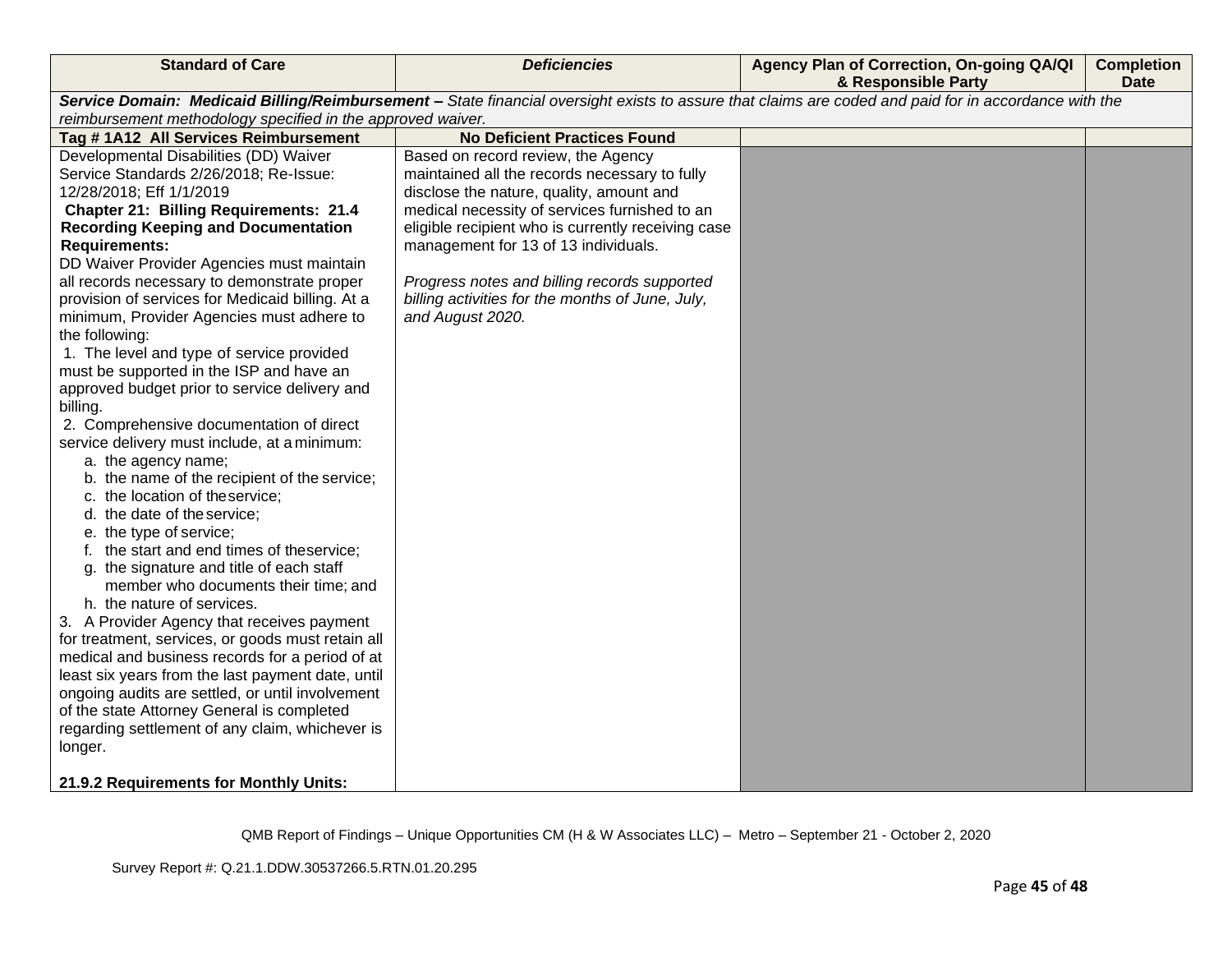| For services billed in monthly units, a Provider |  |  |
|--------------------------------------------------|--|--|
| Agency must adhere to the following:             |  |  |
| 1. A month is considered a period of 30          |  |  |
| calendar days.                                   |  |  |
| 2. At least one hour of face-to-face billable    |  |  |
| services shall be provided during a calendar     |  |  |
| month where any portion of a monthly unit is     |  |  |
| billed.                                          |  |  |
| 3. Monthly units can be prorated by a half       |  |  |
| unit.                                            |  |  |
| 4. Agency transfers not occurring at the         |  |  |
| beginning of the 30-day interval are required to |  |  |
| be coordinated in the middle of the 30-day       |  |  |
| interval so that the discharging and receiving   |  |  |
| agency receive a half unit.                      |  |  |
|                                                  |  |  |
|                                                  |  |  |
|                                                  |  |  |
|                                                  |  |  |
|                                                  |  |  |
|                                                  |  |  |
|                                                  |  |  |
|                                                  |  |  |
|                                                  |  |  |
|                                                  |  |  |
|                                                  |  |  |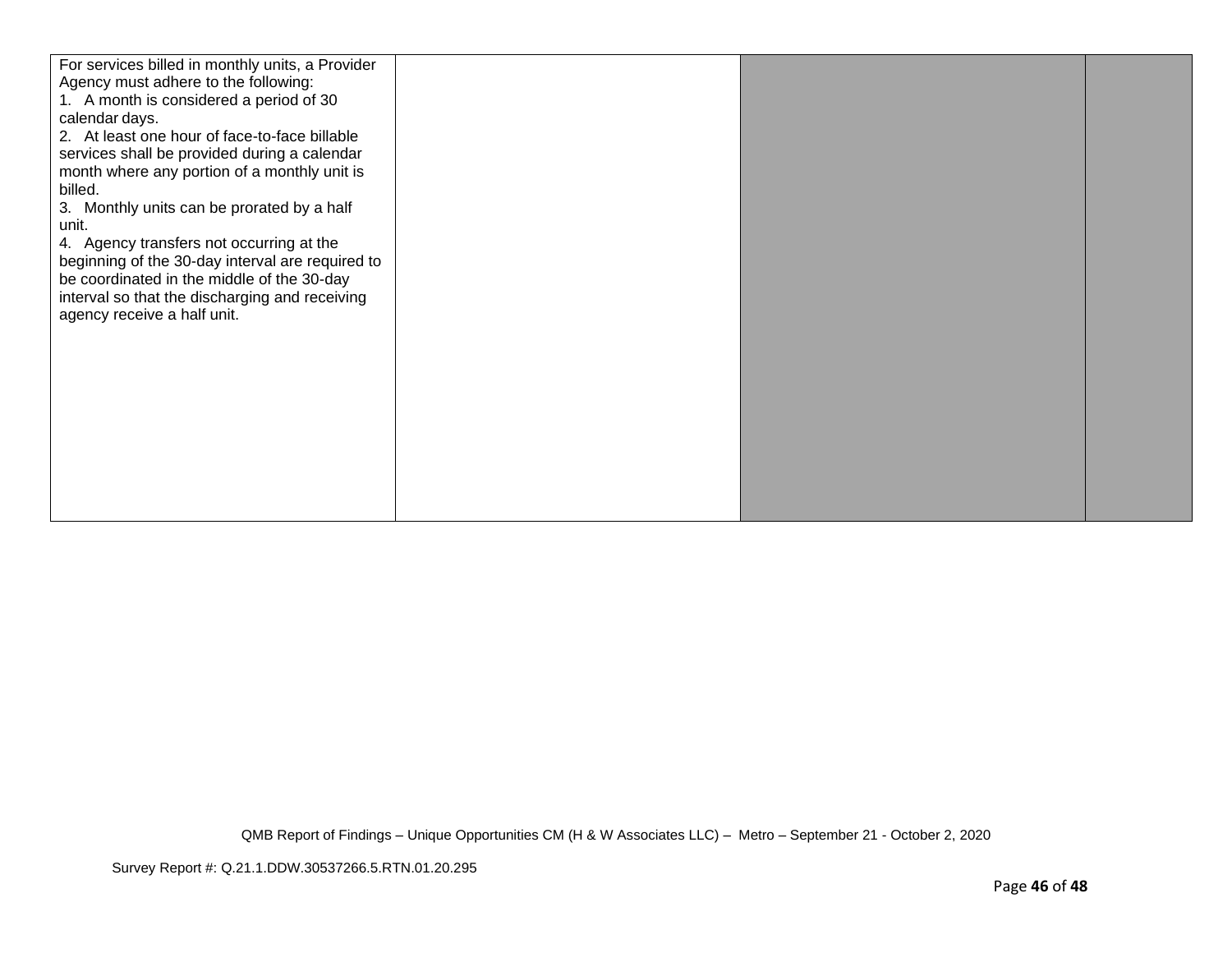

DR. TRACIE C. COLLINS, M.D. Secretary-Designate

| Date:                                      | January 13, 2021                                                                                                                                                                     |
|--------------------------------------------|--------------------------------------------------------------------------------------------------------------------------------------------------------------------------------------|
| To:<br>Provider:<br>Address:<br>State/Zip: | Michele Hrenak, Co-Owner / Director / Case Manager<br>Unique Opportunities Case Management (H & W Associates LLC)<br>3150 Carlisle Blvd NE, Ste 103<br>Albuquerque, New Mexico 87110 |
| E-mail Address:                            | renni1010@msn.com                                                                                                                                                                    |
| CC:                                        | Teresa Williamson, Co-Owner / Case Manager                                                                                                                                           |
| E-mail Address:                            | Thwilliam10@yahoo.com                                                                                                                                                                |
| Region:<br>Survey Date:                    | Metro<br>September 21 – October 2, 2020                                                                                                                                              |
| Program Surveyed:                          | Developmental Disabilities Waiver                                                                                                                                                    |
| Service Surveyed:                          | 2018: Case Management                                                                                                                                                                |
| Survey Type:                               | Routine                                                                                                                                                                              |

Dear Ms. Hrenak:

The Division of Health Improvement/Quality Management Bureau has received, reviewed and approved the supporting documents you submitted for your Plan of Correction. The documents you provided verified that all previously cited survey Deficiencies have been corrected.

# **The Plan of Correction process is now complete.**

# **Furthermore, your agency is now determined to be in Compliance with all Conditions of Participation.**

To maintain ongoing compliance with standards and regulations, continue to use the Quality Assurance (self-auditing) processes you described in your Plan of Correction.

Consistent use of these Quality Assurance processes will enable you to identify and promptly respond to problems, enhance your service delivery, and result in fewer deficiencies cited in future QMB surveys.

Thank you for your cooperation with the Plan of Correction process, for striving to come into compliance with standards and regulations, and for helping to provide the health, safety and personal growth of the people you serve.